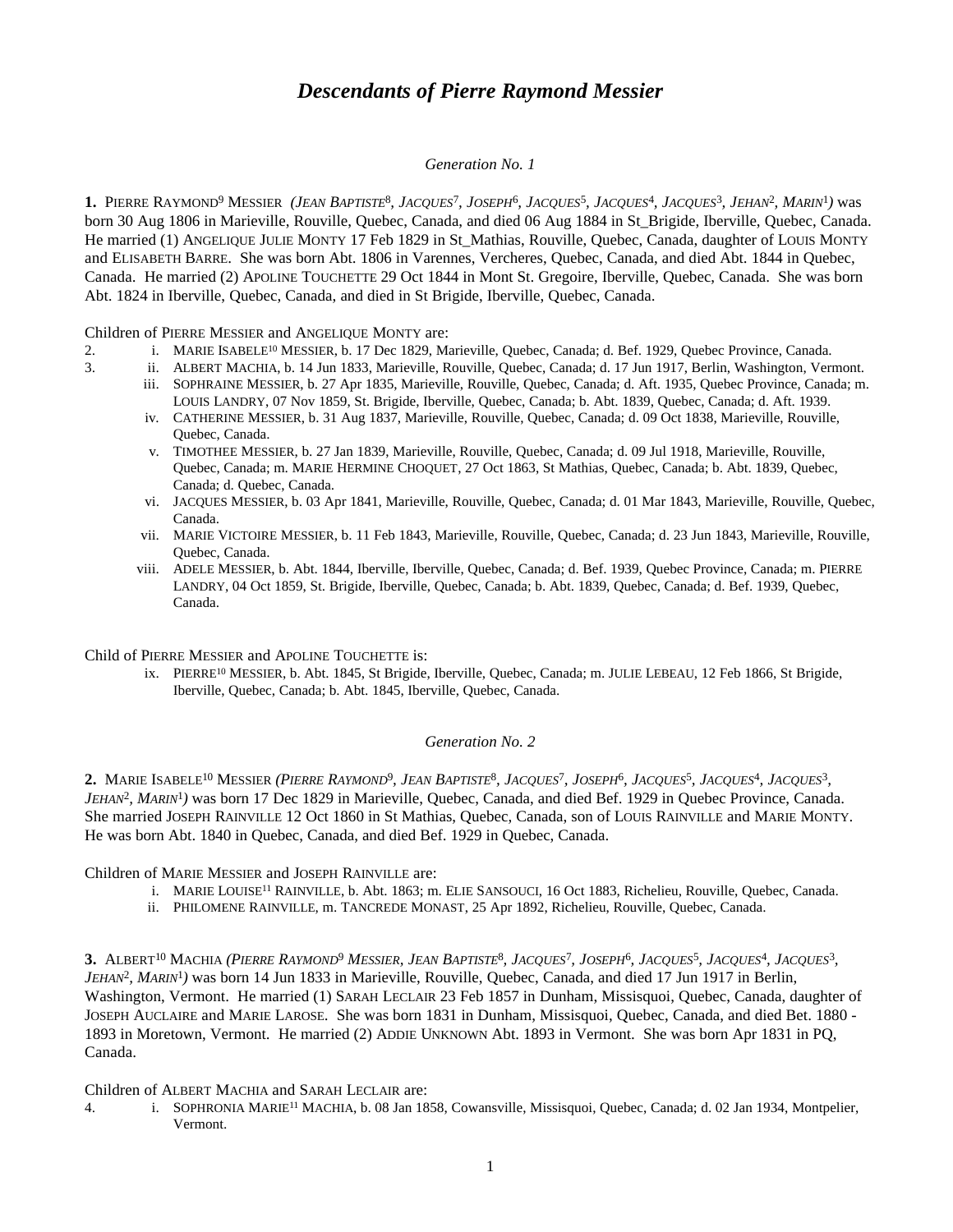- 5. ii. JOSEPHINE MACHIA, b. 1859, Missisquoi County, Canada; d. 24 Sep 1937, Holyoke, Massachusetts.
- 6. iii. CHARLES MACHIA, b. 16 Mar 1860, Rutland, Rutland, Vermont; d. 22 Sep 1920, Barre, Vermont.
- 7. iv. LOUIS ANDRE MESSIER, b. Sep 1861, Vermont; d. Aft. 1934, Sutton-Douglas Area, Massachusetts.
	- v. NELSON MACHIA, b. 22 Feb 1863, Brigham, Brome, Quebec, Canada; d. Abt. 1884, Berlin, Washington, Vermont.
- 8. vi. ALBERT MACHIA, b. 22 Feb 1863, Brigham, Brome, Quebec, Canada; d. 15 Oct 1932, Orange, Orange, Vermont.
- 9. vii. LOUISA JANE MACHIA, b. 14 Apr 1865, Berlin, Washington, Vermont; d. 20 Feb 1945, Montpelier, Washington, Vermont.
	- viii. FREDERICK MACHIA, b. 10 Jun 1867, Berlin, Washington, Vermont; d. 03 Apr 1951, Northfield, Washington, Vermont.
- 10. ix. MARY ANN MACHIA, b. 07 Apr 1869, Berlin, Washington, Vermont; d. 14 Nov 1928, Montpelier, Washington, Vermont.
- 11. x. FRANK MACHIA, b. 12 Mar 1872, Berlin, Washington, Vermont; d. 21 Apr 1964, Barre, Washington, Vermont.

#### *Generation No. 3*

4. SOPHRONIA MARIE<sup>11</sup> MACHIA (ALBERT<sup>10</sup>, PIERRE RAYMOND<sup>9</sup> MESSIER, JEAN BAPTISTE<sup>8</sup>, JACQUES<sup>7</sup>, JOSEPH<sup>6</sup>, JACQUES<sup>5</sup>, *JACQUES*<sup>4</sup> *, JACQUES*<sup>3</sup> *, JEHAN*<sup>2</sup> *, MARIN*<sup>1</sup> *)* was born 08 Jan 1858 in Cowansville, Missisquoi, Quebec, Canada, and died 02 Jan 1934 in Montpelier, Vermont. She married HOSEA NEWCOMB BROWN 22 Mar 1882 in Berlin, Vermont, son of DANIEL BROWN and ANNA BIXBY. He was born 08 Jun 1854 in Fayston, Washington, Vermont, and died 08 Feb 1930 in Montpelier, Vermont.

Children of SOPHRONIA MACHIA and HOSEA BROWN are:

- i. RUTH M. <sup>12</sup> BROWN, b. 25 Dec 1882, Berlin, Vermont; d. Feb 1970, Vermont; m. UNKNOWN DUCHARM.
- ii. ELLA ANNIE BROWN, b. 13 Aug 1884, Berlin, Vermont; d. Bef. 1984; m. WILL COMSTOCK, 1973, Montpelier, Vermont; b. Aug 1884.
- iii. DANIEL BROWN, b. 27 Feb 1886, Berlin, Vermont; d. 29 Jul 1886, Berlin, Vermont.
- 12. iv. SADIE CORA BROWN, b. 11 Oct 1887, Berlin, Vermont; d. 22 Apr 1967, Randolph, Vermont.
	- v. THORDENA G. BROWN, b. Aug 1889, Vermont; d. Bef. 1989.
- 13. vi. PAUL D. BROWN, b. 03 Oct 1890, Vermont; d. Aug 1983, Rochester, Monroe, New York.
	- vii. LENA ESTELL BROWN, b. 27 Dec 1891, Berlin, Vermont; d. Bef. 1991; m. HENRY BUTTERFLY, 14 Apr 1936, Montpelier, Vermont.
	- viii. EUNICE WELLS BROWN, b. Sep 1892, Berlin, Vermont; d. 01 Mar 1894, Berlin, Vermont.
	- ix. LOIS ELZINA BROWN, b. 30 Sep 1894, Berlin, Vermont; m. GEORGE ELLIOTT JANNESS, 19 Jun 1918, Windsor, Vermont.
	- x. LUTHER BIXBY BROWN, b. 01 Feb 1896, Montpelier, Vermont.
	- xi. CLAYTON A. BROWN, b. 28 Feb 1897, Vermont; d. Aug 1979, Vermont.
- 14. xii. HAZEL M. BROWN, b. 16 Jun 1899, Montpelier, Vermont; d. 03 Feb 1985, Bolton, Vtermont.

5. JOSEPHINE<sup>11</sup> MACHIA (*ALBERT<sup>10</sup>, PIERRE RAYMOND<sup>9</sup> MESSIER, JEAN BAPTISTE<sup>8</sup>, JACQUES<sup>7</sup>, JOSEPH<sup>6</sup>, JACQUES<sup>5</sup>, JACQUES<sup>4</sup>, JACQUES*<sup>3</sup> *, JEHAN*<sup>2</sup> *, MARIN*<sup>1</sup> *)* was born 1859 in Missisquoi County, Canada, and died 24 Sep 1937 in Holyoke, Massachusetts. She met (1) HENRY J. MOULTON Bef. 1886. He was born in Providence, Rhode Island. She met (2) DANIEL AINSWORTH Bef. 1900. He was born Apr 1831 in Vermont. She married (3) MOYSE AUDET 16 Sep 1906 in St. Johnsbury, VT, son of MOYSE AUDET and MARIE LIZOTTE. He was born 03 Jun 1851 in Canada, and died 18 Mar 1927 in St. Johnsbury, Vermont.

Child of JOSEPHINE MACHIA and HENRY MOULTON is:

15. i. ALBERT HERBERT<sup>12</sup> MOULTON, b. 30 Jun 1886, Cambridge, Massachusetts; d. 1957, Pittsfield, Berkshire, Massachusetts.

Children of JOSEPHINE MACHIA and DANIEL AINSWORTH are:

- ii. UNNAMED<sup>12</sup> MERCIER, b. 10 Jun 1892, Woodbury, Vermont.
- 16. iii. LUCY MOULTON AINSWORTH, b. 08 Aug 1894, Derby, Orleans, Vermont; d. 21 Dec 1963, New Haven, New Haven, Connecticut.
	- iv. WILLIE AINSWORTH, b. Aug 1897, Vermont.

Child of JOSEPHINE MACHIA and MOYSE AUDET is:

v. LEVI<sup>12</sup> AUDET, b. 1896, Canada.

6. Charles<sup>11</sup> Machia (Albert<sup>10</sup>, Pierre Raymond<sup>9</sup> Messier, Jean Baptiste<sup>8</sup>, Jacques<sup>7</sup>, Joseph<sup>6</sup>, Jacques<sup>5</sup>, Jacques<sup>4</sup>, *JACQUES*<sup>3</sup> *, JEHAN*<sup>2</sup> *, MARIN*<sup>1</sup> *)* was born 16 Mar 1860 in Rutland, Rutland, Vermont, and died 22 Sep 1920 in Barre, Vermont.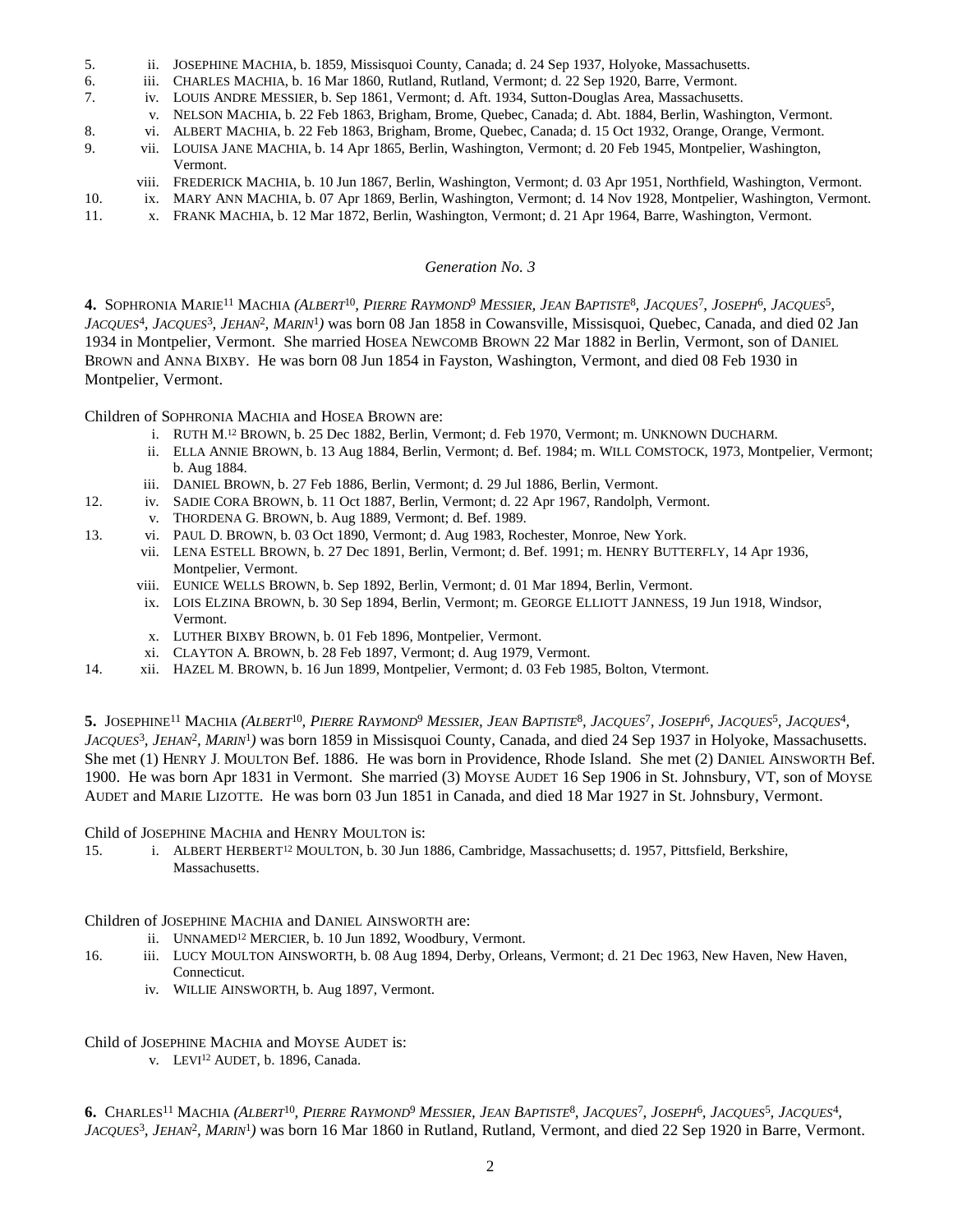He married MARY J. JERRY Abt. 1886 in Berlin, Washington, Vermont, daughter of GEORGE JERRY and SELINA MAYHEW. She was born 04 Apr 1869 in Coopersville, Clinton, New York, and died Aft. 1930 in Vermont.

Children of CHARLES MACHIA and MARY JERRY are:

- i. EMMA N. <sup>12</sup> MACHIA, b. Jul 1887, Barre, Washington, Vermont.
- ii. LIZZIE MACHIA, b. 1889, Barre, Washington, Vermont; d. 01 Aug 1890, Barre, Washington, Vermont.
- 17. iii. NAPOLEAN CHARLES MACHIA, b. 12 Jul 1893, Barre, Washington, Vermont; d. Jan 1969, Manchester, Hillsborough, New Hampshire.
	- iv. LYDIA MAY MACHIA, b. 10 Feb 1896, Barre, Washington, Vermont; d. 01 Aug 1915, Bradford, Vermont; m. ARTHUR LESTER WRIGHT, 14 Jun 1915, Bradford, Vermont; b. 29 Oct 1883.
	- v. WILLIE J. MACHIA, b. 26 Nov 1898, Barre, Washington, Vermont; d. 01 Sep 1906, Washington, Orange, Vermont.
	- vi. JESSIE J. MACHIA, b. Abt. 1903, Washington, Orange, Vermont.

7. Louis Andre<sup>11</sup> Messier *(Albert<sup>10</sup> Machia, Pierre Raymond<sup>9</sup> Messier, Jean Baptiste<sup>8</sup>, Jacques<sup>7</sup>, Joseph<sup>6</sup>, Jacques<sup>5</sup>, JACQUES*<sup>4</sup> *, JACQUES*<sup>3</sup> *, JEHAN*<sup>2</sup> *, MARIN*<sup>1</sup> *)* was born Sep 1861 in Vermont, and died Aft. 1934 in Sutton-Douglas Area, Massachusetts. He married (1) MARCELLINE FLEURANT Abt. 1884 in Connecticut. She was born 1869 in Canada, and died Abt. 1891 in Waterbury, New Haven, Connecticut. He married (2) ROSE D. UNKNOWN Abt. 1899 in Central Falls, Rhode Island. She was born Jun 1863 in Massachusetts.

Children of LOUIS MESSIER and MARCELLINE FLEURANT are:

- i. HENRY JOSEPH<sup>12</sup> MESSIER, b. 14 Mar 1885, Rocky Hill, Hartford, Connecticut; d. 19 Jul 1949, Newport, Newport, Rhode Island; m. MARY ELISABETH DUFFY, Abt. 1914, Baltimore, Baltimore, Maryland; b. Abt. 1887, Maryland; d. Bet. 1950 - 1960, Massachusetts.
- 18. ii. ALFRED LOUIS MESSIER, b. 12 Sep 1887, Haddam, Middlesex, Connecticut; d. 18 Dec 1926, Providence, Providence, Rhode Island.
- 19. iii. ARTHUR ALPHONSE MESSIER, b. 16 Sep 1890, Waterbury, New Haven, Connecticut; d. 21 May 1949, Bristol, Hartford, Connecticut.

Child of LOUIS MESSIER and ROSE UNKNOWN is:

20. iv. RAYMOND A.<sup>12</sup> MESSIER, b. 18 Jul 1902, Rhode Island; d. Mar 1977, Douglas, Massachusetts.

8. Albert<sup>11</sup> Machia (*Albert<sup>10</sup>, Pierre Raymond<sup>9</sup> Messier, Jean Baptiste<sup>8</sup>, Jacques<sup>7</sup>, Joseph<sup>6</sup>, Jacques<sup>5</sup>, Jacques<sup>4</sup>, JACQUES*<sup>3</sup> *, JEHAN*<sup>2</sup> *, MARIN*<sup>1</sup> *)* was born 22 Feb 1863 in Brigham, Brome, Quebec, Canada, and died 15 Oct 1932 in Orange, Orange, Vermont. He married (1) SELINA JARVIS Abt. 1890 in Montpelier, Vermont, daughter of JOSEPH JARVIS and UNKNOWN JARVIS. She was born 04 May 1865 in Brome District, Quebec, Canada, and died 02 Feb 1902 in Claremount, Sullivan, New Hampshire. He married (2) MARY J. MCLEOD 25 Feb 1903 in Barre, Washington, Vermont. She was born Nov 1854 in Scotland, and died Bef. 1954.

Children of ALBERT MACHIA and SELINA JARVIS are:

- 21. i. MAUDE N.<sup>12</sup> MACHIA, b. 19 Apr 1891, Barre, Washington, Vermont; d. May 1986, Southwick, Hampden, Massachusetts.
- 22. ii. HATTIE MAY MACHIA, b. 01 Feb 1897, Newport, Sullivan, New Hampshire; d. 03 Jul 1975, Berlin, Washington, Vermont.
	- iii. WILLIE M. MACHIA, b. Nov 1899, Newport, Sullivan, New Hampshire; d. 1900, Newport, Sullivan, New Hampshire.
- 23. iv. ROSALIE EMMA MACHIA, b. 04 Apr 1901, Claremount, Sullivan, New Hampshire; d. 02 Mar 1992, Berlin Convalescent Center, Berlin, Washington, Vermont.

Child of ALBERT MACHIA and MARY MCLEOD is:

v. ALBERT WILLIAM<sup>12</sup> MACHIA, b. 24 Nov 1907, Barre, Washington, Vermont; d. Feb 1975, Albany, Albany, New York.

9. Louisa Jane<sup>11</sup> Machia *(Albert<sup>10</sup>, Pierre Raymond<sup>9</sup> Messier, Jean Baptiste<sup>8</sup>, Jacques<sup>7</sup>, Joseph<sup>6</sup>, Jacques<sup>5</sup>, Jacques<sup>4</sup>, JACQUES*<sup>3</sup> *, JEHAN*<sup>2</sup> *, MARIN*<sup>1</sup> *)* was born 14 Apr 1865 in Berlin, Washington, Vermont, and died 20 Feb 1945 in Montpelier, Washington, Vermont. She married CYRIL S. VIRGE 27 Jan 1882 in Northfield, Washington, Vermont, son of ISAIAH VIRGE and ANGELIQUE GLAUDE. He was born 25 Aug 1861 in Shefford, Shefford, Quebec, Canada, and died 20 Jun 1939 in Northfield, Washington, Vermont.

Children of LOUISA MACHIA and CYRIL VIRGE are: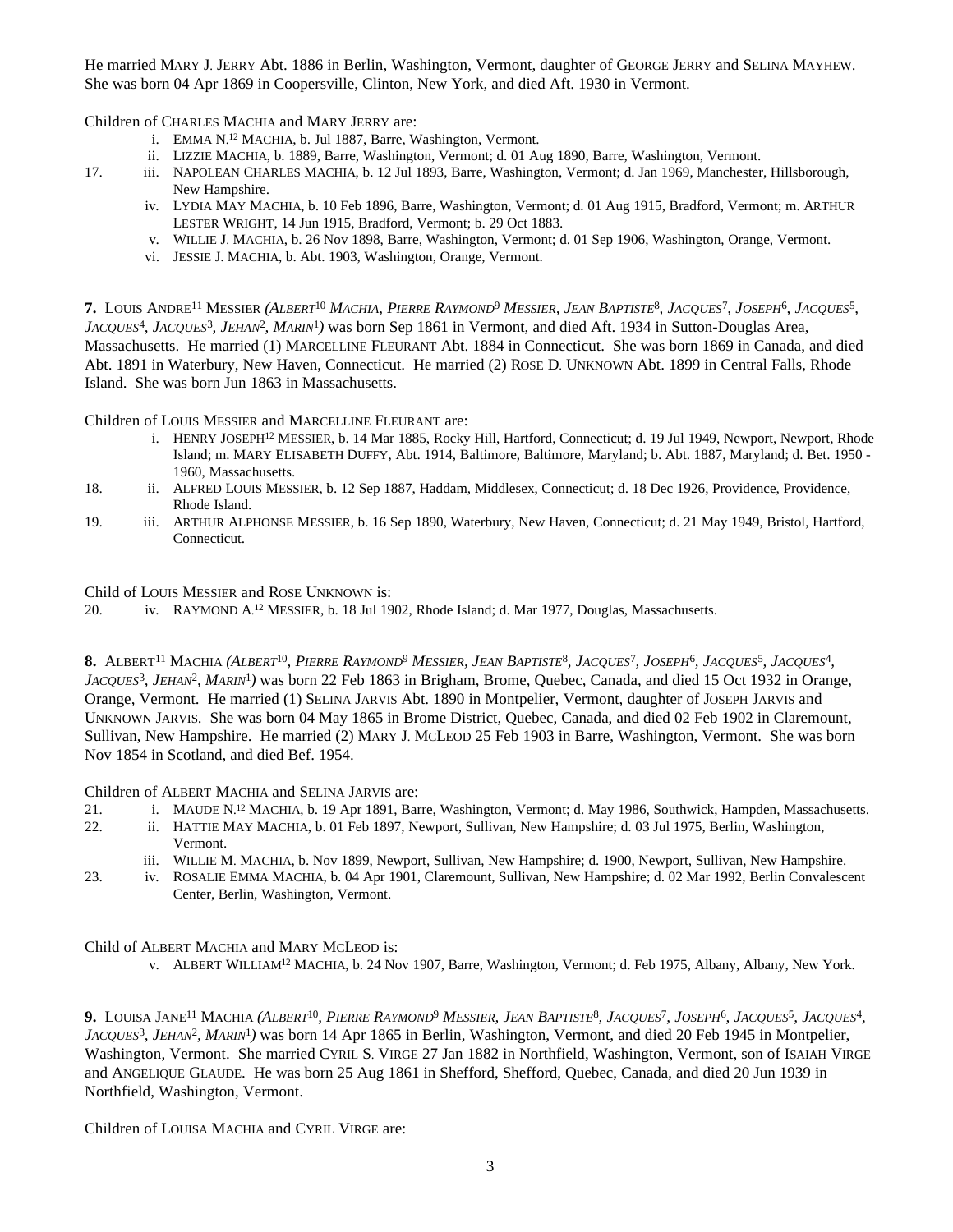- i. MABEL<sup>12</sup> VIRGE, b. 29 May 1883, Eden, Lamoille, Vermont; d. 29 Sep 1960, Montpelier, Washington, Vermont; m. WILLIAM HENRY HOLLEY, Abt. 1905; b. 1884, Massachusetts; d. Bef. 1945.
- 24. ii. EDNA ROSEANNA VIRGE, b. 18 Nov 1884, Eden, Lamoille, Vermont; d. 24 Feb 1969, Montpelier, Washington, Vermont.
	- iii. ANNA VIRGE, b. 30 Oct 1887, Berlin, Washington, Vermont; d. Bef. 1910.
	- iv. WALTER ALBERT VIRGE, b. 05 Aug 1891, West Berlin, Washington, Vermont; d. 25 Mar 1944, Northfield, Washington, Vermont.

10. MARY ANN<sup>11</sup> MACHIA (*ALBERT<sup>10</sup>, PIERRE RAYMOND<sup>9</sup> MESSIER, JEAN BAPTISTE<sup>8</sup>, JACQUES<sup>7</sup>, JOSEPH<sup>6</sup>, JACQUES<sup>5</sup>, JACQUES<sup>4</sup>, JACQUES*<sup>3</sup> *, JEHAN*<sup>2</sup> *, MARIN*<sup>1</sup> *)* was born 07 Apr 1869 in Berlin, Washington, Vermont, and died 14 Nov 1928 in Montpelier, Washington, Vermont. She married JAMES WILLIAM COUNTER 15 Jun 1891 in Montpelier, Washington, Vermont, son of OLIVER COUNTER and SARAH SANTY. He was born Feb 1868 in Lisbon, Grafton, New Hampshire, and died 24 Feb 1935 in Weymouth, Norfolk, Massachusetts.

Children of MARY MACHIA and JAMES COUNTER are:

- i. CHESTER ARTHUR<sup>12</sup> COUNTER, b. 26 Dec 1891, Berlin, Washington, Vermont; d. 15 Apr 1966, West Lebanon, Grafton, New Hampshire; m. RUTH F. FECTEAU, 23 Feb 1924; b. 10 Jul 1902; d. Apr 1981, Lebanon, Grafton, New Hampshire.
- 25. ii. WILLIAM JAMES COUNTER, b. 28 Jul 1894, East Burke, Caledonia, Vermont; d. 02 Jun 1980, Hanover, Plymouth, Massachusetts.
- 26. iii. ROBERT RICHARD COUNTER, b. 22 Aug 1911, Montpelier, Washington, Vermont; d. 22 Nov 1992, Calais, Washington, Vermont.

11. Frank<sup>11</sup> Machia (*Albert<sup>10</sup>, Pierre Raymond<sup>9</sup> Messier, Jean Baptiste<sup>8</sup>, Jacques<sup>7</sup>, Joseph<sup>6</sup>, Jacques<sup>5</sup>, Jacques<sup>4</sup>, JACQUES*<sup>3</sup> *, JEHAN*<sup>2</sup> *, MARIN*<sup>1</sup> *)* was born 12 Mar 1872 in Berlin, Washington, Vermont, and died 21 Apr 1964 in Barre, Washington, Vermont. He married CELINDA SHONTELL 22 Feb 1892 in Northfield, Vermont, daughter of LOUIS SHONTELL and CLARA FARNHAM. She was born 02 Apr 1871 in Moretown, Vermont, and died 17 Jul 1968 in Northfield, Vermont.

Children of FRANK MACHIA and CELINDA SHONTELL are:

- 27. i. ELIZABETH MARY<sup>12</sup> MACHIA, b. 06 Feb 1893, West Berlin, Washington, Vermont; d. 22 Apr 1968, Barre, Washington, Vermont.
- 28. ii. FLORENCE MAY MACHIA, b. 13 Feb 1896, Moretown, Washington, Vermont; d. 11 Apr 1998, Central Vermont Hospitol, Berlin, Vermont.
- 29. iii. FRANK ALBERT MACHIA, b. 28 Feb 1898, Moretown, Washington, Vermont; d. 05 Mar 1943, Northfield, Washington, Vermont.
- 30. iv. HAROLD LEWIS MACHIA, b. 16 May 1900, Moretown, Washington, Vermont; d. 29 Nov 1974, Colchester, Chittenden, Vermont.
- 31. v. ORRIN NELSON MACHIA, b. 29 Jul 1903, Moretown, Washington, Vermont; d. 16 Nov 2001, Findley, Hancock, Ohio.
- 32. vi. EVA BELLE MACHIA, b. 17 Jun 1905, Barre, Washington, Vermont; d. 19 Dec 2004, Woodridge Nursing Home, Berlin, Washington, Vermont.
- 33. vii. LAWRENCE RAYMOND MACHIA, b. 25 Aug 1913, Orange, Orange, Vermont; d. 02 May 1964, Indiana.

# *Generation No. 4*

12. SADIE CORA<sup>12</sup> Brown (*Sophronia Marie<sup>11</sup> Machia, Albert<sup>10</sup>, Pierre Raymond<sup>9</sup> Messier, Jean Baptiste<sup>8</sup>, Jacques<sup>7</sup>, JOSEPH*<sup>6</sup> *, JACQUES*<sup>5</sup> *, JACQUES*<sup>4</sup> *, JACQUES*<sup>3</sup> *, JEHAN*<sup>2</sup> *, MARIN*<sup>1</sup> *)* was born 11 Oct 1887 in Berlin, Vermont, and died 22 Apr 1967 in Randolph, Vermont. She married FREDERICK H. LACAILLADE 27 Sep 1913 in Berlin, Vermont, son of SAMUEL LACAILLADE and MARY YOUNG. He was born 13 Sep 1888 in Bolton, Chittenden, Vermont, and died 10 Feb 1988 in Gifford Memorial Hospitol, Randolph, Vermont.

Children of SADIE BROWN and FREDERICK LACAILLADE are:

- i. FLORENCE MAY<sup>13</sup> LACAILLADE, b. 12 Sep 1914, Berlin, Vermont; m. ARTHUR PAUL MACK, 01 Oct 1936, East Montpelier, Vermont.
- ii. RUTH THEDORA LACAILLADE, b. 12 Jun 1916, Berlin, Vermont; m. CLARK R. TABOR, 27 Oct 1934, Brookfield, Vermont.
- 34. iii. HARLEY DANIEL LACAILLADE, b. 01 Apr 1918, Moretown, Vermont; d. Bef. 1988.
- 35. iv. RAYMOND JAMES LACAILLADE, b. 02 Apr 1919, Montpelier, Vermont; d. Bef. 1988.
- 36. v. DONALD FRED LACAILLADE, b. 17 Feb 1925, East Montpelier, Vermont.

13. PAUL D.<sup>12</sup> Brown (Sophronia Marie<sup>11</sup> Machia, Albert<sup>10</sup>, Pierre Raymond<sup>9</sup> Messier, Jean Baptiste<sup>8</sup>, Jacques<sup>7</sup>,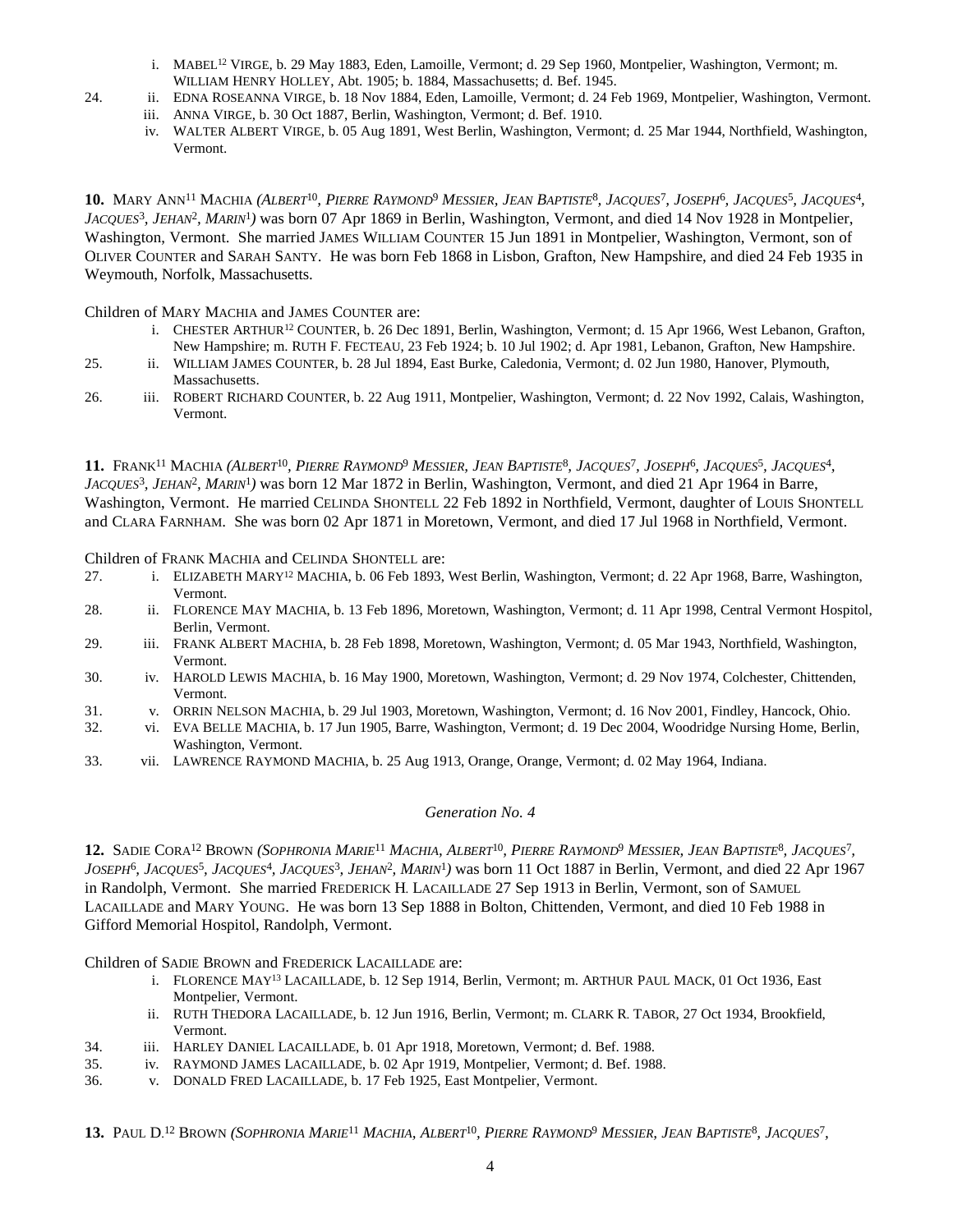*JOSEPH*<sup>6</sup>, *JACQUES*<sup>5</sup>, *JACQUES*<sup>4</sup>, *JACQUES*<sup>3</sup>, *JEHAN<sup>2</sup>, MARIN*<sup>1</sup>) was born 03 Oct 1890 in Vermont, and died Aug 1983 in Rochester, Monroe, New York. He married ISABEL UNKNOWN. She was born 1888 in Vermont.

### Child of PAUL BROWN and ISABEL UNKNOWN is:

i. JOSEPH D. <sup>13</sup> BROWN, b. 30 Mar 1928, Connecticut; d. 15 Oct 1995, Monroe, New York.

14. Hazel M.<sup>12</sup> Brown (Sophronia Marie<sup>11</sup> Machia, Albert<sup>10</sup>, Pierre Raymond<sup>9</sup> Messier, Jean Baptiste<sup>8</sup>, Jacques<sup>7</sup>, *JOSEPH*<sup>6</sup> *, JACQUES*<sup>5</sup> *, JACQUES*<sup>4</sup> *, JACQUES*<sup>3</sup> *, JEHAN*<sup>2</sup> *, MARIN*<sup>1</sup> *)* was born 16 Jun 1899 in Montpelier, Vermont, and died 03 Feb 1985 in Bolton, Vtermont. She married SAMUEL LEO LACAILLADE Aft. 1930 in Vermont, son of SAMUEL LACAILLADE and MARY YOUNG. He was born Jan 1899 in Bolton, Chittenden, Vermont.

#### Children of HAZEL BROWN and SAMUEL LACAILLADE are:

- i. LUCILLE<sup>13</sup> LACAILLADE, m. DAVID GUNFIELD.
- ii. UNKNOWN LACAILLADE.

15. ALBERT HERBERT<sup>12</sup> MOULTON (*JOSEPHINE<sup>11</sup> MACHIA, ALBERT<sup>10</sup>, PIERRE RAYMOND<sup>9</sup> MESSIER, JEAN BAPTISTE<sup>8</sup>, JACQUES<sup>7</sup>, JOSEPH*<sup>6</sup> *, JACQUES*<sup>5</sup> *, JACQUES*<sup>4</sup> *, JACQUES*<sup>3</sup> *, JEHAN*<sup>2</sup> *, MARIN*<sup>1</sup> *)* was born 30 Jun 1886 in Cambridge, Massachusetts, and died 1957 in Pittsfield, Berkshire, Massachusetts. He married (1) MARY GLADYS LUBY 20 Jun 1911 in Barre, Washington, Vermont, daughter of WILLIAM LUBY and SARAH ROLLINS. She was born 28 Sep 1888 in East Montpelier, Washington, Vermont, and died 1912 in Montpelier, Washington, Vermont. He married (2) LUCY M. STEWARD 1915 in Montpelier, Washington, Vermont, daughter of HORACE STEWARD and HANNAH UNKNOWN. She was born 1877 in East Montpelier, Washington, Vermont, and died 1965 in Pittsfield, Berkshire, Massachusetts.

Child of ALBERT MOULTON and MARY LUBY is:

37. i. RUTH LENA<sup>13</sup> MOULTON, b. 25 Jan 1912, Barre, Washington, Vermont; d. 01 Aug 1991, Meriden, Hartford, Connecticut.

16. Lucy Moulton<sup>12</sup> Ainsworth (Josephine<sup>11</sup> Machia, Albert<sup>10</sup>, Pierre Raymond<sup>9</sup> Messier, Jean Baptiste<sup>8</sup>, Jacques<sup>7</sup>, *JOSEPH*<sup>6</sup> *, JACQUES*<sup>5</sup> *, JACQUES*<sup>4</sup> *, JACQUES*<sup>3</sup> *, JEHAN*<sup>2</sup> *, MARIN*<sup>1</sup> *)* was born 08 Aug 1894 in Derby, Orleans, Vermont, and died 21 Dec 1963 in New Haven, New Haven, Connecticut. She married GEORGE PARADIS Abt. 1914, son of GEORGE PARADIS and LEONORE GLUDE. He was born 30 Mar 1890 in St. Johnsbury, Caledonia, Vermont, and died 10 May 1945 in New Haven, New Haven, Connecticut.

Children of LUCY AINSWORTH and GEORGE PARADIS are:

38. i. MARJORIE MARIE<sup>13</sup> PARADIS, b. 15 Jan 1915, St. Johnsbury, Caledonia, Vermont; d. 25 Apr 1982, San Diego, California. ii. IRENE PARADIS, b. 08 Dec 1915, St. Johnsbury, Caledonia, Vermont; d. 26 Jun 1998, New Jersey.

17. NAPOLEAN CHARLES<sup>12</sup> MACHIA (*CHARLES<sup>11</sup>, ALBERT<sup>10</sup>, PIERRE RAYMOND<sup>9</sup> MESSIER, JEAN BAPTISTE<sup>8</sup>, JACQUES<sup>7</sup>, JOSEPH<sup>6</sup>, JACQUES*<sup>5</sup> *, JACQUES*<sup>4</sup> *, JACQUES*<sup>3</sup> *, JEHAN*<sup>2</sup> *, MARIN*<sup>1</sup> *)* was born 12 Jul 1893 in Barre, Washington, Vermont, and died Jan 1969 in Manchester, Hillsborough, New Hampshire. He married FLORENCE M. CROSS 22 Nov 1916 in Bethel, Oxford, Maine, daughter of WILLIAM CROSS and FANNIE UNKNOWN. She was born 16 May 1889 in Maine, and died Nov 1965 in West Paris, Maine.

Children of NAPOLEAN MACHIA and FLORENCE CROSS are:

- i. DOROTHY F. <sup>13</sup> MACHIA, b. 06 Aug 1918, Bethel, Oxford, Maine; d. 24 Jan 2005, Canton, Oxford, Maine; m. (1) PERCY W. WILCOX, 03 Oct 1937, Bethel, Oxford, Maine; b. Abt. 1895, Maine; d. Bef. 1947, Bethel, Oxford, Maine; m. (2) CLAYTON E. BRYANT, 20 Sep 1947, Bethel, Oxford, Maine; b. Maine; m. (3) GUY E. SWAN, 29 Jan 1954, Bethel, Oxford, Maine; b. 12 Jul 1875; d. 27 Jan 1975, Fryeburg, Oxford, Maine.
- ii. LINWOOD CHARLES MACHIA, b. 28 Mar 1924, Bethel, Oxford, Maine; d. 06 Feb 2000, Bethel, Oxford, Maine; m. (1) GERALDINE RUTH COLE, 04 Jul 1947, Bethel, Maine; b. 27 Feb 1929, Bethel, Oxford, Maine; d. 09 Jan 1990, Portland, Maine; m. (2) LILLIAN SUSIE SOWERSBY, 02 Oct 1994, Bethel, Oxford, Maine; b. Bethel, Oxford, Maine.

18. ALFRED LOUIS<sup>12</sup> MESSIER (*LOUIS ANDRE<sup>11</sup>, ALBERT<sup>10</sup> MACHIA, PIERRE RAYMOND<sup>9</sup> MESSIER, JEAN BAPTISTE<sup>8</sup>, JACQUES<sup>7</sup>, JOSEPH*<sup>6</sup> *, JACQUES*<sup>5</sup> *, JACQUES*<sup>4</sup> *, JACQUES*<sup>3</sup> *, JEHAN*<sup>2</sup> *, MARIN*<sup>1</sup> *)* was born 12 Sep 1887 in Haddam, Middlesex, Connecticut, and died 18 Dec 1926 in Providence, Providence, Rhode Island. He married ELIZA A. LORRAIN 15 Oct 1913 in Rhode Island. She was born Abt. 1891 in Rhode Island, and died Abt. 1943 in Providence, Rhode Island.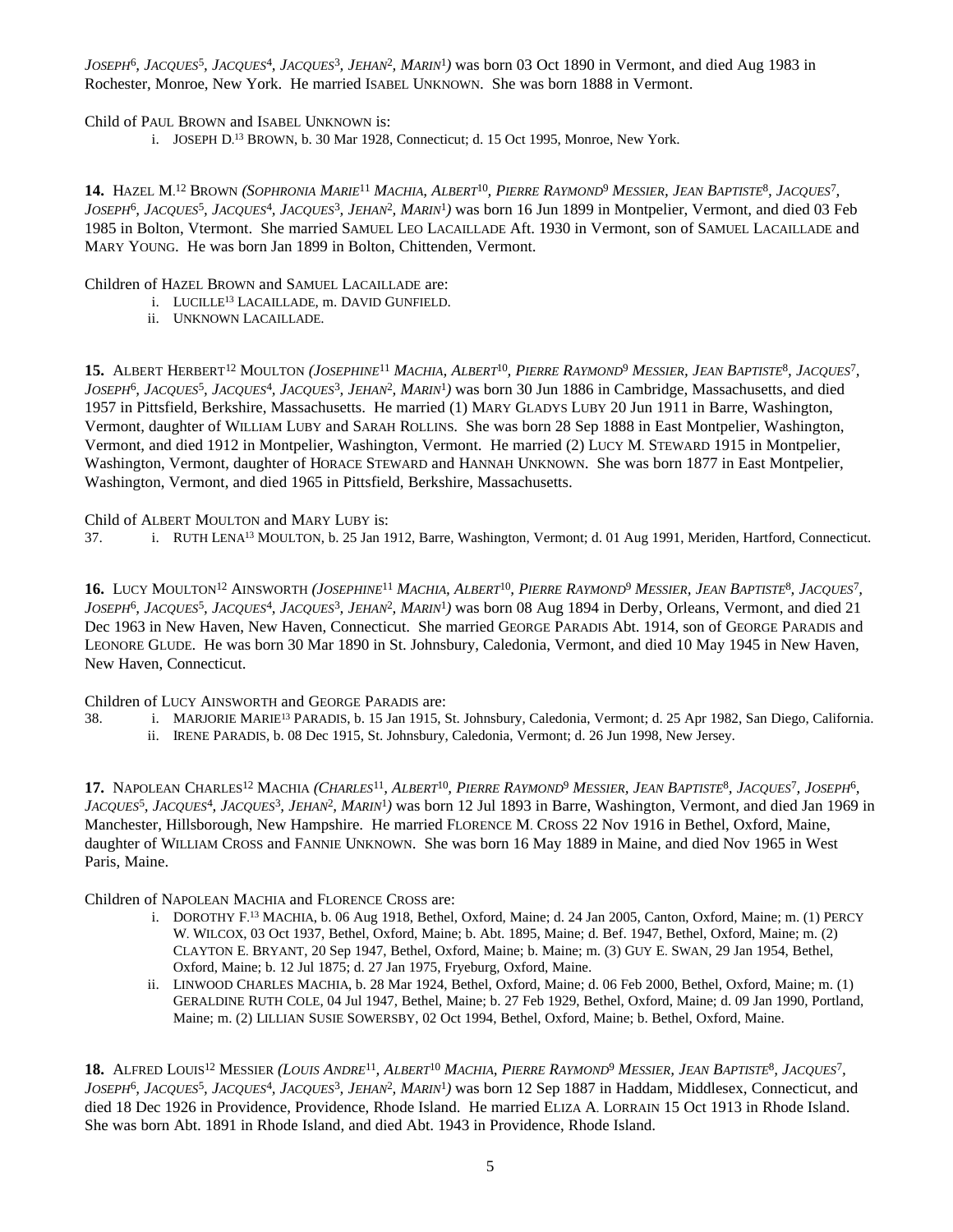Children of ALFRED MESSIER and ELIZA LORRAIN are:

- i. YVONNE M. <sup>13</sup> MESSIER, b. Abt. 1915.
- ii. EDWARD L. MESSIER, b. Abt. Jun 1917; m. ANITA V. UNKNOWN, Abt. 1941, Providence, Rhode Island.

19. ARTHUR ALPHONSE<sup>12</sup> MESSIER (*LOUIS ANDRE<sup>11</sup>, ALBERT<sup>10</sup> MACHIA, PIERRE RAYMOND<sup>9</sup> MESSIER, JEAN BAPTISTE<sup>8</sup>, JACQUES*<sup>7</sup> *, JOSEPH*<sup>6</sup> *, JACQUES*<sup>5</sup> *, JACQUES*<sup>4</sup> *, JACQUES*<sup>3</sup> *, JEHAN*<sup>2</sup> *, MARIN*<sup>1</sup> *)* was born 16 Sep 1890 in Waterbury, New Haven, Connecticut, and died 21 May 1949 in Bristol, Hartford, Connecticut. He married EUGENIE COTE 15 May 1916 in St. Jean, Plainfield, Connecticut, daughter of JEAN COTE and ROSALIE BOUFFARD. She was born 17 May 1894 in Weeden, Wolfe, Quebec, Canada, and died 26 Dec 1969 in Bristol, Hartford, Connecticut.

Children of ARTHUR MESSIER and EUGENIE COTE are:

- 39. i. ALBERT CLARENCE<sup>13</sup> MESSIER, b. 11 Aug 1917, Bristol, Connecticut; d. 14 Sep 1981, Bristol, Connecticut.
- 40. ii. CLAIRE V. MESSIER, b. 18 Aug 1918, Bristol, Connecticut; d. 12 Aug 1996, Wolcott, Bristol, Connecticut.
- 41. iii. ROBERT LEANDRE MESSIER, b. 29 Aug 1919, Bristol, Connecticut; d. 14 Dec 2001, Bristol, Connecticut.
- iv. DORIS GERTRUDE MESSIER, b. 04 Apr 1921, Bristol, Connecticut; d. 16 Apr 1921, Bristol, Connecticut.
- 42. v. CONSTANCE M. MESSIER, b. 15 Aug 1922, Bristol, Connecticut; d. 13 Mar 1990, Angelica, Allegany, New York.
- 43. vi. ARMAND ARTHUR MESSIER, b. 15 Aug 1922, Bristol, Connecticut; d. 30 Nov 1982, Southington, Connecticut.
- 44. vii. ALFRED LOUIS MESSIER, b. 16 Jul 1929, Bristol, Connecticut; d. 07 Jul 1988, Bristol, Connecticut.

**20.** Raymond A.<sup>12</sup> Messier (Louis Andre<sup>11</sup>, Albert<sup>10</sup> Machia, Pierre Raymond<sup>9</sup> Messier, Jean Baptiste<sup>8</sup>, Jacques<sup>7</sup>, *JOSEPH*<sup>6</sup> *, JACQUES*<sup>5</sup> *, JACQUES*<sup>4</sup> *, JACQUES*<sup>3</sup> *, JEHAN*<sup>2</sup> *, MARIN*<sup>1</sup> *)* was born 18 Jul 1902 in Rhode Island, and died Mar 1977 in Douglas, Massachusetts. He married MARY LOUISE ROSS 1928 in Rhode Island, daughter of JOSEPH ROSS and MELANISE UNKNOWN. She was born 11 May 1907 in Rhode Island.

Child of RAYMOND MESSIER and MARY ROSS is:

i. RAYMOND A. <sup>13</sup> MESSIER, b. 05 Apr 1928, Westerly, Rhode Island; d. 23 Mar 1989, Richmond, Virginia.

21. MAUDE N.<sup>12</sup> MACHIA (ALBERT<sup>11</sup>, ALBERT<sup>10</sup>, PIERRE RAYMOND<sup>9</sup> MESSIER, JEAN BAPTISTE<sup>8</sup>, JACQUES<sup>7</sup>, JOSEPH<sup>6</sup>, JACQUES<sup>5</sup>, *JACQUES*<sup>4</sup> *, JACQUES*<sup>3</sup> *, JEHAN*<sup>2</sup> *, MARIN*<sup>1</sup> *)* was born 19 Apr 1891 in Barre, Washington, Vermont, and died May 1986 in Southwick, Hampden, Massachusetts. She married FRANCOIS XAVIER TETREAULT 11 Nov 1933 in Barre, Washington, Vermont. He died Bef. 1986 in Massachusetts.

Child of MAUDE MACHIA and FRANCOIS TETREAULT is:

i. MYRTLE<sup>13</sup> TETREAULT, b. 05 Aug 1926, Vermont.

22. HATTIE MAY<sup>12</sup> MACHIA (ALBERT<sup>11</sup>, ALBERT<sup>10</sup>, PIERRE RAYMOND<sup>9</sup> MESSIER, JEAN BAPTISTE<sup>8</sup>, JACQUES<sup>7</sup>, JOSEPH<sup>6</sup>, JACQUES<sup>5</sup>, *JACQUES*<sup>4</sup> *, JACQUES*<sup>3</sup> *, JEHAN*<sup>2</sup> *, MARIN*<sup>1</sup> *)* was born 01 Feb 1897 in Newport, Sullivan, New Hampshire, and died 03 Jul 1975 in Berlin, Washington, Vermont. She married ARTHUR LEON EMOND 04 Jun 1917 in Barre, Washington, Vermont, son of THOMAS EMOND and PHILEMON DEHART. He was born 17 Mar 1895 in Lee, Berkshire, Massachusetts, and died 25 Dec 1964 in Berlin, Washington, Vermont.

Children of HATTIE MACHIA and ARTHUR EMOND are:

- 45. i. ERLENE VIOLA<sup>13</sup> EMOND, b. 01 May 1918, Graniteville, Washington, Vermont; d. 28 Aug 1982, Central Vermont Hospitol, Berlin, Vermont.
- 46. ii. LEON STANLEY EMOND, b. 01 Nov 1919, Williamstown, Orange, Vermont.
- 47. iii. ALBERT THOMAS EMOND, b. 31 Mar 1922, Moretown, Washington, Vermont; d. 02 Mar 2001, Ocala, Marion, Florida.
	- iv. PHYLLIS WINIFRED EMOND, b. 02 Aug 1924, Vermont; m. (1) GILBERT F. EMOND, 11 Feb 1942, Southington, Hartford, Connecticut; b. 29 Dec 1916, Southington, Hartford, Connecticut; d. 08 Jan 1980, Bristol, Hartford, Connecticut; m. (2) RALPH P. FEASEL, Aft. 1980; b. 1905; d. Aft. 2007, Ocala, Marion, Florida.
	- v. THELMA PEARL EMOND, b. 30 Nov 1926, Vermont; m. (1) LEON WAYNE THERRIAULT, 30 Nov 1944, Barre, Washington, Vermont; m. (2) LOUIS GODREAU, 19 Jun 1957.
- 48. vi. STANLEY HERBERT EMOND, b. 18 Aug 1929, Orange, Orange, Vermont.
	- vii. EUNICE PHILEMON EMOND, b. 11 Jan 1932, Orange, Orange, Vermont; m. LUCIEN J. HOULE; b. 02 Feb 1932; d. Inverness, Citrus, Florida.
- 49. viii. DUANE PATRICK EMOND, b. 13 Nov 1935, Orange, Orange, Vermont; d. 29 Apr 1983, Westfield, Hampden, Massachusetts.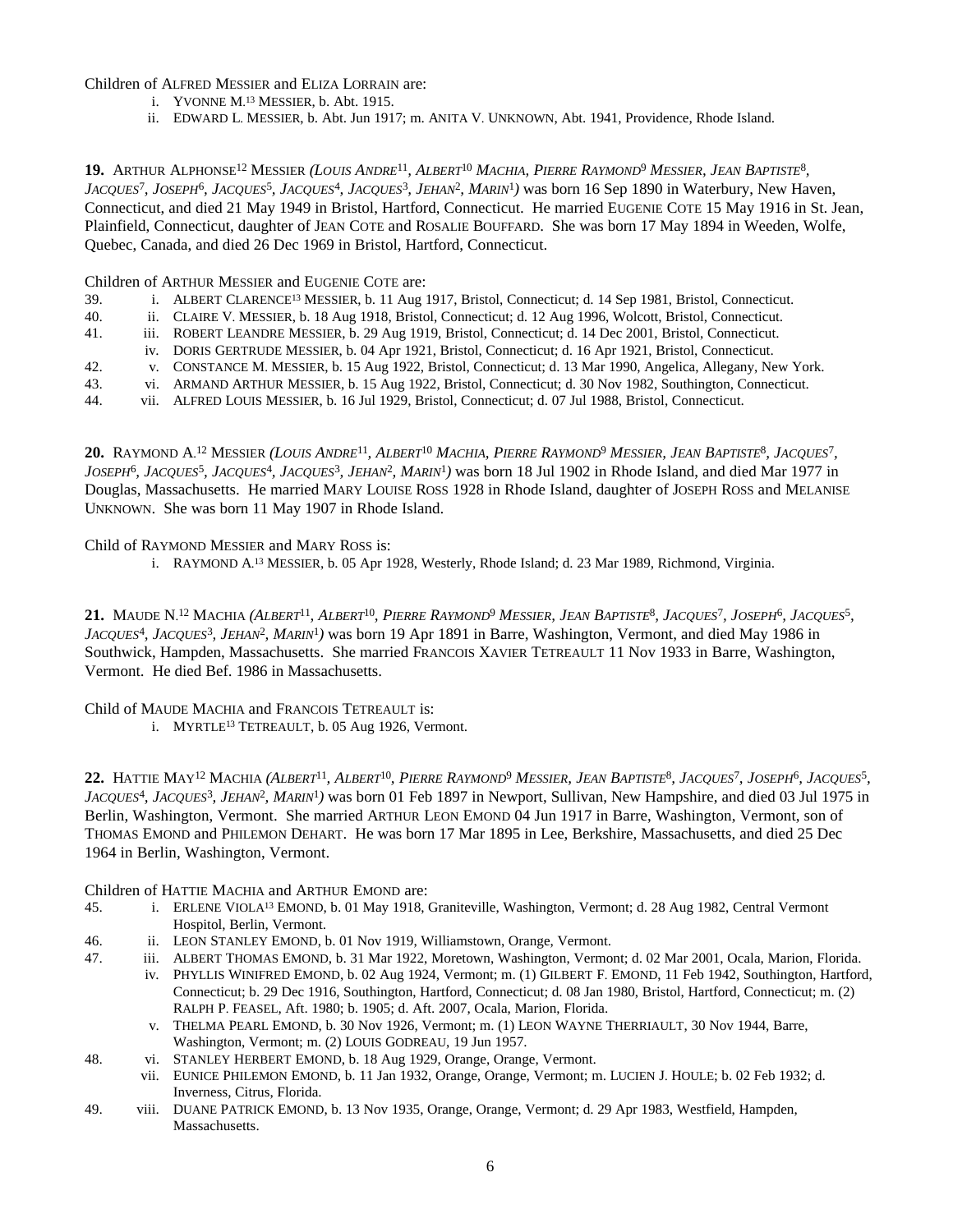**23.** ROSALIE EMMA<sup>12</sup> MACHIA (*ALBERT<sup>11</sup>, ALBERT<sup>10</sup>, PIERRE RAYMOND<sup>9</sup> MESSIER, JEAN BAPTISTE<sup>8</sup>, JACQUES<sup>7</sup>, JOSEPH<sup>6</sup>,* 

*JACQUES*<sup>5</sup> *, JACQUES*<sup>4</sup> *, JACQUES*<sup>3</sup> *, JEHAN*<sup>2</sup> *, MARIN*<sup>1</sup> *)* was born 04 Apr 1901 in Claremount, Sullivan, New Hampshire, and died 02 Mar 1992 in Berlin Convalescent Center, Berlin, Washington, Vermont. She married (1) EVERETT WALLACE ADAMS 06 Feb 1926 in East Barre, Washington, Vermont, son of WALLACE ADAMS and LAURA FLETCHER. He was born 01 Jul 1901 in Websterville, Washington, Vermont, and died 28 Sep 1941 in East Barre, Washington, Vermont. She married (2) FRANK S. SMITH 21 May 1960 in St. Monica Church, Barre, Washington, Vermont. He was born 17 Oct 1884, and died 03 Jun 1982 in Berlin, Washington, Vermont.

Children of ROSALIE MACHIA and EVERETT ADAMS are:

- 50. i. CLIFTON EVERETT<sup>13</sup> ADAMS, b. 19 Feb 1927, East Barre, Washington, Vermont.
- 51. ii. EVELYN MAY ADAMS, b. 1929, East Barre, Washington, Vermont.
	- iii. RUSSELL LEONARD ADAMS, b. 1931, East Barre, Washington, Vermont.

**24.** EDNA ROSEANNA<sup>12</sup> VIRGE (LOUISA JANE<sup>11</sup> MACHIA, ALBERT<sup>10</sup>, PIERRE RAYMOND<sup>9</sup> MESSIER, JEAN BAPTISTE<sup>8</sup>, JACQUES<sup>7</sup>, *JOSEPH*<sup>6</sup> *, JACQUES*<sup>5</sup> *, JACQUES*<sup>4</sup> *, JACQUES*<sup>3</sup> *, JEHAN*<sup>2</sup> *, MARIN*<sup>1</sup> *)* was born 18 Nov 1884 in Eden, Lamoille, Vermont, and died 24 Feb 1969 in Montpelier, Washington, Vermont. She married WILLIAM ERNEST HILL 16 Jun 1903 in Montpelier, Washington, Vermont, son of FELIX HILL and NELLIE PECK. He was born 05 Jun 1882 in Boltonville, Orange, Vermont, and died 17 Aug 1934 in Middlesex, Washington, Vermont.

Children of EDNA VIRGE and WILLIAM HILL are:

- 52. i. LEOTA H. <sup>13</sup> HILL, b. 29 Oct 1904, Vermont; d. 26 Nov 1993, Stowe, Lamoille, Vermont.
- 53. ii. VIOLA M. HILL, b. 11 May 1908, Vermont; d. 18 Nov 1987, Saxtons River, Windham, Vermont.
- 54. iii. ELAINE M. HILL, b. 29 Apr 1915, Vermont; d. 23 Nov 2001, York Haven, York, Pennsylvania.
- 55. iv. PHILLIP HILL, b. 06 May 1921, Vermont.
- 56. v. WAYNE W. HILL, b. 23 Dec 1926, Vermont.

**25.** WILLIAM JAMES<sup>12</sup> COUNTER (*MARY ANN<sup>11</sup> MACHIA, ALBERT<sup>10</sup>, PIERRE RAYMOND<sup>9</sup> MESSIER, JEAN BAPTISTE<sup>8</sup>, JACQUES<sup>7</sup>, JOSEPH*<sup>6</sup> *, JACQUES*<sup>5</sup> *, JACQUES*<sup>4</sup> *, JACQUES*<sup>3</sup> *, JEHAN*<sup>2</sup> *, MARIN*<sup>1</sup> *)* was born 28 Jul 1894 in East Burke, Caledonia, Vermont, and died 02 Jun 1980 in Hanover, Plymouth, Massachusetts. He married HELEN INEZ WARD 06 Jan 1917 in Windsor, Windsor, Vermont, daughter of JAMES WARD and MARY CRAWFORD. She was born 02 Jul 1896 in Lincoln, Grafton, New Hampshire, and died Jul 1972 in Hanover, Plymouth, Massachusetts.

Children of WILLIAM COUNTER and HELEN WARD are:

- i. PHILIP WARD<sup>13</sup> COUNTER, b. 15 May 1917, Montpelier, Washington, Vermont; d. 03 Feb 1918, Windsor County, Vermont.
- 57. ii. DOROTHY SHIRLEY COUNTER, b. 28 Oct 1918, Quincy, Norfolk, Massachusetts; d. 09 Jan 1993, Weymouth, Norfolk, Massachusetts.
- 58. iii. PAULINE AVILDA COUNTER, b. 05 Mar 1920, Weymouth, Norfolk, Massachusetts.
- 59. iv. ELINOR MARY COUNTER, b. 20 Jan 1923, Windsor, Windsor, Vermont; d. 1962, Massachusetts.

**26.** Robert Richard<sup>12</sup> Counter (Mary Ann<sup>11</sup> Machia, Albert<sup>10</sup>, Pierre Raymond<sup>9</sup> Messier, Jean Baptiste<sup>8</sup>, Jacques<sup>7</sup>, *JOSEPH*<sup>6</sup> *, JACQUES*<sup>5</sup> *, JACQUES*<sup>4</sup> *, JACQUES*<sup>3</sup> *, JEHAN*<sup>2</sup> *, MARIN*<sup>1</sup> *)* was born 22 Aug 1911 in Montpelier, Washington, Vermont, and died 22 Nov 1992 in Calais, Washington, Vermont. He married DORTHEA BLANCHE SULLIVAN 04 Sep 1937 in Weymouth, Norfolk, Massachusetts, daughter of PETER SULLIVAN and CLARA TUPPER. She was born 12 Mar 1914 in Marblehead, Essex, Massachusetts, and died 27 May 2000 in Abington, Plymouth, Massachusetts.

Children of ROBERT COUNTER and DORTHEA SULLIVAN are:

- 60. i. GLORIA JOAN<sup>13</sup> COUNTER, b. 08 Jul 1938, Quincy, Norfolk, Massachusetts.
- 61. ii. JAMES WILLIAM COUNTER, b. 26 Sep 1939, Quincy, Norfolk, Massachusetts.
- 62. iii. GEORGE ARTHUR COUNTER, b. 02 Feb 1947, Quincy, Norfolk, Massachusetts.
- 63. iv. FRED WALTER COUNTER, b. 18 Apr 1950, Quincy, Norfolk, Massachusetts.
- 64. v. MARY RUTH COUNTER, b. 19 Dec 1957, Brockton, Plymouth, Massachusetts.

27. Elizabeth Mary<sup>12</sup> Machia (Frank<sup>11</sup>, Albert<sup>10</sup>, Pierre Raymond<sup>9</sup> Messier, Jean Baptiste<sup>8</sup>, Jacques<sup>7</sup>, Joseph<sup>6</sup>, *JACQUES*<sup>5</sup> *, JACQUES*<sup>4</sup> *, JACQUES*<sup>3</sup> *, JEHAN*<sup>2</sup> *, MARIN*<sup>1</sup> *)* was born 06 Feb 1893 in West Berlin, Washington, Vermont, and died 22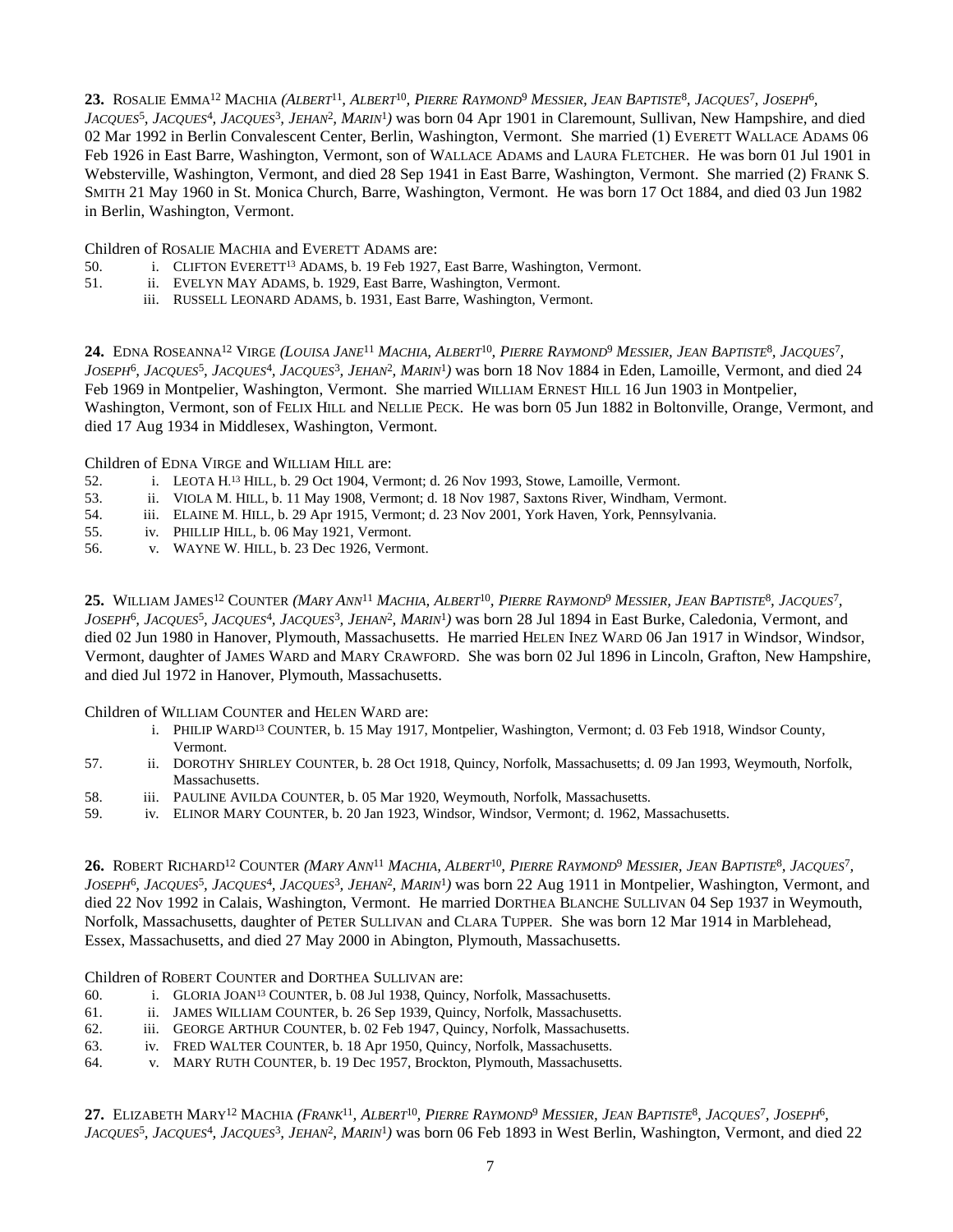Apr 1968 in Barre, Washington, Vermont. She married ALBERT JOSEPH JERRY 26 May 1913 in Orange, Orange, Vermont, son of EUGENE JERRY and ROSE FORRAND. He was born 27 Mar 1894 in Orange, Orange, Vermont, and died 06 Nov 1968 in Berlin, Washington, Vermont.

Children of ELIZABETH MACHIA and ALBERT JERRY are:

- 65. i. HOWARD BERT<sup>13</sup> JERRY, b. 11 Jul 1916, Orange, Vermont; d. 26 Jan 2004, Northfield, Washington, Vermont.
- 66. ii. VERNAL EUGENE JERRY, b. 29 Mar 1921, Orange, Vermont; d. 25 May 1997, Barre, Washington, Vermont.
- 67. iii. RICHARD FRANK JERRY, b. 02 May 1924, Orange, Vermont; d. 22 Feb 1989, Berlin, Coos, New Hampshire.
- 68. iv. DOROTHY ELIZABETH JERRY, b. 04 Apr 1928, Orange, Vermont.

**28.** Florence May<sup>12</sup> Machia (Frank<sup>11</sup>, Albert<sup>10</sup>, Pierre Raymond<sup>9</sup> Messier, Jean Baptiste<sup>8</sup>, Jacques<sup>7</sup>, Joseph<sup>6</sup>, *JACQUES*<sup>5</sup> *, JACQUES*<sup>4</sup> *, JACQUES*<sup>3</sup> *, JEHAN*<sup>2</sup> *, MARIN*<sup>1</sup> *)* was born 13 Feb 1896 in Moretown, Washington, Vermont, and died 11 Apr 1998 in Central Vermont Hospitol, Berlin, Vermont. She married FRED LEWIS JEWETT 22 Jul 1918 in Richmond, Vermont, son of FRED JEWETT and ANNA UNKNOWN. He was born 26 Feb 1897 in Moretown, vermont, and died Nov 1977 in Vermont.

Children of FLORENCE MACHIA and FRED JEWETT are:

- 69. i. DOROTHY<sup>13</sup> JEWETT, b. 09 Oct 1921.
- 70. ii. BERNICE MAY JEWETT, b. 05 Dec 1922, East Montpelier, Vermont; d. 25 Feb 1992, Riverton, Vermont.
	- iii. LEWIS FRED JEWETT, b. 07 Oct 1925, Waterbury, Vermont; m. MONICA CECELIA JERRY, 11 Oct 1948, Northfield, Vermont; b. 06 Dec 1924, East Roxbury, Vermont.
	- iv. RAYMOND JEWETT, b. 05 Apr 1927; d. 27 Mar 1937.
- 71. v. KENNETH PAUL JEWETT, b. 05 Feb 1931.

 ${\bf 29.}$  Frank Albert<sup>12</sup> Machia (*Frank*11, Albert<sup>10</sup>, Pierre Raymond<sup>9</sup> Messier, Jean Baptiste<sup>8</sup>, Jacques<sup>7</sup>, Joseph<sup>6</sup>, *JACQUES*<sup>5</sup> *, JACQUES*<sup>4</sup> *, JACQUES*<sup>3</sup> *, JEHAN*<sup>2</sup> *, MARIN*<sup>1</sup> *)* was born 28 Feb 1898 in Moretown, Washington, Vermont, and died 05 Mar 1943 in Northfield, Washington, Vermont. He married VERA WINIFRED CHURCH 29 Oct 1919 in Northfield, Vermont, daughter of HENRY CHURCH and WINNIE CHATTERTON. She was born 17 Jul 1901 in Moretown, Washington, Vermont, and died 16 Sep 1990 in Pinellas Park, Florida.

Children of FRANK MACHIA and VERA CHURCH are:

- i. HUBERT FRANK<sup>13</sup> MACHIA, b. 09 Jun 1920, Northfield, Vermont.
- ii. HERBERT ALBERT MACHIA, b. 09 Jun 1920, Northfield, Vermont; d. 09 Jun 1920, Northfield, Vermont.
- 72. iii. RUTH WINIFRED MACHIA, b. 02 Nov 1921, East Montpelier, Vermont; d. 20 Mar 1963, Savannah, Chatham, Georgia.
- 73. iv. LEONA MAY MACHIA, b. 19 Apr 1934, Northfield, Vermont; d. Jan 2001, Florida.

**30.** Harold Lewis<sup>12</sup> Machia (Frank<sup>11</sup>, Albert<sup>10</sup>, Pierre Raymond<sup>9</sup> Messier, Jean Baptiste<sup>8</sup>, Jacques<sup>7</sup>, Joseph<sup>6</sup>, *JACQUES*<sup>5</sup> *, JACQUES*<sup>4</sup> *, JACQUES*<sup>3</sup> *, JEHAN*<sup>2</sup> *, MARIN*<sup>1</sup> *)* was born 16 May 1900 in Moretown, Washington, Vermont, and died 29 Nov 1974 in Colchester, Chittenden, Vermont. He married EVA R. CROTEAU 09 Jun 1930 in Orange, Vermont, daughter of HOMER CROTEAU and VALERIE HAMEL. She was born 11 Dec 1903 in Barre, Vermont, and died 23 Oct 1977 in Berlin, Vermont.

Children of HAROLD MACHIA and EVA CROTEAU are:

- i. BETTY RENE<sup>13</sup> MACHIA, b. 08 Oct 1931, Barre, Vermont; m. ROBERT BABERI.
- 74. ii. MARION CLAIRE MACHIA, b. 19 Jan 1933, Barre, Vermont; d. 09 May 1994, VermontRespite House, Williamston, Vermont.
- 75. iii. PAUL H. MACHIA, b. 25 Nov 1934, Barre, Vermont; d. 06 Oct 1999, Central Vermont Medical Center, Berlin, Vermont. iv. EVELYN CAROL MACHIA, b. 27 Dec 1937, Barre, Vermont; m. ALEXANDER CANAS.

31. Orrin Nelson<sup>12</sup> Machia *(Frank<sup>11</sup>, Albert<sup>10</sup>, Pierre Raymond<sup>9</sup> Messier, Jean Baptiste<sup>8</sup>, Jacques<sup>7</sup>, Joseph<sup>6</sup>, JACQUES*<sup>5</sup> *, JACQUES*<sup>4</sup> *, JACQUES*<sup>3</sup> *, JEHAN*<sup>2</sup> *, MARIN*<sup>1</sup> *)* was born 29 Jul 1903 in Moretown, Washington, Vermont, and died 16 Nov 2001 in Findley, Hancock, Ohio. He married (1) FLORENCE MARY WHEELER 29 Jun 1925 in Graniteville, Vermont, daughter of CHARLES WHEELER and CLARA EMERSON. She was born 14 Dec 1900 in Elmore, Vermont, and died 13 Feb 1962. He married (2) BERTHA HASTINGS 11 Aug 1964. She died 25 Jan 1995.

Children of ORRIN MACHIA and FLORENCE WHEELER are:

76. i. GORDON OWEN<sup>13</sup> MACHIA, b. 21 Jan 1926, Vermont; d. 01 Jan 1994, Rossville, Georgia.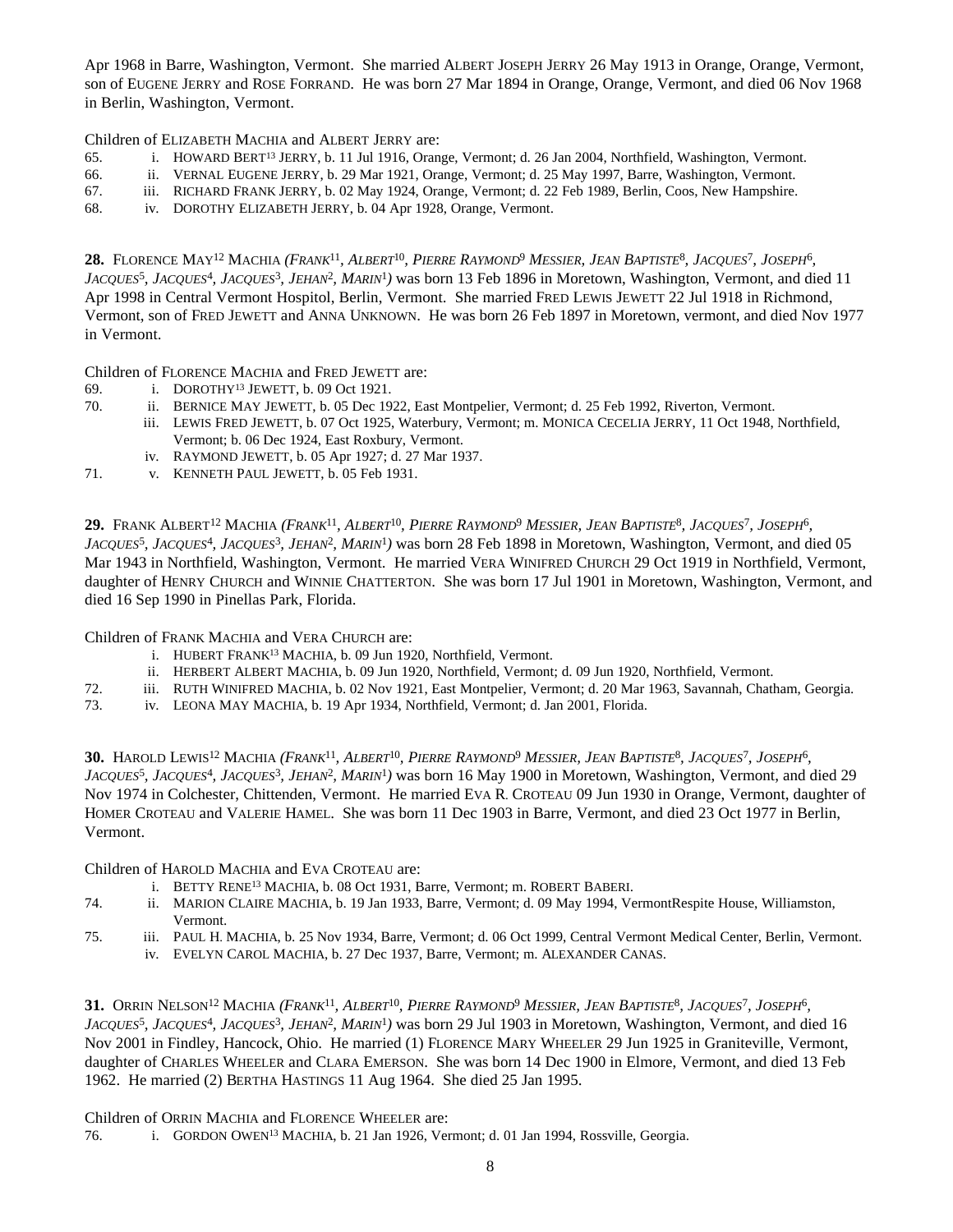- 77. ii. LORRAINE FLORENCE MACHIA, b. 06 Apr 1934, Vermont.
- 78. iii. PHYLLIS LILLIAN MACHIA, b. 02 Feb 1938, Northfield, Washington, Vermont.

32. Eva Belle<sup>12</sup> Machia (Frank<sup>11</sup>, Albert<sup>10</sup>, Pierre Raymond<sup>9</sup> Messier, Jean Baptiste<sup>8</sup>, Jacques<sup>7</sup>, Joseph<sup>6</sup>, Jacques<sup>5</sup>, *JACQUES*<sup>4</sup> *, JACQUES*<sup>3</sup> *, JEHAN*<sup>2</sup> *, MARIN*<sup>1</sup> *)* was born 17 Jun 1905 in Barre, Washington, Vermont, and died 19 Dec 2004 in Woodridge Nursing Home, Berlin, Washington, Vermont. She married ONEY WILFRED MORRIE 29 Jun 1925 in Graniteville, Vermont, son of NAPOLEON MORRIE and MARIE HANNAH. He was born 08 Aug 1902 in Websterville Village, Barre, Vermont, and died 04 Sep 1966 in East Barre, Vermont.

Children of EVA MACHIA and ONEY MORRIE are:

- 79. i. CLIFFORD ONEY<sup>13</sup> MORRIE, b. 16 May 1926, Orange, Vermont; d. 07 Dec 2003, Burlington, Vermont.
- 80. ii. LUCILLE EVA MORRIE, b. 1931, Vermont.
- 81. iii. JOYCE ELAINE MORRIE, b. 29 Nov 1935, East Barre, Vermont; d. 05 Apr 1999, Wilbur, Lincoln, Washington.

33. LAWRENCE RAYMOND<sup>12</sup> MACHIA (*Frank<sup>11</sup>, Albert<sup>10</sup>, Pierre Raymond<sup>9</sup> Messier, Jean Baptiste<sup>8</sup>, Jacques<sup>7</sup>, Joseph<sup>6</sup>, JACQUES*<sup>5</sup> *, JACQUES*<sup>4</sup> *, JACQUES*<sup>3</sup> *, JEHAN*<sup>2</sup> *, MARIN*<sup>1</sup> *)* was born 25 Aug 1913 in Orange, Orange, Vermont, and died 02 May 1964 in Indiana. He married (1) LORENE EVA HENDRICKSON 26 Feb 1933 in Orange, Orange, Vermont, daughter of PETER HENDRICKSON and EMMA DUPREY. She was born 14 Aug 1913 in Plainfield, Vermont. He married (2) BERNICE UNKNOWN Abt. 1941.

Children of LAWRENCE MACHIA and LORENE HENDRICKSON are:

- 82. i. RONALD PETER<sup>13</sup> MACHIA, b. 06 Nov 1934, Barre, Washington, Vermont; d. 14 Apr 1983, Sedona, Arizona.
- 83. ii. DONALD FRANK MACHIA, b. 01 Feb 1936, Barre, Washington, Vermont; d. 27 Jun 2002, Manchester, Hartford, Connecticut.
	- iii. NORMA GLADYS MACHIA, b. 02 Aug 1937, Barre, Washington, Vermont; d. 1996, Florida; m. LEE COURTNEY.
- 84. iv. ROLAND HAROLD MACHIA, b. 21 May 1939, Barre, Washington, Vermont.
- 85. v. LAWRENCE HERBERT MACHIA, b. 12 Dec 1941, Barre, Washington, Vermont.
- 86. vi. LINDA MACHIA, b. 08 Dec 1948, Manchester, Connecticut.

# *Generation No. 5*

34. HARLEY DANIEL<sup>13</sup> LACAILLADE (SADIE CORA<sup>12</sup> BROWN, SOPHRONIA MARIE<sup>11</sup> MACHIA, ALBERT<sup>10</sup>, PIERRE RAYMOND<sup>9</sup> MESSIER, JEAN BAPTISTE<sup>8</sup>, JACQUES<sup>7</sup>, JOSEPH<sup>6</sup>, JACQUES<sup>5</sup>, JACQUES<sup>4</sup>, JACQUES<sup>3</sup>, JEHAN<sup>2</sup>, MARIN<sup>1</sup>) was born 01 Apr 1918 in Moretown, Vermont, and died Bef. 1988. He married MARION NELSON.

Child of HARLEY LACAILLADE and MARION NELSON is:

i. LARRY ALVIN<sup>14</sup> LACAILLADE, b. 01 Mar 1949, Nevada; m. JO ANNETTE TABOR, 21 Jun 1975, Randolph, Vermont; b. 27 Aug 1958, Vermont.

35. RAYMOND JAMES<sup>13</sup> LACAILLADE (SADIE CORA<sup>12</sup> BROWN, SOPHRONIA MARIE<sup>11</sup> MACHIA, ALBERT<sup>10</sup>, PIERRE RAYMOND<sup>9</sup> MESSIER, JEAN BAPTISTE<sup>8</sup>, JACQUES<sup>7</sup>, JOSEPH<sup>6</sup>, JACQUES<sup>5</sup>, JACQUES<sup>4</sup>, JACQUES<sup>3</sup>, JEHAN<sup>2</sup>, MARIN<sup>1</sup>) was born 02 Apr 1919 in Montpelier, Vermont, and died Bef. 1988. He married MARJOIRE EVA BENNETT 17 Jun 1947 in Brookfield, Vermont.

Children of RAYMOND LACAILLADE and MARJOIRE BENNETT are:

- i. YVONNE MARIE<sup>14</sup> LACAILLADE, b. 04 Oct 1948, Randolph, Vermont.
- ii. STEVEN JAMES LACAILLADE, b. 01 Dec 1950, Randolph, Vermont.

36. Donald Fred<sup>13</sup> Lacaillade (*Sadie Cora<sup>12</sup> Brown, Sophronia Marie<sup>11</sup> Machia, Albert<sup>10</sup>, <i>Pierre Raymond<sup>9</sup> Messier*, JEAN BAPTISTE<sup>8</sup>, JACQUES<sup>7</sup>, JOSEPH<sup>6</sup>, JACQUES<sup>5</sup>, JACQUES<sup>4</sup>, JACQUES<sup>3</sup>, JEHAN<sup>2</sup>, MARIN<sup>1</sup>) was born 17 Feb 1925 in East Montpelier, Vermont. He married MARGARET PHYLISS KING 23 Jul 1946 in Brookfield, Vermont.

Child of DONALD LACAILLADE and MARGARET KING is:

87. i. RICHARD DOUGLAS<sup>14</sup> LACAILLADE, b. 13 Dec 1950, Randolph, Vermont.

37. Ruth Lena<sup>13</sup> Moulton *(Albert Herbert<sup>12</sup>, Josephine<sup>11</sup> Machia, Albert<sup>10</sup>, <i>Pierre Raymond<sup>9</sup> Messier, Jean*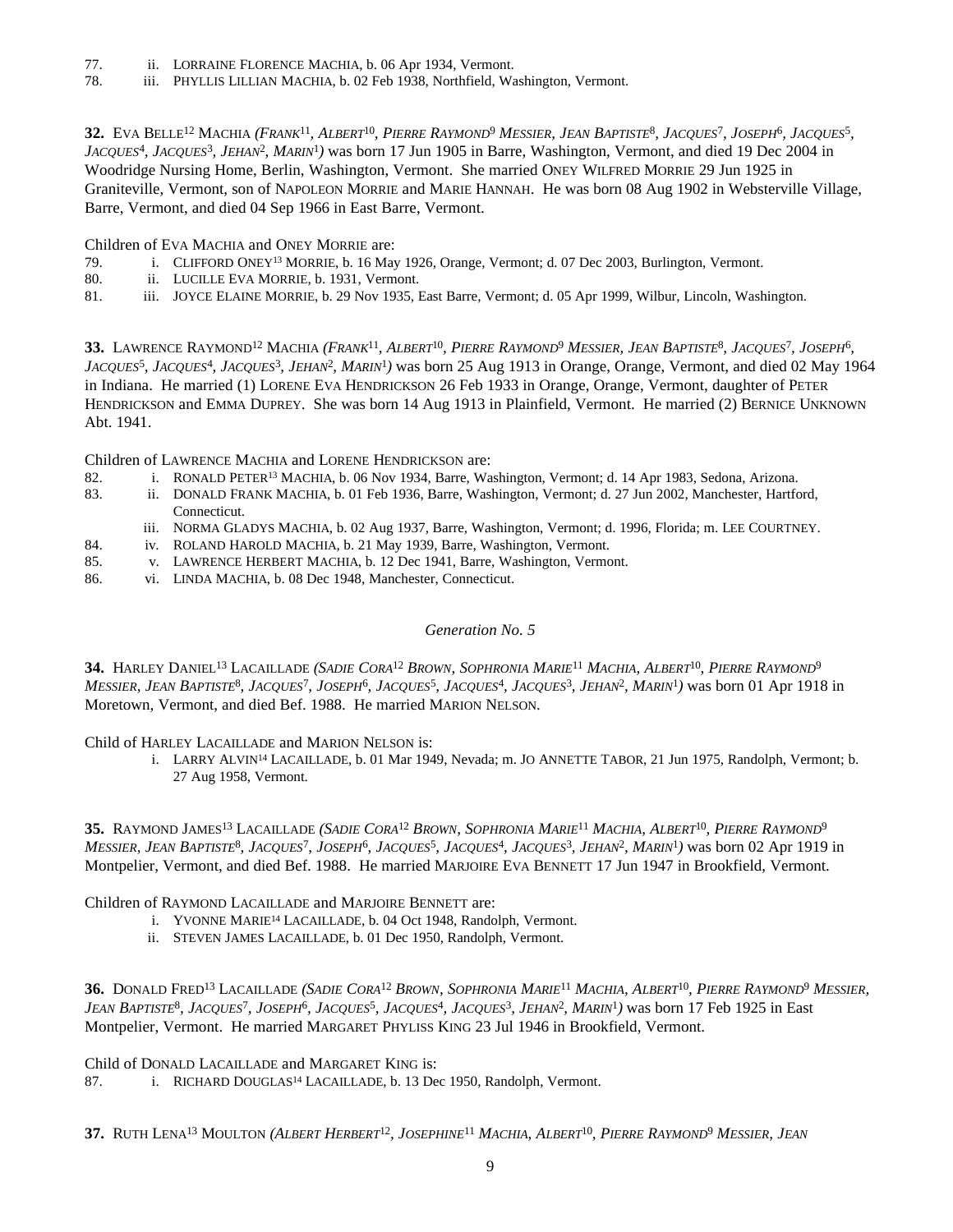BAPTISTE<sup>8</sup>, JACQUES<sup>7</sup>, JOSEPH<sup>6</sup>, JACQUES<sup>5</sup>, JACQUES<sup>4</sup>, JACQUES<sup>3</sup>, JEHAN<sup>2</sup>, MARIN<sup>1</sup>) was born 25 Jan 1912 in Barre, Washington, Vermont, and died 01 Aug 1991 in Meriden, Hartford, Connecticut. She married HAROLD JOHN DILLON 25 Jun 1932 in Montpelier, Vermont, son of JOHN DILLON and STELLA UNKNOWN. He was born 05 Sep 1910 in Montpelier, Washington, Vermont, and died 21 Feb 1983 in Meriden, Connecticut.

Children of RUTH MOULTON and HAROLD DILLON are:

- i. CAROL<sup>14</sup> DILLON, b. Waterbury, New Haven, Connecticut; m. STEVEN BACKHUS.
- ii. STEPHEN J. DILLON, b. 1945, Waterbury, New Haven, Connecticut.

**38.** Marjorie Marie<sup>13</sup> Paradis (Lucy Moulton<sup>12</sup> Ainsworth, Josephine<sup>11</sup> Machia, Albert<sup>10</sup>, Pierre Raymond<sup>9</sup> Messier, JEAN BAPTISTE<sup>8</sup>, JACQUES<sup>7</sup>, JOSEPH<sup>6</sup>, JACQUES<sup>5</sup>, JACQUES<sup>4</sup>, JACQUES<sup>3</sup>, JEHAN<sup>2</sup>, MARIN<sup>1</sup>) was born 15 Jan 1915 in St. Johnsbury, Caledonia, Vermont, and died 25 Apr 1982 in San Diego, California. She married (1) RUSSELL LEO WOODHOUSE in San Diego, California, son of FRANKLIN WOODHOUSE and OLIVE FURBISH. He was born 20 Mar 1920 in Portland, Maine, and died 03 May 1977 in San Diego, California. She married (2) BRUN OSTERBERG 1951 in Tijuana, Mexico. He was born in Iron Mountain, Michigan, and died 1958 in San Diego, California.

Children of MARJORIE PARADIS and RUSSELL WOODHOUSE are:

- i. KAREN FURBISH<sup>14</sup> WOODHOUSE, m. LIVING MCCOMBS.
- ii. PENELYN GAY WOODHOUSE, b. 13 Dec 1949, San Diego, California; d. 13 Dec 1949, San Diego, California.

39. ALBERT CLARENCE<sup>13</sup> MESSIER (A*rthur Alphonse<sup>12</sup>, Louis Andre<sup>11</sup>, Albert<sup>10</sup> Machia, Pierre Raymond<sup>9</sup> Messier, Jean* BAPTISTE<sup>8</sup>, JACQUES<sup>7</sup>, JOSEPH<sup>6</sup>, JACQUES<sup>5</sup>, JACQUES<sup>4</sup>, JACQUES<sup>3</sup>, JEHAN<sup>2</sup>, MARIN<sup>1</sup>) was born 11 Aug 1917 in Bristol, Connecticut, and died 14 Sep 1981 in Bristol, Connecticut. He married SIMONNE L. TURCOTTE Aft. 1930 in Bristol, Connecticut, daughter of HENRY TURCOTTE and CORA UNKNOWN. She was born 20 Jan 1916 in Province Quebec, Canada, and died 10 Aug 2000 in Bristol, Connecticut.

Children of ALBERT MESSIER and SIMONNE TURCOTTE are:

- i. ARTHUR<sup>14</sup> MESSIER.
- ii. HENRY MESSIER.

**40.** Claire V.<sup>13</sup> Messier *(Arthur Alphonse<sup>12</sup>, Louis Andre<sup>11</sup>, Albert<sup>10</sup> Machia, <i>Pierre Raymond<sup>9</sup> Messier, Jean* BAPTISTE<sup>8</sup>, JACQUES<sup>7</sup>, JOSEPH<sup>6</sup>, JACQUES<sup>5</sup>, JACQUES<sup>4</sup>, JACQUES<sup>3</sup>, JEHAN<sup>2</sup>, MARIN<sup>1</sup>) was born 18 Aug 1918 in Bristol, Connecticut, and died 12 Aug 1996 in Wolcott, Bristol, Connecticut. She married DONALD J. KEITH, son of JAMES KEITH and MABEL UNKNOWN. He was born 06 Feb 1915 in Bristol, Connecticut, and died 16 Aug 1999 in Warner, New Hampshire.

Child of CLAIRE MESSIER and DONALD KEITH is:

i. DAVID<sup>14</sup> KEITH, b. Bristol, Connecticut.

**41.** Robert Leandre<sup>13</sup> Messier *(Arthur Alphonse<sup>12</sup>, Louis Andre<sup>11</sup>, Albert<sup>10</sup> Machia, Pierre Raymond<sup>9</sup> Messier, Jean* BAPTISTE<sup>8</sup>, JACQUES<sup>7</sup>, JOSEPH<sup>6</sup>, JACQUES<sup>5</sup>, JACQUES<sup>4</sup>, JACQUES<sup>3</sup>, JEHAN<sup>2</sup>, MARIN<sup>1</sup>) was born 29 Aug 1919 in Bristol, Connecticut, and died 14 Dec 2001 in Bristol, Connecticut. He married MILDRED MURPHY 10 May 1941 in St. Joseph Church, Bristol, Connecticut. She was born Abt. 1919 in Bristol, Hartford, Connecticut.

Children of ROBERT MESSIER and MILDRED MURPHY are:

- i. ROBERT LEANDRE MESSIER<sup>14</sup> JR., m. CAROL ?.
- ii. RONALD MESSIER, m. PAMELA ?.
- 88. iii. NANCY MESSIER.
- 89. iv. ROBERTA MESSIER.

**42.** Constance M.<sup>13</sup> Messier *(Arthur Alphonse<sup>12</sup>, Louis Andre<sup>11</sup>, Albert<sup>10</sup> Machia, Pierre Raymond<sup>9</sup> Messier, Jean* BAPTISTE<sup>8</sup>, JACQUES<sup>7</sup>, JOSEPH<sup>6</sup>, JACQUES<sup>5</sup>, JACQUES<sup>4</sup>, JACQUES<sup>3</sup>, JEHAN<sup>2</sup>, MARIN<sup>1</sup>) was born 15 Aug 1922 in Bristol, Connecticut, and died 13 Mar 1990 in Angelica, Allegany, New York. She married JOSEPH F. ALIANO in Bristol, Connecticut, son of FRANK ALIANO and MILDRED UNKNOWN. He was born 26 Sep 1922 in Bristol, Hartford, Connecticut, and died 05 Sep 2006 in Angelica, Allegany, New York.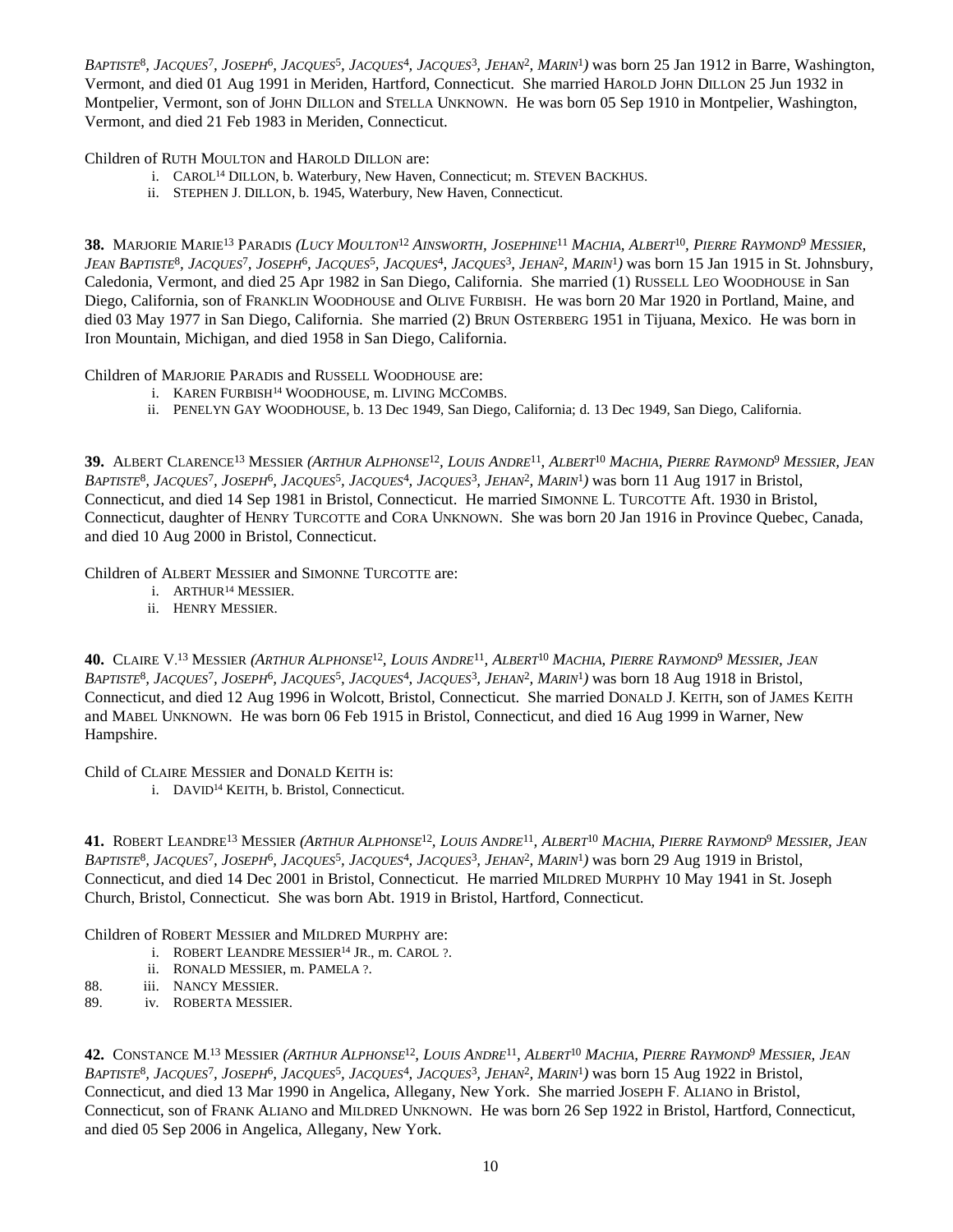Children of CONSTANCE MESSIER and JOSEPH ALIANO are:

- i. EUGENIE<sup>14</sup> ALIANO, m. ROBERT L. JONES.
- ii. FRANK ALIANO.

**43.** Armand Arthur<sup>13</sup> Messier *(Arthur Alphonse<sup>12</sup>, Louis Andre<sup>11</sup>, Albert<sup>10</sup> Machia, Pierre Raymond<sup>9</sup> Messier, Jean* BAPTISTE<sup>8</sup>, JACQUES<sup>7</sup>, JOSEPH<sup>6</sup>, JACQUES<sup>5</sup>, JACQUES<sup>4</sup>, JACQUES<sup>3</sup>, JEHAN<sup>2</sup>, MARIN<sup>1</sup>) was born 15 Aug 1922 in Bristol, Connecticut, and died 30 Nov 1982 in Southington, Connecticut. He married MARY LOUISE GEORGII 31 May 1943 in Southington, Connecticut, daughter of WILLIAM GEORGII and SARAH O'CONNELL. She was born 04 Aug 1923 in Southington, Connecticut.

Children of ARMAND MESSIER and MARY GEORGII are:

- 90. i. MICHAEL ARMAND<sup>14</sup> MESSIER, b. 25 Jan 1945, New Britain, Connecticut.
- 91. ii. MARILYN MESSIER, b. 23 Aug 1947, Southington, Hartford, Connecticut.
	- iii. KATHY MESSIER, b. 02 Mar 1949, Southington, Connecticut.
	- iv. SARA ELAINE MESSIER, b. 03 Jun 1955, Southington, Connecticut.
	- v. WILLIAM MESSIER, b. 25 Feb 1957, Southington, Connecticut.

**44.** Alfred Louis<sup>13</sup> Messier *(Arthur Alphonse<sup>12</sup>, Louis Andre<sup>11</sup>, Albert<sup>10</sup> Machia, <i>Pierre Raymond<sup>9</sup> Messier, Jean* BAPTISTE<sup>8</sup>, JACQUES<sup>7</sup>, JOSEPH<sup>6</sup>, JACQUES<sup>5</sup>, JACQUES<sup>4</sup>, JACQUES<sup>3</sup>, JEHAN<sup>2</sup>, MARIN<sup>1</sup>) was born 16 Jul 1929 in Bristol, Connecticut, and died 07 Jul 1988 in Bristol, Connecticut. He married RITA ROY 11 Sep 1948 in St. Anne's Church, Bristol, Connecticut, daughter of CLODEMIRE ROY and FELEXINE CHOINARD. She was born 28 Apr 1928 in Lac Megantic, Quebec, Canada.

Child of ALFRED MESSIER and RITA ROY is:

92. i. ANITA<sup>14</sup> MESSIER, b. 07 Jan 1950, Cherry Point, North Carolina.

45. ERLENE VIOLA<sup>13</sup> EMOND *(HATTIE MAY<sup>12</sup> MACHIA, ALBERT<sup>11</sup>, ALBERT<sup>10</sup>, PIERRE RAYMOND<sup>9</sup> MESSIER, JEAN BAPTISTE<sup>8</sup>,* JACQUES<sup>7</sup>, JOSEPH<sup>6</sup>, JACQUES<sup>5</sup>, JACQUES<sup>4</sup>, JACQUES<sup>3</sup>, JEHAN<sup>2</sup>, MARIN<sup>1</sup>) was born 01 May 1918 in Graniteville, Washington, Vermont, and died 28 Aug 1982 in Central Vermont Hospitol, Berlin, Vermont. She married THOMAS A. RYAN 28 Apr 1939 in St. Augustine's Church, Montpelier, Vermont, son of EDWARD RYAN and ETHEL LONG. He was born 19 Sep 1918 in Middlesex, Washington, Vermont, and died 14 Nov 1990 in Barre, Washington, Vermont.

Children of ERLENE EMOND and THOMAS RYAN are:

93. **i.** MARCIA<sup>14</sup> RYAN.

- 94. ii. JACQUELINE RYAN.
	- iii. ETHYL RYAN.

**46.** Leon Stanley<sup>13</sup> Emond *(Hattie May<sup>12</sup> Machia, Albert<sup>11</sup>, Albert<sup>10</sup>, Pierre Raymond<sup>9</sup> Messier, Jean Baptiste<sup>8</sup>, JACQUES*<sup>7</sup> *, JOSEPH*<sup>6</sup> *, JACQUES*<sup>5</sup> *, JACQUES*<sup>4</sup> *, JACQUES*<sup>3</sup> *, JEHAN*<sup>2</sup> *, MARIN*<sup>1</sup> *)* was born 01 Nov 1919 in Williamstown, Orange, Vermont. He married (1) MARION E. HARWOOD 14 Feb 1942 in Connecticut. She was born 18 Feb 1923 in Connecticut, and died 20 Jun 1985 in Southington, Hartford, Connecticut. He married (2) EVA L. UNKNOWN Abt. 1980. He married (3) PAT UNKNOWN Aft. 1996.

Children of LEON EMOND and MARION HARWOOD are:

- i. WILLIAM<sup>14</sup> EMOND, b. Abt. 1943, Connecticut.
- ii. MARY ANN EMOND, b. Abt. 1945, Connecticut.
- iii. RICHARD EMOND, b. Abt. 1947, Connecticut.

47. ALBERT THOMAS<sup>13</sup> EMOND *(HATTIE MAY<sup>12</sup> MACHIA, ALBERT<sup>11</sup>, ALBERT<sup>10</sup>, <i>PIERRE RAYMOND<sup>9</sup> MESSIER, JEAN BAPTISTE<sup>8</sup>, JACQUES*<sup>7</sup> *, JOSEPH*<sup>6</sup> *, JACQUES*<sup>5</sup> *, JACQUES*<sup>4</sup> *, JACQUES*<sup>3</sup> *, JEHAN*<sup>2</sup> *, MARIN*<sup>1</sup> *)* was born 31 Mar 1922 in Moretown, Washington, Vermont, and died 02 Mar 2001 in Ocala, Marion, Florida. He married OLIVE A. CARR 20 May 1941 in Northfield, Washington, Vermont. She was born 20 May 1922, and died 22 Sep 1996 in Milton, Chittenden, Vermont.

Children of ALBERT EMOND and OLIVE CARR are: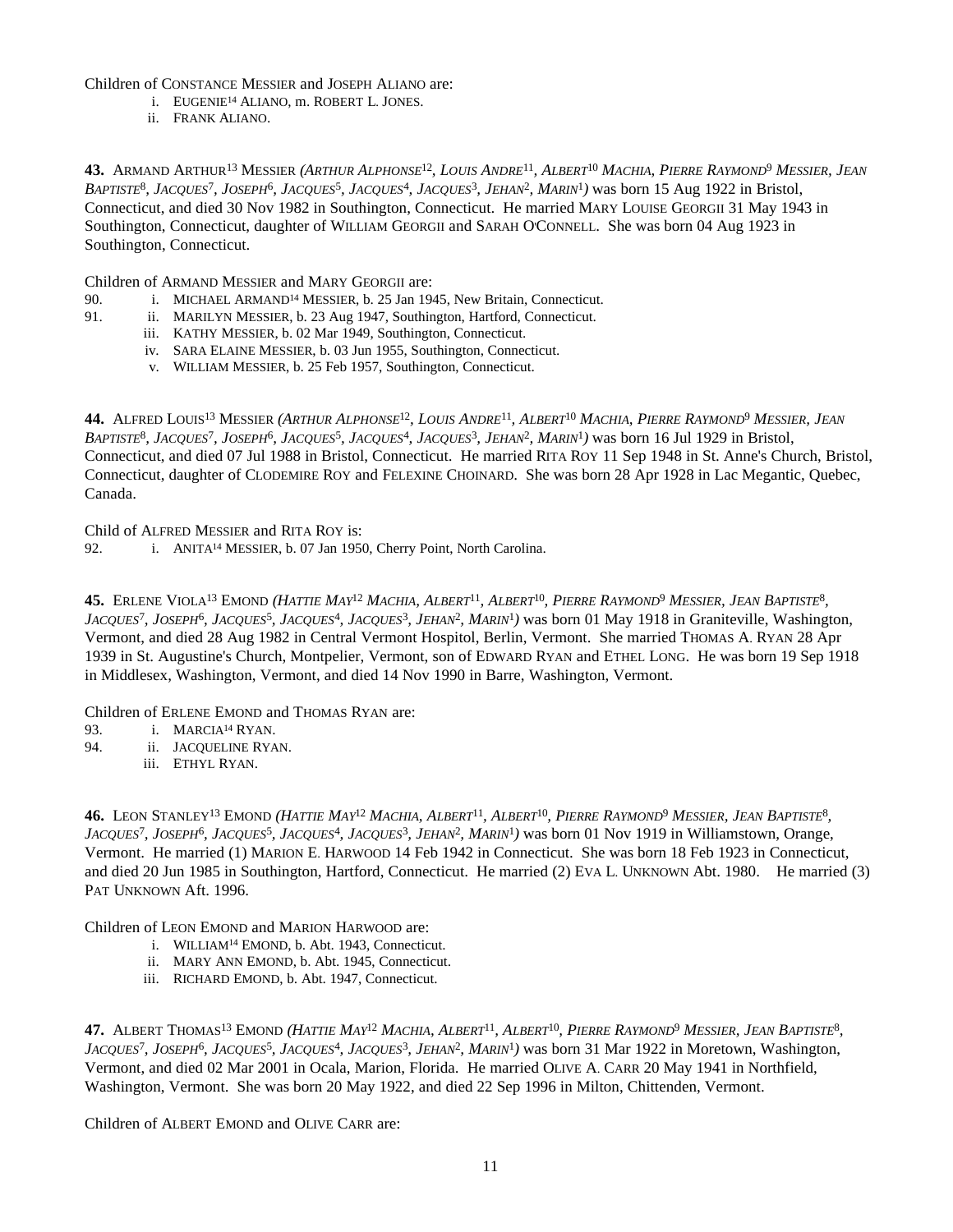- i. GRACE<sup>14</sup> EMOND, b. Colechester, Chittenden, Vermont.
- ii. ALBERT EMOND, b. Colechester, Chittenden, Vermont.
- iii. DAVID EMOND, b. Colechester, Chittenden, Vermont.
- iv. KENNETH EMOND, b. Colechester, Chittenden, Vermont.

**48.** Stanley Herbert<sup>13</sup> Emond *(Hattie May<sup>12</sup> Machia, Albert<sup>11</sup>, Albert<sup>10</sup>, <i>Pierre Raymond<sup>9</sup> Messier, Jean Baptiste*<sup>8</sup>, JACQUES<sup>7</sup>, JOSEPH<sup>6</sup>, JACQUES<sup>5</sup>, JACQUES<sup>4</sup>, JACQUES<sup>3</sup>, JEHAN<sup>2</sup>, MARIN<sup>1</sup>) was born 18 Aug 1929 in Orange, Orange, Vermont. He married (1) ROSEMARY H. SHEPARD. She was born Abt. 1929. He married (2) UNKNOWN HOULE.

Child of STANLEY EMOND and ROSEMARY SHEPARD is:

i. STANLEY H. <sup>14</sup> EMOND.

49. Duane Patrick<sup>13</sup> Emond *(Hattie May<sup>12</sup> Machia, Albert<sup>11</sup>, Albert<sup>10</sup>, <i>Pierre Raymond<sup>9</sup> Messier, Jean Baptiste<sup>8</sup>,* JACQUES<sup>7</sup>, JOSEPH<sup>6</sup>, JACQUES<sup>5</sup>, JACQUES<sup>4</sup>, JACQUES<sup>3</sup>, JEHAN<sup>2</sup>, MARIN<sup>1</sup>) was born 13 Nov 1935 in Orange, Orange, Vermont, and died 29 Apr 1983 in Westfield, Hampden, Massachusetts. He married MARGERY A. ALDOUS Abt. 1953. She was born 02 Sep 1936.

Children of DUANE EMOND and MARGERY ALDOUS are:

- i. PAMELA<sup>14</sup> EMOND, b. 07 Oct 1954; d. 02 Apr 1955.
- ii. SHEILA M. EMOND.
- iii. MARK J. EMOND.
- iv. MICHAEL A. EMOND, b. 01 Oct 1959.
- v. SCOTT M. EMOND, b. 04 Dec 1962; m. ANDRIA N. AIVALIS; b. 01 Jan 1965.
- vi. AARON A. EMOND, b. 24 Nov 1963; m. LISA M. UNKNOWN; b. 28 Aug 1969.

50. Clifton Everett<sup>13</sup> Adams (*Rosalie Emma<sup>12</sup> Machia, Albert<sup>11</sup>, Albert<sup>10</sup>, Pierre Raymond<sup>9</sup> Messier, Jean Baptiste<sup>8</sup>, JACQUES*<sup>7</sup> *, JOSEPH*<sup>6</sup> *, JACQUES*<sup>5</sup> *, JACQUES*<sup>4</sup> *, JACQUES*<sup>3</sup> *, JEHAN*<sup>2</sup> *, MARIN*<sup>1</sup> *)* was born 19 Feb 1927 in East Barre, Washington, Vermont. He married EVELYN NELSON ROLLINS 04 Aug 1947 in Barre, Vermont, daughter of HAROLD ROLLINS and ANNA MEUSE. She was born 1929 in Boston, Massachusetts.

Children of CLIFTON ADAMS and EVELYN ROLLINS are:

- i. CLIFTON EVERETT<sup>14</sup> ADAMS, b. 09 Apr 1948, Barre, Washington, Vermont.
- ii. STEVEN ALAN ADAMS, b. 16 Mar 1949, Barre, Washington, Vermont; m. MARY LYNNE ISHAM; b. 01 Sep 1950.
- iii. BONITA LEE ADAMS, b. 16 Mar 1951, Barre, Washington, Vermont.

51. Evelyn May<sup>13</sup> Adams *(Rosalie Emma<sup>12</sup> Machia, Albert<sup>11</sup>, Albert<sup>10</sup>, <i>Pierre Raymond<sup>9</sup> Messier, Jean Baptiste<sup>8</sup>,* JACQUES<sup>7</sup>, JOSEPH<sup>6</sup>, JACQUES<sup>5</sup>, JACQUES<sup>4</sup>, JACQUES<sup>3</sup>, JEHAN<sup>2</sup>, MARIN<sup>1</sup>) was born 1929 in East Barre, Washington, Vermont. She married (1) WILLARD EDWIN HOLDEN 06 Oct 1948 in Barre, Washington, Vermont, son of WILMAN HOLDEN and MILDRED THOMPSON. He was born 18 Feb 1924 in Barre, Vermont. She married (2) CHARLES HENRY MORAN 20 Dec 1950 in Proctor, Rutland, Vermont, son of HAROLD MORAN and GUNHILD PETERSON. He was born in Proctor, Rutland, Vermont.

Child of EVELYN ADAMS and CHARLES MORAN is:

i. PAMELA ANN<sup>14</sup> MORAN, b. 16 Oct 1951, Barre, Washington, Vermont.

52. LEOTA H.<sup>13</sup> Hill *(EDNA ROSEANNA<sup>12</sup> VIRGE, LOUISA JANE<sup>11</sup> MACHIA, ALBERT<sup>10</sup>, PIERRE RAYMOND<sup>9</sup> MESSIER, JEAN* BAPTISTE<sup>8</sup>, JACQUES<sup>7</sup>, JOSEPH<sup>6</sup>, JACQUES<sup>5</sup>, JACQUES<sup>4</sup>, JACQUES<sup>3</sup>, JEHAN<sup>2</sup>, MARIN<sup>1</sup>) was born 29 Oct 1904 in Vermont, and died 26 Nov 1993 in Stowe, Lamoille, Vermont. She married WILLIAM C. REICHELT Abt. 1924. He was born 22 Mar 1900, and died 19 Oct 1982 in Stowe, Lamoille, Vermont.

Children of LEOTA HILL and WILLIAM REICHELT are:

- i. WILLIAM C. <sup>14</sup> REICHELT.
- ii. MARLENE H. REICHELT.
- iii. KURT REICHELT.

53. Viola M.<sup>13</sup> Hill *(Edna Roseanna<sup>12</sup> Virge, Louisa Jane<sup>11</sup> Machia, Albert<sup>10</sup>, Pierre Raymond<sup>9</sup> Messier, Jean*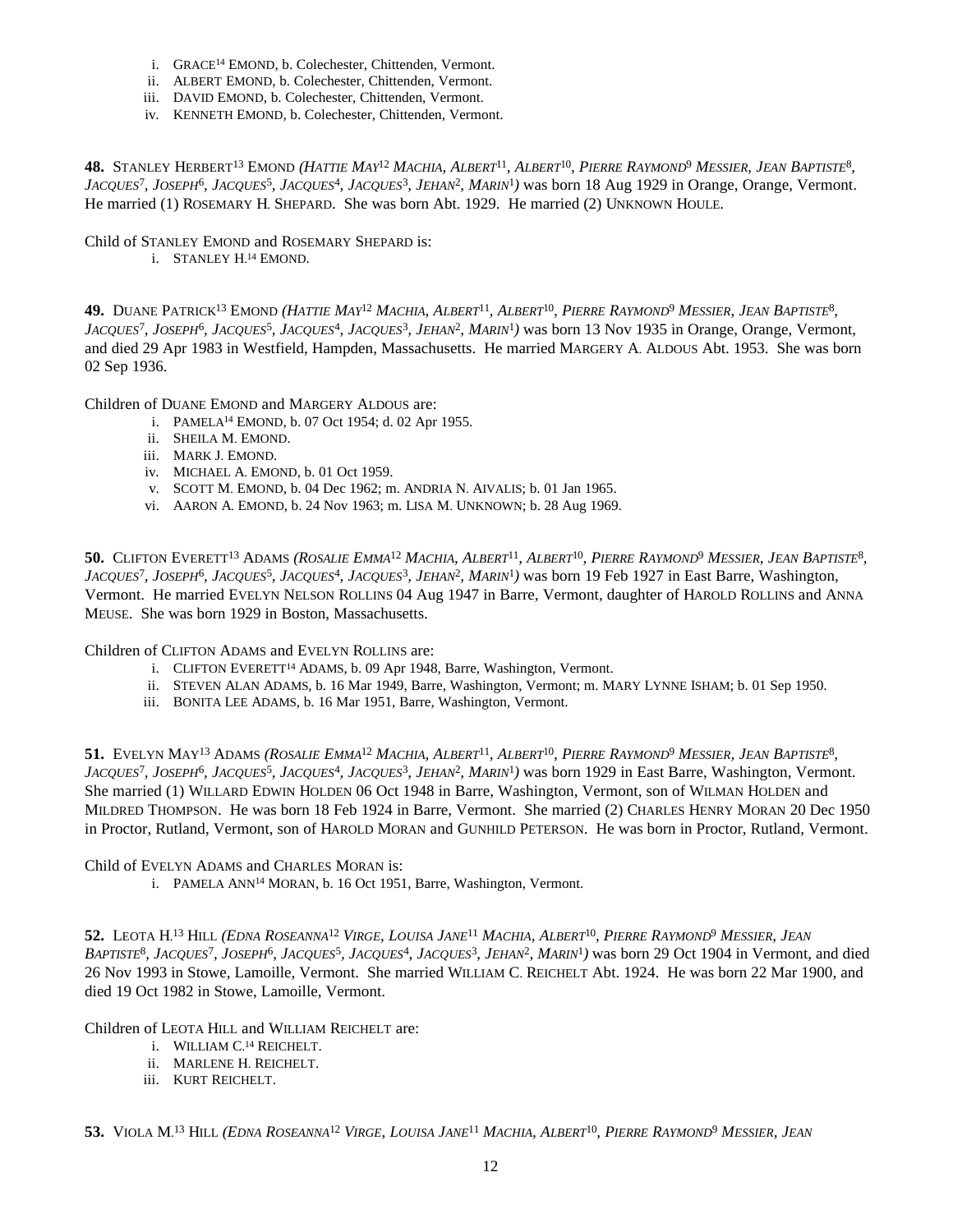BAPTISTE<sup>8</sup>, JACQUES<sup>7</sup>, JOSEPH<sup>6</sup>, JACQUES<sup>5</sup>, JACQUES<sup>4</sup>, JACQUES<sup>3</sup>, JEHAN<sup>2</sup>, MARIN<sup>1</sup>) was born 11 May 1908 in Vermont, and died 18 Nov 1987 in Saxtons River, Windham, Vermont. She married FREDERICK G. HUNT 27 Jul 1933, son of FREDERICK HUNT and MARGARET UNKNOWN. He was born 04 Jun 1905 in Somerville, Middlesex, Massachusetts, and died 09 Dec 1957 in Billerica, Middlesex, Massachusetts.

Children of VIOLA HILL and FREDERICK HUNT are:

- i. SUSAN LOUISE<sup>14</sup> HUNT, b. 13 Jan 1935, Somerville, Middlesex, Massachusetts.
- 95. ii. DOROTHY JANE HUNT, b. 02 Nov 1936, Somerville, Middlesex, Massachusetts; d. 21 Dec 2003, Nashua, New Hampshire.
	- iii. STEPHEN ARTHUR HUNT, b. 31 Dec 1939, Somerville, Middlesex, Massachusetts; d. 20 Jul 1942, Billerica, Middlesex, Massachusetts.

**54.** Elaine M.<sup>13</sup> Hill *(Edna Roseanna<sup>12</sup> Virge, Louisa Jane<sup>11</sup> Machia, Albert<sup>10</sup>, Pierre Raymond<sup>9</sup> Messier, Jean* BAPTISTE<sup>8</sup>, JACQUES<sup>7</sup>, JOSEPH<sup>6</sup>, JACQUES<sup>5</sup>, JACQUES<sup>4</sup>, JACQUES<sup>3</sup>, JEHAN<sup>2</sup>, MARIN<sup>1</sup>) was born 29 Apr 1915 in Vermont, and died 23 Nov 2001 in York Haven, York, Pennsylvania. She married ROBERT W. SALTER Abt. 1935 in Vermont, son of JOHN SALTER and MARY UNKNOWN. He was born 12 Mar 1905 in Barre, Washington, Vermont, and died Mar 1976 in Enola, Cumberland, Pennsylvania.

Children of ELAINE HILL and ROBERT SALTER are:

- i. ROBERT<sup>14</sup> SALTER.
- ii. SANDRA SALTER.
- iii. NEEDA SALTER.
- iv. JOHN SALTER.

55. Phillip<sup>13</sup> Hill (Edna Roseanna<sup>12</sup> Virge, Louisa Jane<sup>11</sup> Machia, Albert<sup>10</sup>, Pierre Raymond<sup>9</sup> Messier, Jean Baptiste<sup>8</sup>, *JACQUES*<sup>7</sup> *, JOSEPH*<sup>6</sup> *, JACQUES*<sup>5</sup> *, JACQUES*<sup>4</sup> *, JACQUES*<sup>3</sup> *, JEHAN*<sup>2</sup> *, MARIN*<sup>1</sup> *)* was born 06 May 1921 in Vermont. He married DOLLY PAZZARO.

Children of PHILLIP HILL and DOLLY PAZZARO are:

- i. MADELINE<sup>14</sup> HILL.
- ii. CHERYLE HILL.

56. WAYNE W.<sup>13</sup> Hill *(Edna Roseanna<sup>12</sup> Virge, Louisa Jane<sup>11</sup> Machia, Albert<sup>10</sup>, Pierre Raymond<sup>9</sup> Messier, Jean* BAPTISTE<sup>8</sup>, JACQUES<sup>7</sup>, JOSEPH<sup>6</sup>, JACQUES<sup>5</sup>, JACQUES<sup>4</sup>, JACQUES<sup>3</sup>, JEHAN<sup>2</sup>, MARIN<sup>1</sup>) was born 23 Dec 1926 in Vermont. He married FRANCIS RAY.

Children of WAYNE HILL and FRANCIS RAY are:

- i. LONNIE<sup>14</sup> HILL.
- ii. WILLIAM HILL.
- iii. DOUGLAS HILL.
- iv. WANDA HILL.
- v. CHIENELL HILL.
- vi. BERNICE HILL.

57. Dorothy Shirley<sup>13</sup> Counter (William James<sup>12</sup>, Mary Ann<sup>11</sup> Machia, Albert<sup>10</sup>, Pierre Raymond<sup>9</sup> Messier, Jean BAPTISTE<sup>8</sup>, JACQUES<sup>7</sup>, JOSEPH<sup>6</sup>, JACQUES<sup>5</sup>, JACQUES<sup>4</sup>, JACQUES<sup>3</sup>, JEHAN<sup>2</sup>, MARIN<sup>1</sup>) was born 28 Oct 1918 in Quincy, Norfolk, Massachusetts, and died 09 Jan 1993 in Weymouth, Norfolk, Massachusetts. She married (1) ROBERT JAMES STEWART 1937. She married (2) WALLACE CLEMENT BABIN 29 Sep 1951 in Exeter, New Hampshire. He was born 27 Aug 1923 in Quincy, Norfolk, Massachusetts, and died 23 Aug 1967 in Brockton, Plymouth, Massachusetts.

Children of DOROTHY COUNTER and ROBERT STEWART are:

- 96. i. CAROL ANN<sup>14</sup> STEWART, b. 06 Dec 1937, Weymouth, Norfolk, Massachusetts; d. 07 Jun 1996.
- 97. ii. ROBERTA JANE STEWART, b. 15 Oct 1943, Weymouth, Norfolk, Massachusetts.
- 98. iii. WILLIAM JAMES STEWART, b. 27 Sep 1945, Weymouth, Norfolk, Massachusetts.
- 99. iv. ROBERT JAMES STEWART, b. 20 May 1950, Weymouth, Norfolk, Massachusetts.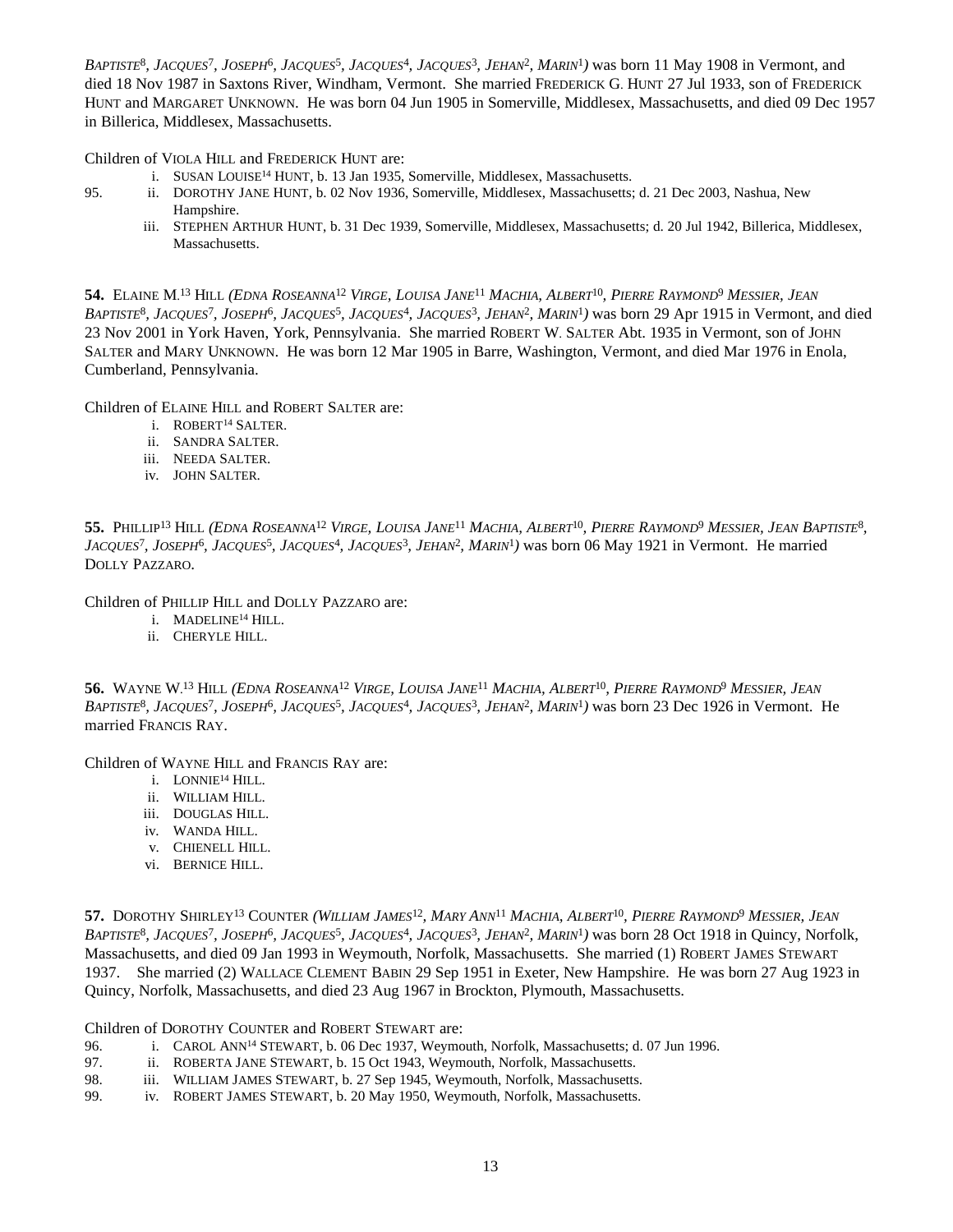Children of DOROTHY COUNTER and WALLACE BABIN are:

- 100. v. BARBARA LYNN<sup>14</sup> BABIN, b. 12 Feb 1952, Weymouth, Norfolk, Massachusetts.
- 101. vi. MICHELLE ANN BABIN, b. 13 Dec 1952, Weymouth, Norfolk, Massachusetts.
- 102. vii. RICHARD PHILIP BABIN, b. 21 Nov 1953, Brockton, Plymouth, Massachusetts.
- 103. viii. HELEN MARIE BABIN, b. 07 Sep 1957, Stoughton, Norfolk, Massachusetts.
	- ix. WALLACE CLEMENT BABIN JR., b. 03 Aug 1963, Stoughton, Norfolk, Massachusetts; d. 16 Oct 1963, Hanover, Plymouth, Massachusetts.

**58.** PAULINE AVILDA<sup>13</sup> COUNTER (WILLIAM JAMES<sup>12</sup>, MARY ANN<sup>11</sup> MACHIA, ALBERT<sup>10</sup>, PIERRE RAYMOND<sup>9</sup> MESSIER, JEAN BAPTISTE<sup>8</sup>, JACQUES<sup>7</sup>, JOSEPH<sup>6</sup>, JACQUES<sup>5</sup>, JACQUES<sup>4</sup>, JACQUES<sup>3</sup>, JEHAN<sup>2</sup>, MARIN<sup>1</sup>) was born 05 Mar 1920 in Weymouth, Norfolk, Massachusetts. She married WILLIAM LITTLEWOOD.

Child of PAULINE COUNTER and WILLIAM LITTLEWOOD is:

i. STEVEN<sup>14</sup> LITTLEWOOD, Adopted child.

59. Elinor Mary<sup>13</sup> Counter *(William James<sup>12</sup>, Mary Ann<sup>11</sup> Machia, Albert<sup>10</sup>, <i>Pierre Raymond<sup>9</sup> Messier, Jean* BAPTISTE<sup>8</sup>, JACQUES<sup>7</sup>, JOSEPH<sup>6</sup>, JACQUES<sup>5</sup>, JACQUES<sup>4</sup>, JACQUES<sup>3</sup>, JEHAN<sup>2</sup>, MARIN<sup>1</sup>) was born 20 Jan 1923 in Windsor, Windsor, Vermont, and died 1962 in Massachusetts. She married GEORGE TALBOT Aft. 1941 in Massachusetts. He was born Abt. 1923.

Children of ELINOR COUNTER and GEORGE TALBOT are:

- i. ALLEN<sup>14</sup> TALBOT.
- ii. PAMELA TALBOT.

**60.** Gloria Joan<sup>13</sup> Counter (Robert Richard<sup>12</sup>, Mary Ann<sup>11</sup> Machia, Albert<sup>10</sup>, Pierre Raymond<sup>9</sup> Messier, Jean BAPTISTE<sup>8</sup>, JACQUES<sup>7</sup>, JOSEPH<sup>6</sup>, JACQUES<sup>5</sup>, JACQUES<sup>4</sup>, JACQUES<sup>3</sup>, JEHAN<sup>2</sup>, MARIN<sup>1</sup>) was born 08 Jul 1938 in Quincy, Norfolk, Massachusetts. She married ALBERT LEONARD WALKER 25 Apr 1957 in Quincy, Norfolk, Massachusetts, son of HERBERT WALKER and MARY PRATT. He was born 12 Mar 1936 in Quincy, Norfolk, Massachusetts.

Children of GLORIA COUNTER and ALBERT WALKER are:

- i. ALBERT LEONARD<sup>14</sup> WALKER, b. 18 Feb 1959, Quincy, Norfolk, Massachusetts.
- 104. ii. MARK ALLEN WALKER, b. 19 Oct 1960, Milton, Norfolk, Massachusetts.
- 105. iii. BONNIE MARIE WALKER, b. 15 Oct 1961, Milton, Norfolk, Massachusetts.
- 106. iv. MICHAEL DAVID WALKER, b. 06 Apr 1963, Milton, Norfolk, Massachusetts.
- 107. v. SCOTT ALLEN WALKER, b. 06 May 1966, Boston, Suffolk, Massachusetts.
- 108. vi. SHAWN PATRICK WALKER, b. 29 Aug 1968, Quincy, Norfolk, Massachusetts.
- 109. vii. TAMMIE MARIE WALKER, b. 04 Aug 1970, Quincy, Norfolk, Massachusetts.

**61.** JAMES WILLIAM<sup>13</sup> COUNTER (ROBERT RICHARD<sup>12</sup>, MARY ANN<sup>11</sup> MACHIA, ALBERT<sup>10</sup>, PIERRE RAYMOND<sup>9</sup> MESSIER, JEAN BAPTISTE<sup>8</sup>, JACQUES<sup>7</sup>, JOSEPH<sup>6</sup>, JACQUES<sup>5</sup>, JACQUES<sup>4</sup>, JACQUES<sup>3</sup>, JEHAN<sup>2</sup>, MARIN<sup>1</sup>) was born 26 Sep 1939 in Quincy, Norfolk, Massachusetts. He married (1) CLARE MARY WHALEN 08 Oct 1966 in Providence, Rhode Island, daughter of RICHARD WHALEN and ALICE CONDE. She was born 08 Aug 1939 in Providence, Rhode Island. He married (2) MARY ANN MATHIS 12 Jun 1999 in Rockland, Plymouth, Massachusetts.

Children of JAMES COUNTER and CLARE WHALEN are:

- 110. i. KATHLEEN JOAN<sup>14</sup> COUNTER, b. 11 Sep 1967, Boston, Suffolk, Massachusetts.
- 111. ii. MICHELLE MARIE COUNTER, b. 07 Sep 1968, Boston, Suffolk, Massachusetts.
	- iii. LAURA JEANNE COUNTER, b. 23 Aug 1972, Boston, Suffolk, Massachusetts.
		- iv. SUSAN FRANCINE COUNTER, b. 30 Jan 1976, Weymouth, Norfolk, Massachusetts.

**62.** George Arthur<sup>13</sup> Counter (Robert Richard<sup>12</sup>, Mary Ann<sup>11</sup> Machia, Albert<sup>10</sup>, Pierre Raymond<sup>9</sup> Messier, Jean BAPTISTE<sup>8</sup>, JACQUES<sup>7</sup>, JOSEPH<sup>6</sup>, JACQUES<sup>5</sup>, JACQUES<sup>4</sup>, JACQUES<sup>3</sup>, JEHAN<sup>2</sup>, MARIN<sup>1</sup>) was born 02 Feb 1947 in Quincy, Norfolk, Massachusetts. He married DEBORAH ANN DORN 08 Oct 1972 in Needham, Norfolk, Massachusetts, daughter of KENNETH DORN and JAQUELINE CAMBELL. She was born 30 Nov 1950 in New York City, New York.

Children of GEORGE COUNTER and DEBORAH DORN are: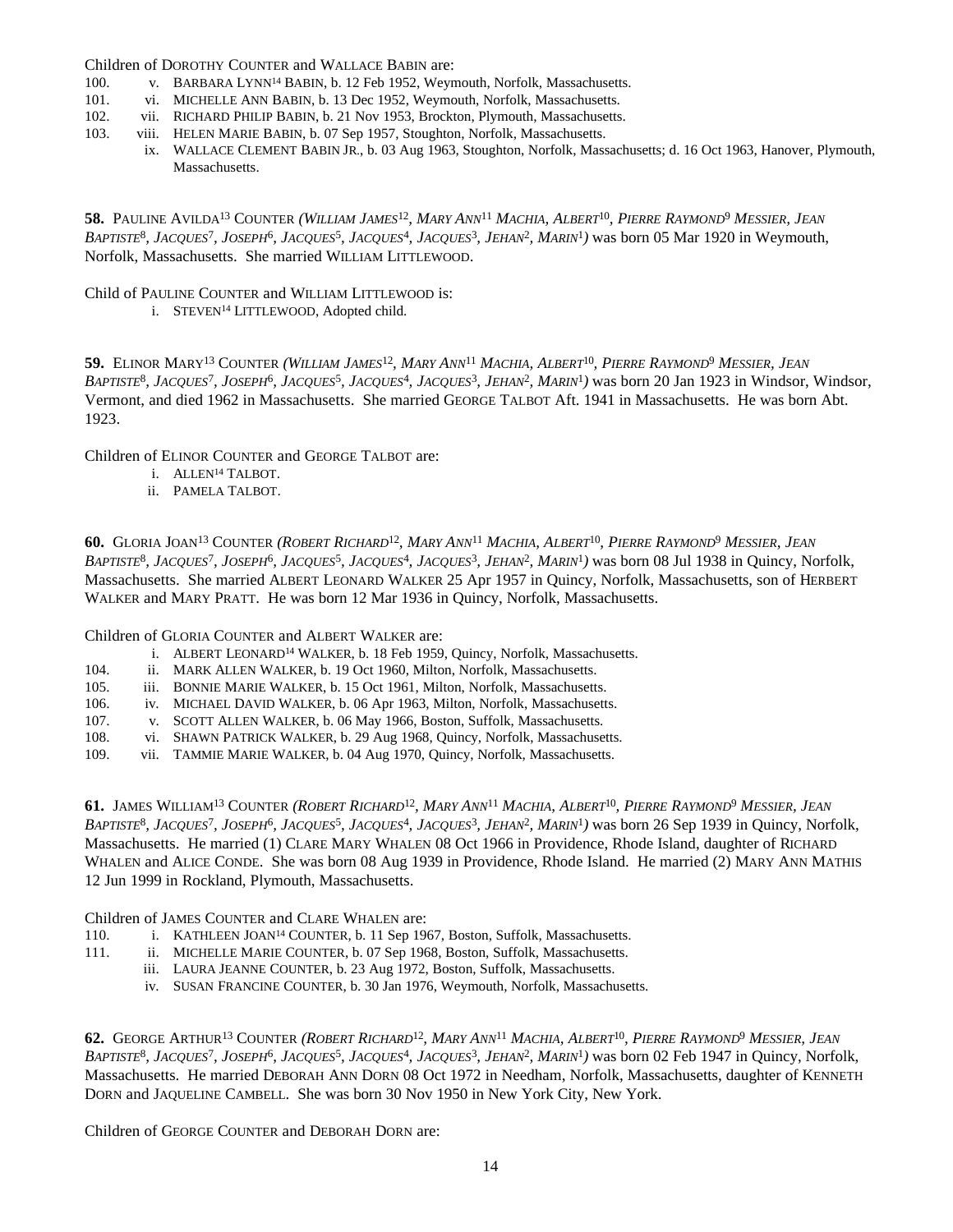- i. CHRISTOPHER GEORGE<sup>14</sup> COUNTER, b. 04 Feb 1974, Everett, Middlesex, Massachusetts; d. 25 Aug 1976, Barre, Vermont.
- ii. NATHAN COUNTER, b. 20 Jan 1976, Connecticut.
- iii. HEATHER BETH COUNTER, b. 01 Jun 1976, St. Albans, Vermont.
- iv. SAMUEL PETER COUNTER, b. 17 Jan 1980, Randolph, Vermont.
- v. TIMOTHY JAMES COUNTER, b. Apr 1982.
- vi. ELIZABETH ANN COUNTER, b. 16 Sep 1983, Berlin, Vermont.

63. Fred Walter<sup>13</sup> Counter (Robert Richard<sup>12</sup>, Mary Ann<sup>11</sup> Machia, Albert<sup>10</sup>, Pierre Raymond<sup>9</sup> Messier, Jean BAPTISTE<sup>8</sup>, JACQUES<sup>7</sup>, JOSEPH<sup>6</sup>, JACQUES<sup>5</sup>, JACQUES<sup>4</sup>, JACQUES<sup>3</sup>, JEHAN<sup>2</sup>, MARIN<sup>1</sup>) was born 18 Apr 1950 in Quincy, Norfolk, Massachusetts. He married CHRISTINE DENISE MARIE MURPHY 03 Aug 1974 in Norwood, Norfolk, Massachusetts, daughter of ALEXANDER MURPHY and ANNE FOLEY. She was born 27 Mar 1952 in Norwood, Norfolk, Massachusetts.

Children of FRED COUNTER and CHRISTINE MURPHY are:

- i. JENNIFER ANNE<sup>14</sup> COUNTER, b. 16 Sep 1979, Brockton, Plymouth, Massachusetts.
- ii. ALLISON MARIE COUNTER, b. 18 Jan 1982, Brockton, Plymouth, Massachusetts.

64. MARY RUTH<sup>13</sup> COUNTER (*ROBERT RICHARD<sup>12</sup>, MARY ANN<sup>11</sup> MACHIA, ALBERT<sup>10</sup>, PIERRE RAYMOND<sup>9</sup> MESSIER, JEAN* BAPTISTE<sup>8</sup>, JACQUES<sup>7</sup>, JOSEPH<sup>6</sup>, JACQUES<sup>5</sup>, JACQUES<sup>4</sup>, JACQUES<sup>3</sup>, JEHAN<sup>2</sup>, MARIN<sup>1</sup>) was born 19 Dec 1957 in Brockton, Plymouth, Massachusetts. She married WILLIAM HAYES 11 Nov 1978 in Gloucester, Virginia. He was born 10 Mar 1949.

Children of MARY COUNTER and WILLIAM HAYES are:

- i. THERESA ANNE<sup>14</sup> HAYES, b. 05 Jul 1979, Langley, Virginia.
- ii. JANICE LYNN HAYES, b. 21 Aug 1981, Williamsburg, James City, Virginia.

**65.** Howard Bert<sup>13</sup> Jerry *(Elizabeth Mary<sup>12</sup> Machia, Frank<sup>11</sup>, Albert<sup>10</sup>, Pierre Raymond<sup>9</sup> Messier, Jean Baptiste<sup>8</sup>,* JACQUES<sup>7</sup>, JOSEPH<sup>6</sup>, JACQUES<sup>5</sup>, JACQUES<sup>4</sup>, JACQUES<sup>3</sup>, JEHAN<sup>2</sup>, MARIN<sup>1</sup>) was born 11 Jul 1916 in Orange, Vermont, and died 26 Jan 2004 in Northfield, Washington, Vermont. He married HELEN I. SMITH 26 May 1948 in Orange, Vremont. She was born 22 Jan 1926 in Vermont, and died 15 Jun 2000 in Northfield, Washington, Vermont.

Child of HOWARD JERRY and HELEN SMITH is:

i. HOWARD BERT<sup>14</sup> JERRY, b. 29 Oct 1955, Vermont.

**66.** Vernal Eugene<sup>13</sup> Jerry *(Elizabeth Mary<sup>12</sup> Machia, Frank<sup>11</sup>, Albert<sup>10</sup>, <i>Pierre Raymond<sup>9</sup> Messier, Jean Baptiste<sup>8</sup>,* JACQUES<sup>7</sup>, JOSEPH<sup>6</sup>, JACQUES<sup>5</sup>, JACQUES<sup>4</sup>, JACQUES<sup>3</sup>, JEHAN<sup>2</sup>, MARIN<sup>1</sup>) was born 29 Mar 1921 in Orange, Vermont, and died 25 May 1997 in Barre, Washington, Vermont. He married BEVERLY MARIE CANTON Abt. 1949 in Barre, Washington, Vermont. She was born 17 Feb 1934 in Barre, Vermont, and died 09 Jun 2004 in Barre, Washington, Vermont.

Children of VERNAL JERRY and BEVERLY CANTON are:

- i. JUDY DIANE<sup>14</sup> JERRY, m. CLARENCE RAY PARKER, 02 Apr 1974, Barre, Vermont; b. 21 Jan 1952, New Mexico.
- ii. VERNAL EUGENE JERRY, b. 05 Jan 1952, Barre, Vermont.

**67.** Richard Frank<sup>13</sup> Jerry *(Elizabeth Mary<sup>12</sup> Machia, Frank<sup>11</sup>, Albert<sup>10</sup>, <i>Pierre Raymond<sup>9</sup> Messier, Jean Baptiste*<sup>8</sup>, JACQUES<sup>7</sup>, JOSEPH<sup>6</sup>, JACQUES<sup>5</sup>, JACQUES<sup>4</sup>, JACQUES<sup>3</sup>, JEHAN<sup>2</sup>, MARIN<sup>1</sup>) was born 02 May 1924 in Orange, Vermont, and died 22 Feb 1989 in Berlin, Coos, New Hampshire. He married CATHERINE MARION TARDIE 28 Nov 1946 in Orange, Vremont. She was born 25 Oct 1927 in Shelburne, Vermont, and died 04 May 2006 in Berlin, Coos, New Hampshire.

Children of RICHARD JERRY and CATHERINE TARDIE are:

- i. GEORGE JOSEPH<sup>14</sup> JERRY, b. 23 Oct 1947, Barre, Vermont.
- ii. GEORGETT MARY JERRY, b. 21 Sep 1948, Barre, Vermont; m. RICHARD MARK BERGQUIST, 22 Jul 1967; b. Berlin, New Hampshire.
- iii. LOUISE THERESA JERRY, b. 21 Jun 1952, Montpelier, Vermont.

**68.** Dorothy Elizabeth<sup>13</sup> Jerry *(Elizabeth Mary<sup>12</sup> Machia, Frank<sup>11</sup>, Albert<sup>10</sup>, Pierre Raymond<sup>9</sup> Messier, Jean* BAPTISTE<sup>8</sup>, JACQUES<sup>7</sup>, JOSEPH<sup>6</sup>, JACQUES<sup>5</sup>, JACQUES<sup>4</sup>, JACQUES<sup>3</sup>, JEHAN<sup>2</sup>, MARIN<sup>1</sup>) was born 04 Apr 1928 in Orange, Vermont.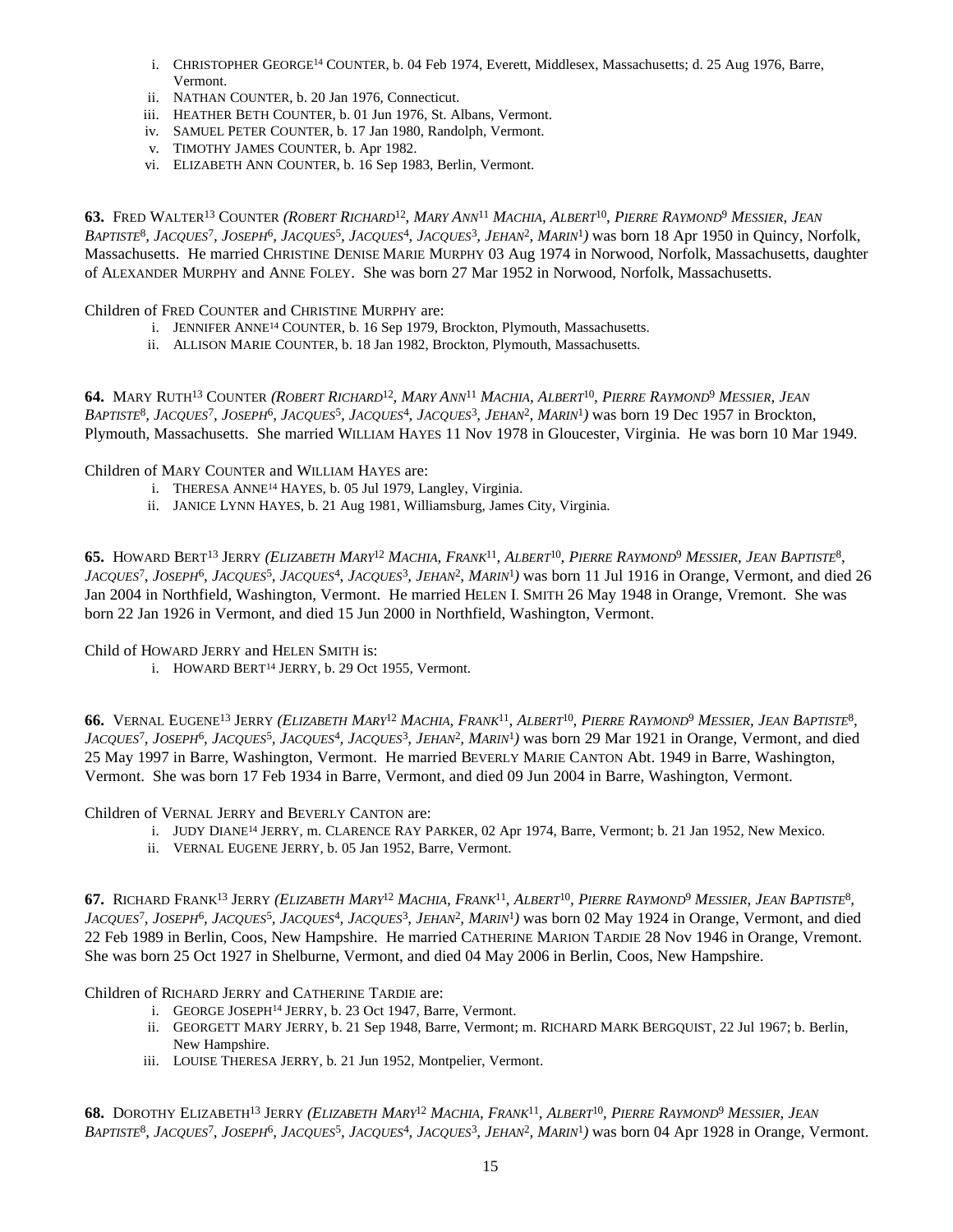She married (1) CARROLL JAMES WEEKS 19 Jan 1946 in Barre, Vermont. He was born 17 Mar 1925 in Woodbury, Vermont, and died 18 Dec 1974 in Plainfield, Vermont. She married (2) NORMAN E. DURANLEAU 04 Oct 1980 in Barre, Vermont, son of ALBERTINE DURANLEAU.

Children of DOROTHY JERRY and CARROLL WEEKS are:

- 112. i. ROGER CARROLL<sup>14</sup> WEEKS, b. 17 Oct 1946, Barre, Vermont; d. 17 Nov 1999, Colchester, Vermont.
- 113. ii. PAMELA MARSHA WEEKS, b. 14 Jun 1948, Barre, Vermont.
- 114. iii. PATRICK WAYNE WEEKS, b. 11 May 1951, Barre, Vermont.
- 115. iv. MICHAEL GERALD WEEKS, b. 24 May 1952, Barre, Vermont.
- 116. v. DIANE SUSAN WEEKS, b. 09 Dec 1954, Barre , Vermont.

69. Dorothy<sup>13</sup> Jewett *(Florence May<sup>12</sup> Machia, Frank<sup>11</sup>, Albert<sup>10</sup>, Pierre Raymond<sup>9</sup> Messier, Jean Baptiste<sup>8</sup>, JACQUES<sup>7</sup>*, *JOSEPH*<sup>6</sup>, *JACQUES*<sup>5</sup>, *JACQUES<sup>4</sup>*, *JACQUES<sup>3</sup>, <i>JEHAN<sup>2</sup>*, *MARIN<sup>1</sup>*) was born 09 Oct 1921. She married RICHARD MALONEY 29 Mar 1948 in St. John's Church, Northfield, Vermont. He was born 16 Apr 1918.

Children of DOROTHY JEWETT and RICHARD MALONEY are:

- i. RICHARD<sup>14</sup> MALONEY, b. 31 Jul 1950; m. BARBARA MARKAN, 20 Jun 1987.
- ii. WILLIAM PAUL MALONEY, b. 30 Sep 1952; m. LYNN DIVORT, 1975.
- iii. SUSAN CAROL MALONEY, b. 22 Apr 1954.
- iv. STEPHEN JOHN MALONEY, b. 22 Jan 1961.

**70.** Bernice May<sup>13</sup> Jewett *(Florence May<sup>12</sup> Machia, Frank<sup>11</sup>, Albert<sup>10</sup>, Pierre Raymond<sup>9</sup> Messier, Jean Baptiste<sup>8</sup>,* JACQUES<sup>7</sup>, JOSEPH<sup>6</sup>, JACQUES<sup>5</sup>, JACQUES<sup>4</sup>, JACQUES<sup>3</sup>, JEHAN<sup>2</sup>, MARIN<sup>1</sup>) was born 05 Dec 1922 in East Montpelier, Vermont, and died 25 Feb 1992 in Riverton, Vermont. She married HAROLD A. GUYETTE 26 Jun 1947 in Montpelier, Vermont. He died Jul 1993.

Children of BERNICE JEWETT and HAROLD GUYETTE are:

- i. DAVID H. <sup>14</sup> GUYETTE.
- ii. GREG GUYETTE, b. Bef 1992.

**71.** Kenneth Paul<sup>13</sup> Jewett *(Florence May<sup>12</sup> Machia, Frank<sup>11</sup>, Albert<sup>10</sup>, Pierre Raymond<sup>9</sup> Messier, Jean Baptiste<sup>8</sup>,* JACQUES<sup>7</sup>, JOSEPH<sup>6</sup>, JACQUES<sup>5</sup>, JACQUES<sup>4</sup>, JACQUES<sup>3</sup>, JEHAN<sup>2</sup>, MARIN<sup>1</sup>) was born 05 Feb 1931. He married EMILY LUCY DUKE 14 Sep 1956 in St. John the Evangelist Church, Northfield, Vermont, daughter of GEORGE DUKE and ETHEL LENO. She was born 14 Dec 1936 in Montpelier, Vermont, and died 20 Dec 1983 in Winter Haven, Florida.

Children of KENNETH JEWETT and EMILY DUKE are:

- i. ALLEN DUKE<sup>14</sup> JEWETT, b. 15 Mar 1959.
- 117. ii. NANCY LEE JEWETT, b. 19 Feb 1960.
	- iii. DENICE ALTHEA JEWETT, b. 13 Jan 1961; d. 13 Jan 1961.
	- iv. LISA MARGARET JEWETT, b. 18 Nov 1965; d. 19 Nov 1965.

72. Ruth Winifred<sup>13</sup> Machia *(Frank Albert<sup>12</sup>, Frank<sup>11</sup>, Albert<sup>10</sup>, Pierre Raymond<sup>9</sup> Messier, Jean Baptiste<sup>8</sup>, Jacques<sup>7</sup>, JOSEPH*<sup>6</sup> *, JACQUES*<sup>5</sup> *, JACQUES*<sup>4</sup> *, JACQUES*<sup>3</sup> *, JEHAN*<sup>2</sup> *, MARIN*<sup>1</sup> *)* was born 02 Nov 1921 in East Montpelier, Vermont, and died 20 Mar 1963 in Savannah, Chatham, Georgia. She married (1) NEIL RYDER. He was born 27 Feb 1923 in Maine, and died May 1952 in Portsmouth, New Hampshire. She married (2) ? CARROL.

Children of RUTH MACHIA and NEIL RYDER are:

- i. WILLIAM FRANK<sup>14</sup> RYDER, b. 24 May 1944, Northfield, Vermont.
- 118. ii. JACQUELINE ANN RYDER, b. 05 Jul 1945, Portsmouth, New Hampshire; d. 03 Apr 1977, St Petersburg, Florida.
	- iii. TOMMY NEIL RYDER, b. 30 May 1946, Vermont; d. 19 Oct 1975, Savannah, Chatham, Georgia.
	- iv. PETER HENRY RYDER, b. 12 Jun 1947, Northfield, Vermont; m. SUSAN ?.
- 119. v. PAULINE MARIE RYDER, b. 25 Oct 1949, Northfield, Vermont.
- 120. vi. MARLENE MAY RYDER, b. 22 Jul 1952, Portsmouth, New Hampshire.

73. LEONA MAY<sup>13</sup> MACHIA (FRANK ALBERT<sup>12</sup>, FRANK<sup>11</sup>, ALBERT<sup>10</sup>, PIERRE RAYMOND<sup>9</sup> MESSIER, JEAN BAPTISTE<sup>8</sup>, JACQUES<sup>7</sup>, *JOSEPH*<sup>6</sup> *, JACQUES*<sup>5</sup> *, JACQUES*<sup>4</sup> *, JACQUES*<sup>3</sup> *, JEHAN*<sup>2</sup> *, MARIN*<sup>1</sup> *)* was born 19 Apr 1934 in Northfield, Vermont, and died Jan 2001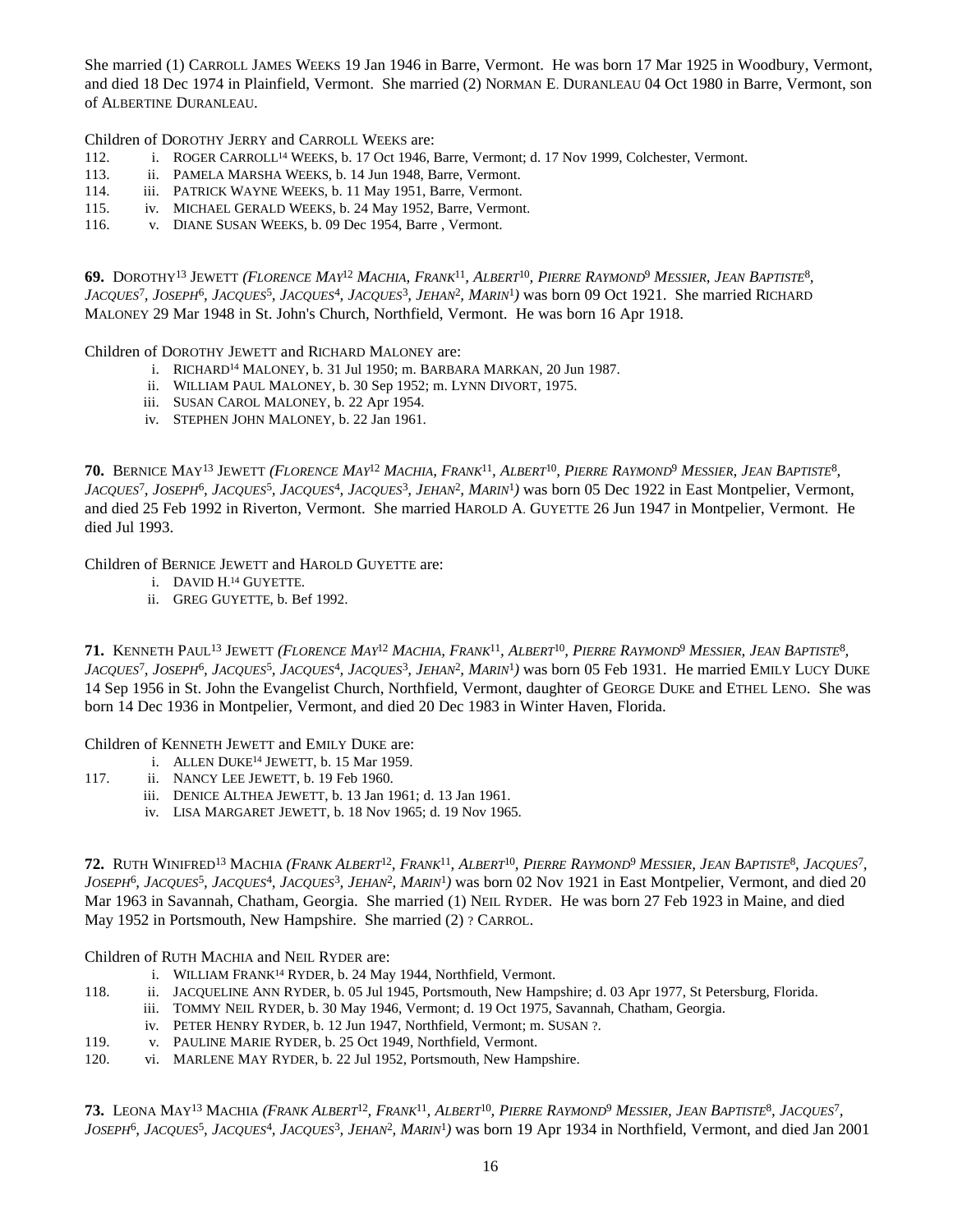in Florida. She married ALBERT WILLIAM COOK. He was born 28 May 1934 in Portsmouth, New Hampshire.

Children of LEONA MACHIA and ALBERT COOK are:

- 121. i. ELDOLENE KARLA<sup>14</sup> COOK, b. 28 Jul 1953, Springfield, Massachusetts; Adopted child.
- 122. ii. FRANK ALBERT COOK, b. 27 Sep 1956, Exeter, New Hampshire.
- 123. iii. MICHAEL DANIEL COOK, b. 30 Jul 1960, Exeter, New Hampshire.
- iv. ALBERT WILLIAM COOK JR., b. 12 Dec 1961, Exeter, New Hampshire; d. May 2001, Pinellas Park, Florida; m. EDITH COOPER, 12 Jun 1984, Portsmouth, New Hampshire.
- 124. v. PAUL SCOTT COOK, b. 15 Jun 1965, Exeter, New Hampshire.
- 125. vi. ROGER GLEN COOK, b. 30 Nov 1966, Exeter, New Hampshire.

**74.** Marion Claire<sup>13</sup> Machia (*Harold Lewis<sup>12</sup>, Frank<sup>11</sup>, Albert<sup>10</sup>, Pierre Raymond<sup>9</sup> Messier, Jean Baptiste<sup>8</sup>, Jacques<sup>7</sup>, JOSEPH*<sup>6</sup> *, JACQUES*<sup>5</sup> *, JACQUES*<sup>4</sup> *, JACQUES*<sup>3</sup> *, JEHAN*<sup>2</sup> *, MARIN*<sup>1</sup> *)* was born 19 Jan 1933 in Barre, Vermont, and died 09 May 1994 in VermontRespite House, Williamston, Vermont. She married GEORGE W. GAGE 03 Jul 1950 in Barre, Vermont. He was born 19 Sep 1928 in Barre, Vermont, and died 30 Jan 2002 in Williamstown, Vermont.

Children of MARION MACHIA and GEORGE GAGE are:

- i. THOMAS<sup>14</sup> GAGE.
- ii. WILLIAM GAGE.

75. PAUL H.<sup>13</sup> MACHIA (*Harold Lewis<sup>12</sup>, Frank<sup>11</sup>, Albert<sup>10</sup>, Pierre Raymond<sup>9</sup> Messier, Jean Baptiste<sup>8</sup>, Jacques<sup>7</sup>, JOSEPH*<sup>6</sup> *, JACQUES*<sup>5</sup> *, JACQUES*<sup>4</sup> *, JACQUES*<sup>3</sup> *, JEHAN*<sup>2</sup> *, MARIN*<sup>1</sup> *)* was born 25 Nov 1934 in Barre, Vermont, and died 06 Oct 1999 in Central Vermont Medical Center, Berlin, Vermont. He married JOANNE M. SAMSON 22 Nov 1958 in St. Monica Church, Barre, Vermont.

Children of PAUL MACHIA and JOANNE SAMSON are:

- 126. i. ALAN H. <sup>14</sup> MACHIA, b. 11 Jul 1959, Vermont.
- 127. ii. STEVEN J. MACHIA, b. 11 Jul 1959, Vermont.

**76.** Gordon Owen<sup>13</sup> Machia (*Orrin Nelson<sup>12</sup>, Frank<sup>11</sup>, Albert<sup>10</sup>, Pierre Raymond<sup>9</sup> Messier, Jean Baptiste<sup>8</sup>, Jacques<sup>7</sup>, JOSEPH*<sup>6</sup>, *JACQUES*<sup>5</sup>, *JACQUES*<sup>4</sup>, *JACQUES*<sup>3</sup>, *JEHAN<sup>2</sup>*, *MARIN*<sup>1</sup>) was born 21 Jan 1926 in Vermont, and died 01 Jan 1994 in Rossville, Georgia. He married PHYLISS MAXINE BOARDMAN 15 Jun 1945 in Northfield, Vermont, daughter of GILBERT BOARDMAN and MAXINE EDWARDS. She was born 1927 in Northfield, Vermont.

Children of GORDON MACHIA and PHYLISS BOARDMAN are:

- i. GARY SCOTT<sup>14</sup> MACHIA, b. 07 Feb 1946, Northfield, Vermont.
- ii. STEVEN PHILLIP MACHIA, b. 07 Aug 1947.

77. LORRAINE FLORENCE<sup>13</sup> MACHIA (*ORRIN NELSON<sup>12</sup>, FRANK<sup>11</sup>, ALBERT<sup>10</sup>, PIERRE RAYMOND<sup>9</sup> MESSIER, JEAN BAPTISTE<sup>8</sup>, JACQUES<sup>7</sup>*, *JOSEPH*<sup>6</sup>, *JACQUES*<sup>5</sup>, *JACQUES<sup>4</sup>*, *JACQUES<sup>3</sup>*, *JEHAN<sup>2</sup>*, *MARIN*<sup>1</sup>) was born 06 Apr 1934 in Vermont. She married GEORGE W. BARCLAY 24 Jun 1952 in Barre , Vermont, son of WILLIAM BARCLAY and MARION PICKERING. He was born 16 Jun 1930 in Montpelier, Vermont, and died 06 Oct 2001 in Findlay, Ohio.

Children of LORRAINE MACHIA and GEORGE BARCLAY are:

- i. GLEN S. <sup>14</sup> BARCLAY.
- ii. WAYNE D. BARCLAY.
- iii. BARBARA A. BARCLAY, m. FRANCIS DONOHOE.

**78.** Phyllis Lillian<sup>13</sup> Machia (Orrin Nelson<sup>12</sup>, Frank<sup>11</sup>, Albert<sup>10</sup>, Pierre Raymond<sup>9</sup> Messier, Jean Baptiste<sup>8</sup>, Jacques<sup>7</sup>, *JOSEPH*<sup>6</sup> *, JACQUES*<sup>5</sup> *, JACQUES*<sup>4</sup> *, JACQUES*<sup>3</sup> *, JEHAN*<sup>2</sup> *, MARIN*<sup>1</sup> *)* was born 02 Feb 1938 in Northfield, Washington, Vermont. She married NORBERT GEORGE HEBERT 12 Jan 1957 in St. Augustine's Church, Montpelier, Vermont. He was born 02 Jun 1934 in Northfield, Washington, Vermont.

Children of PHYLLIS MACHIA and NORBERT HEBERT are:

- 128. i. NOEL SCOTT<sup>14</sup> HEBERT, b. 29 Jul 1958.
- 129. ii. DALE STEVEN HEBERT, b. 28 Jan 1961.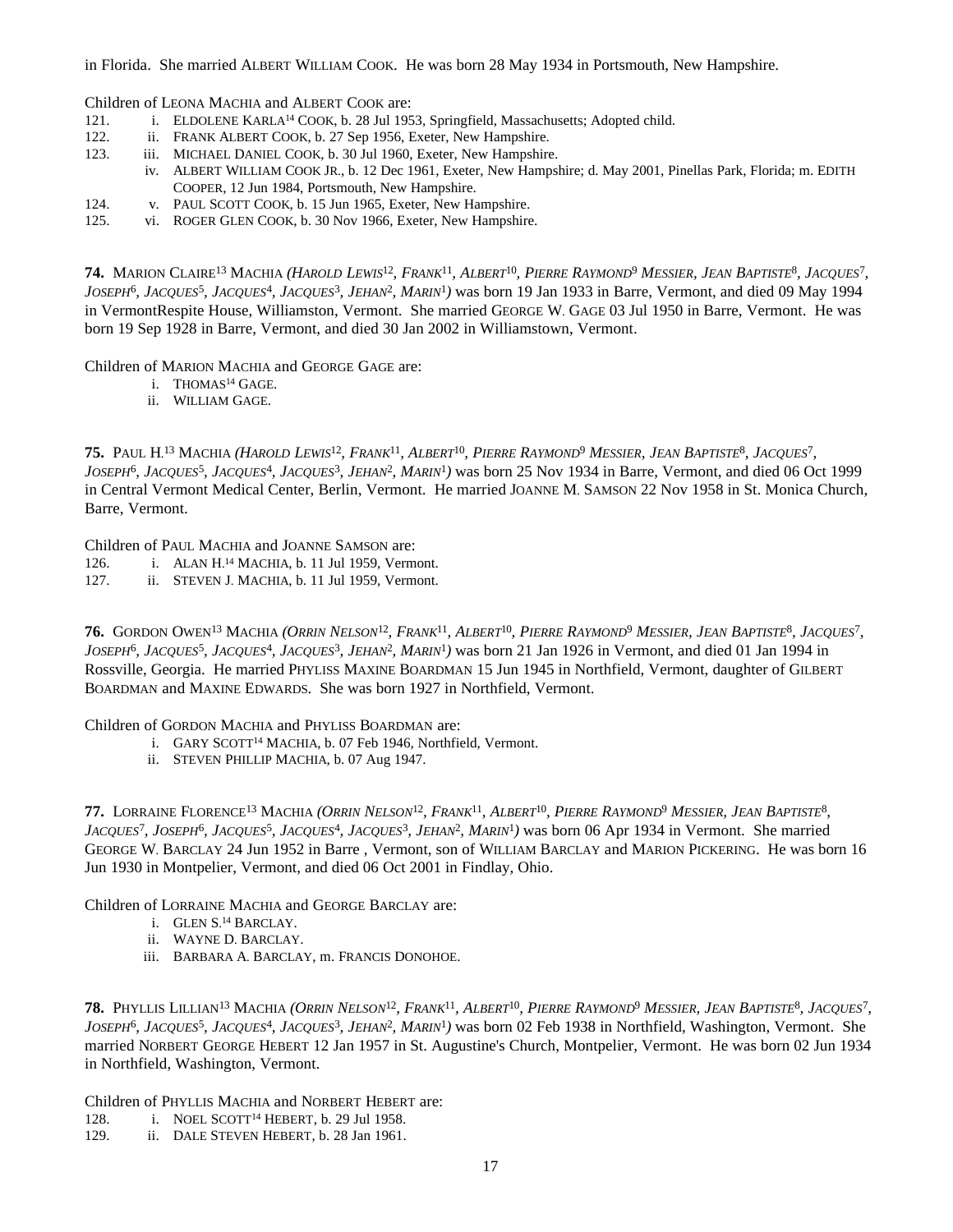- iii. TAMMIE LEE HEBERT, b. 06 Jun 1963.
- 130. iv. KELLY ANN HEBERT, b. 08 Jan 1968.

**79.** Clifford Oney<sup>13</sup> Morrie (*Eva Belle<sup>12</sup> Machia, Frank<sup>11</sup>, Albert<sup>10</sup>, Pierre Raymond<sup>9</sup> Messier, Jean Baptiste<sup>8</sup>,* JACQUES<sup>7</sup>, JOSEPH<sup>6</sup>, JACQUES<sup>5</sup>, JACQUES<sup>4</sup>, JACQUES<sup>3</sup>, JEHAN<sup>2</sup>, MARIN<sup>1</sup>) was born 16 May 1926 in Orange, Vermont, and died 07 Dec 2003 in Burlington, Vermont. He married (1) MARTHA PATRICIA ZOELLER. She was born 26 Aug 1927, and died 21 Dec 1981 in Colchester, Vermont. He married (2) HELEN MARIE WHITE. She was born 1942.

Children of CLIFFORD MORRIE and MARTHA ZOELLER are:

- 131. **i.** ALLAN PAUL<sup>14</sup> MORRIE, b. 1953.
- 132. ii. MARIE ANTOINETTE MORRIE, b. 1954.
- 133. iii. DAVID LEE MORRIE, b. 1958.
- 134. iv. CECILIA ANN MORRIE, b. 1959.
- 135. v. JOHN DANIEL MORRIE, b. 1961.
- 136. vi. THOMAS FRANK MORRIE, b. 1963.
- 137. vii. KATHLEEN MARTHA MORRIE, b. 1964.

**80.** Lucille Eva<sup>13</sup> Morrie *(Eva Belle<sup>12</sup> Machia, Frank<sup>11</sup>, Albert<sup>10</sup>, <i>Pierre Raymond<sup>9</sup> Messier, Jean Baptiste<sup>8</sup>, JACQUES*<sup>7</sup> *, JOSEPH*<sup>6</sup> *, JACQUES*<sup>5</sup> *, JACQUES*<sup>4</sup> *, JACQUES*<sup>3</sup> *, JEHAN*<sup>2</sup> *, MARIN*<sup>1</sup> *)* was born 1931 in Vermont. She married RENE R. ABERT, son of UNKNOWN ABERT. He was born 16 Mar 1925 in Massachusetts, and died 01 May 2002 in Chicopee, Hampden, Massachusetts.

Children of LUCILLE MORRIE and RENE ABERT are:

- i. CYNTHIA ANN<sup>14</sup> ABERT, b. 1957; m. UNKNOWN VAUGHAN.
- ii. CHERYL ANN ABERT, b. 1957; m. UNKNOWN PLACE.
- iii. CORLISS RITA ABERT, b. 1959; m. UNKNOWN BEAULIEU.
- iv. MICHAEL RENE ABERT, b. 1960.
- v. CHARLENE JEAN ABERT, b. 1962; m. UNKNOWN BAK.

**81.** Joyce Elaine<sup>13</sup> Morrie (*Eva Belle<sup>12</sup> Machia, Frank<sup>11</sup>, Albert<sup>10</sup>, Pierre Raymond<sup>9</sup> Messier, Jean Baptiste<sup>8</sup>,* JACQUES<sup>7</sup>, JOSEPH<sup>6</sup>, JACQUES<sup>5</sup>, JACQUES<sup>4</sup>, JACQUES<sup>3</sup>, JEHAN<sup>2</sup>, MARIN<sup>1</sup>) was born 29 Nov 1935 in East Barre, Vermont, and died 05 Apr 1999 in Wilbur, Lincoln, Washington. She married WENDELL WHEELER 1954. He was born 1934 in Washington.

Children of JOYCE MORRIE and WENDELL WHEELER are:

- i. JAMES<sup>14</sup> WHEELER.
- ii. STEVEN WHEELER.
- iii. RUSSELL WHEELER.
- iv. WANDA WHEELER.
- v. TERESA WHEELER, m. JAY GLENN.
- vi. DEBI WHEELER, m. DALE AVERA.
- vii. MARY WHEELER, m. RON BAHR.
- viii. SELINDA WHEELER, m. DAVID HILL.

**82.** Ronald Peter<sup>13</sup> Machia (Lawrence Raymond<sup>12</sup>, Frank<sup>11</sup>, Albert<sup>10</sup>, Pierre Raymond<sup>9</sup> Messier, Jean Baptiste<sup>8</sup>, JACQUES<sup>7</sup>, JOSEPH<sup>6</sup>, JACQUES<sup>5</sup>, JACQUES<sup>4</sup>, JACQUES<sup>3</sup>, JEHAN<sup>2</sup>, MARIN<sup>1</sup>) was born 06 Nov 1934 in Barre, Washington, Vermont, and died 14 Apr 1983 in Sedona, Arizona. He married (1) JACQUELINE GARDNER 1951 in Connecticut. He married (2) THELMA MAE ASHLINE 05 Oct 1957. She was born 05 Oct 1937 in Hartford, Connecticut.

#### Child of RONALD MACHIA and JACQUELINE GARDNER is:

i. ROBERTA<sup>14</sup> MACHIA.

Children of RONALD MACHIA and THELMA ASHLINE are:

- 138. ii. RHONDA LORENE<sup>14</sup> MACHIA, b. 15 Jul 1958, Hartford, Connecticut.
	- iii. SANDRA LEE MACHIA, b. 11 Apr 1962, Morocco, Africa.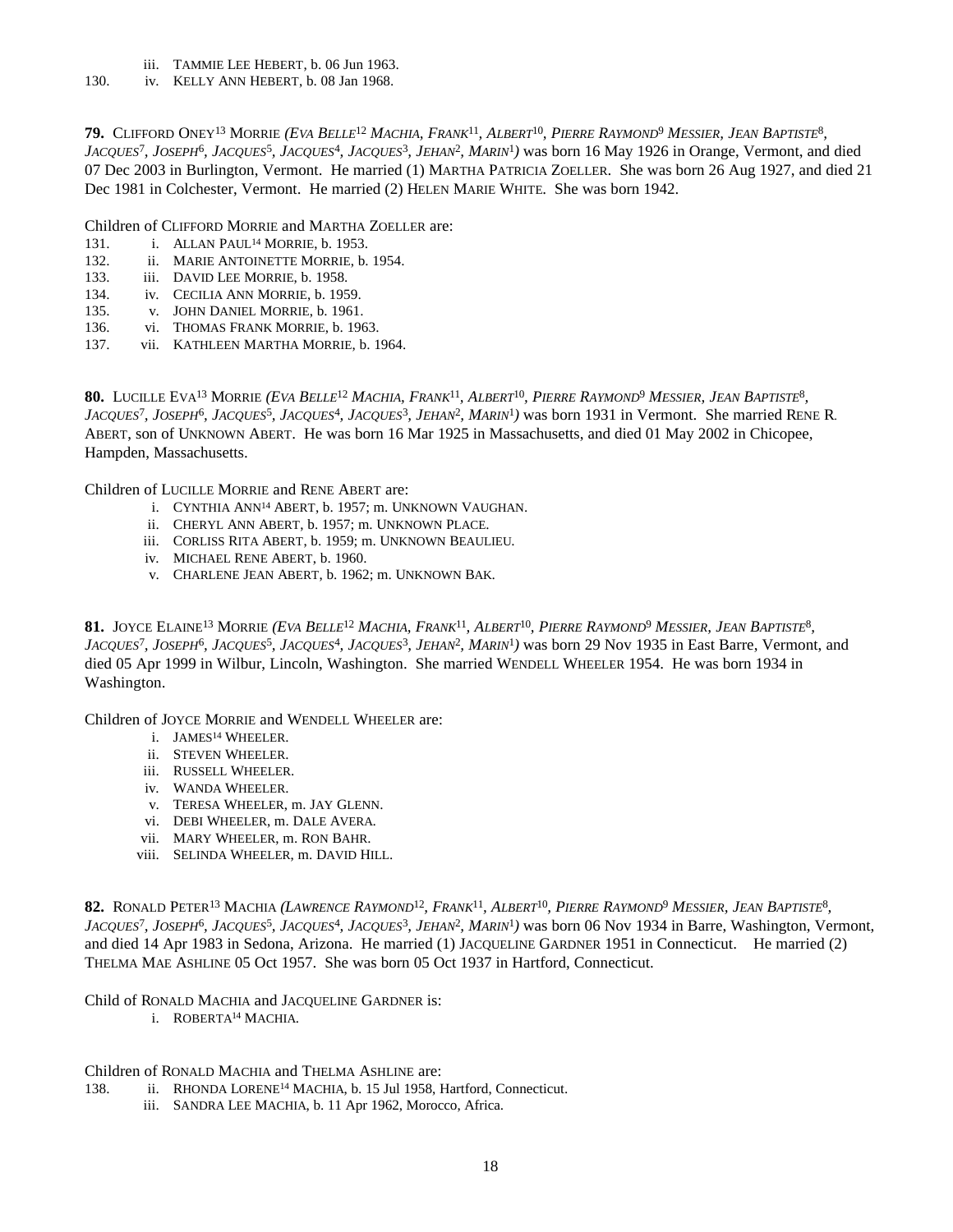**83.** Donald Frank<sup>13</sup> Machia *(Lawrence Raymond<sup>12</sup>, Frank<sup>11</sup>, Albert<sup>10</sup>, <i>Pierre Raymond<sup>9</sup> Messier, Jean Baptiste<sup>8</sup>,* JACQUES<sup>7</sup>, JOSEPH<sup>6</sup>, JACQUES<sup>5</sup>, JACQUES<sup>4</sup>, JACQUES<sup>3</sup>, JEHAN<sup>2</sup>, MARIN<sup>1</sup>) was born 01 Feb 1936 in Barre, Washington, Vermont, and died 27 Jun 2002 in Manchester, Hartford, Connecticut. He married JEAN ?.

Children of DONALD MACHIA and JEAN ? are:

- 139. i. DEBORAH LYNN<sup>14</sup> MACHIA, b. 03 Sep 1955, Hartford, Connecticut.
- 140. ii. KIM ELAINE MACHIA, b. 23 Feb 1960, Hartford, Connecticut.
- 141. iii. TRACY MARIE MACHIA, b. 15 Sep 1961, Hartford, Connecticut.
	- iv. LAURIE MACHIA, m. BRUCE NIEKSEN.

**84.** Roland Harold<sup>13</sup> Machia (*Lawrence Raymond<sup>12</sup>, Frank<sup>11</sup>, Albert<sup>10</sup>, Pierre Raymond<sup>9</sup> Messier, Jean Baptiste<sup>8</sup>, JACQUES*<sup>7</sup> *, JOSEPH*<sup>6</sup> *, JACQUES*<sup>5</sup> *, JACQUES*<sup>4</sup> *, JACQUES*<sup>3</sup> *, JEHAN*<sup>2</sup> *, MARIN*<sup>1</sup> *)* was born 21 May 1939 in Barre, Washington, Vermont. He married GLORIA UNKNOWN.

Children of ROLAND MACHIA and GLORIA UNKNOWN are:

- 142. i. JAMES D. <sup>14</sup> MACHIA, b. 18 Mar 1957.
- 143. ii. LAWRENCE RAYMOND MACHIA, b. 03 Jul 1959.
- 144. iii. MICHELLE MACHIA, b. Abt. 1960.

**85.** LAWRENCE HERBERT<sup>13</sup> MACHIA *(LAWRENCE RAYMOND<sup>12</sup>, FRANK<sup>11</sup>, ALBERT<sup>10</sup>, PIERRE RAYMOND<sup>9</sup> MESSIER, JEAN BAPTISTE<sup>8</sup>,* JACQUES<sup>7</sup>, JOSEPH<sup>6</sup>, JACQUES<sup>5</sup>, JACQUES<sup>4</sup>, JACQUES<sup>3</sup>, JEHAN<sup>2</sup>, MARIN<sup>1</sup>) was born 12 Dec 1941 in Barre, Washington, Vermont. He married BRENDA ? Abt. 1970 in Connecticut.

Child of LAWRENCE MACHIA and BRENDA ? is:

i. CANDACE<sup>14</sup> MACHIA, b. 02 Mar 1979, Connecticut.

**86.** Linda<sup>13</sup> Machia (Lawrence Raymond<sup>12</sup>, Frank<sup>11</sup>, Albert<sup>10</sup>, Pierre Raymond<sup>9</sup> Messier, Jean Baptiste<sup>8</sup>, Jacques<sup>7</sup>, *JOSEPH*<sup>6</sup> *, JACQUES*<sup>5</sup> *, JACQUES*<sup>4</sup> *, JACQUES*<sup>3</sup> *, JEHAN*<sup>2</sup> *, MARIN*<sup>1</sup> *)* was born 08 Dec 1948 in Manchester, Connecticut. She married (1) KENNITH REYNOLDS. She married (2) UNKNOWN BULLOCK.

Children of LINDA MACHIA and KENNITH REYNOLDS are:

- i. KENNITH<sup>14</sup> REYNOLDS.
- ii. SCOTT REYNOLDS.

*Generation No. 6*

**87.** Richard Douglas<sup>14</sup> Lacaillade *(Donald Fred<sup>13</sup>, Sadie Cora<sup>12</sup> Brown, Sophronia Marie<sup>11</sup> Machia, Albert<sup>10</sup>,* Pierre Raymond<sup>9</sup> Messier, Jean Baptiste<sup>8</sup>, Jacques<sup>7</sup>, Joseph<sup>6</sup>, Jacques<sup>5</sup>, Jacques<sup>4</sup>, Jacques<sup>3</sup>, Jehan<sup>2</sup>, Marin<sup>1</sup>) was born 13 Dec 1950 in Randolph, Vermont. He married PRISCILLA ANNE SAULT 17 Jun 1978 in Randolph, Vermont, daughter of CONRAD SAULT and AGNES CRAWFORD. She was born in Randolph, Vermont.

Child of RICHARD LACAILLADE and PRISCILLA SAULT is:

i. BENJAMIN CONRAD<sup>15</sup> LACAILLADE, b. 12 May 1979, Randolph, Vermont.

88. NANCY<sup>14</sup> MESSIER (ROBERT LEANDRE<sup>13</sup>, ARTHUR ALPHONSE<sup>12</sup>, LOUIS ANDRE<sup>11</sup>, ALBERT<sup>10</sup> MACHIA, PIERRE RAYMOND<sup>9</sup> MESSIER, JEAN BAPTISTE<sup>8</sup>, JACQUES<sup>7</sup>, JOSEPH<sup>6</sup>, JACQUES<sup>5</sup>, JACQUES<sup>4</sup>, JACQUES<sup>3</sup>, JEHAN<sup>2</sup>, MARIN<sup>1</sup>) She married UNKNOWN ROCHE.

Child of NANCY MESSIER and UNKNOWN ROCHE is:

i. CHARLES<sup>15</sup> ROCHE.

89. ROBERTA<sup>14</sup> MESSIER (ROBERT LEANDRE<sup>13</sup>, ARTHUR ALPHONSE<sup>12</sup>, LOUIS ANDRE<sup>11</sup>, ALBERT<sup>10</sup> MACHIA, PIERRE RAYMOND<sup>9</sup> MESSIER, JEAN BAPTISTE<sup>8</sup>, JACQUES<sup>7</sup>, JOSEPH<sup>6</sup>, JACQUES<sup>5</sup>, JACQUES<sup>4</sup>, JACQUES<sup>3</sup>, JEHAN<sup>2</sup>, MARIN<sup>1</sup>) She married JAMES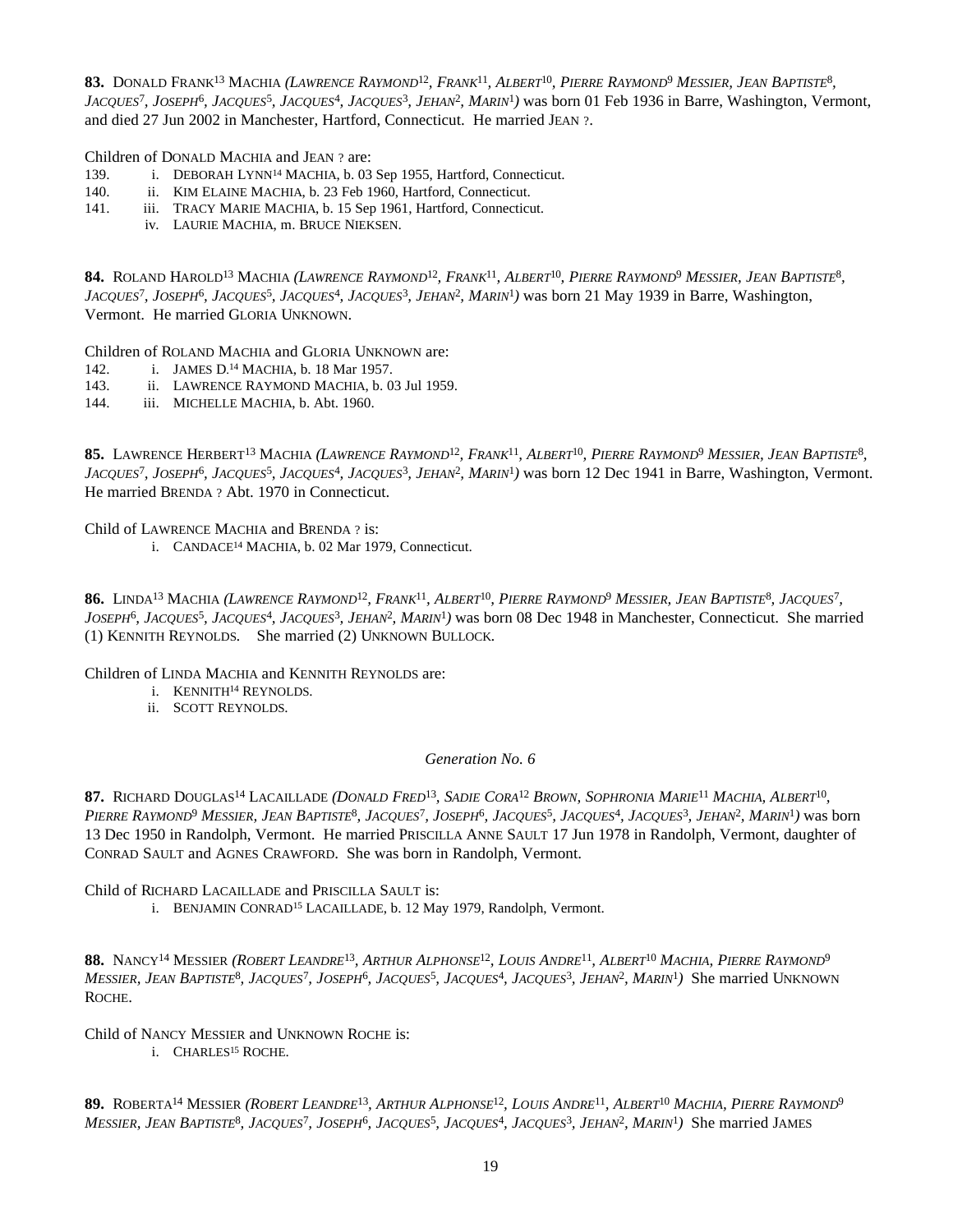MCALOON.

Child of ROBERTA MESSIER and JAMES MCALOON is:

i. JAMES<sup>15</sup> MCALOON.

90. MICHAEL ARMAND<sup>14</sup> MESSIER (ARMAND ARTHUR<sup>13</sup>, ARTHUR ALPHONSE<sup>12</sup>, LOUIS ANDRE<sup>11</sup>, ALBERT<sup>10</sup> MACHIA, PIERRE RAYMOND<sup>9</sup> MESSIER, JEAN BAPTISTE<sup>8</sup>, JACQUES<sup>7</sup>, JOSEPH<sup>6</sup>, JACQUES<sup>5</sup>, JACQUES<sup>4</sup>, JACQUES<sup>3</sup>, JEHAN<sup>2</sup>, MARIN<sup>1</sup>) was born 25 Jan 1945 in New Britain, Connecticut. He married ELAINE ANN SEVERSON 28 Jan 1967 in Naugatuck, Connecticut. She was born 04 Sep 1945 in Naugatuck, Connecticut.

Children of MICHAEL MESSIER and ELAINE SEVERSON are:

- i. DAWN ELAINE<sup>15</sup> MESSIER, b. 05 Apr 1968, Bellfonte, Pennsylvania; m. PAUL MAESTAS; b. 04 Oct 1964, Texas.
- ii. SCOTT MICHAEL MESSIER, b. 28 Jun 1970, Kirtland AFB, Albuquerque, New Mexico.

91. MARILYN<sup>14</sup> MESSIER (ARMAND ARTHUR<sup>13</sup>, ARTHUR ALPHONSE<sup>12</sup>, LOUIS ANDRE<sup>11</sup>, ALBERT<sup>10</sup> MACHIA, PIERRE RAYMOND<sup>9</sup> MESSIER, JEAN BAPTISTE<sup>8</sup>, JACQUES<sup>7</sup>, JOSEPH<sup>6</sup>, JACQUES<sup>5</sup>, JACQUES<sup>4</sup>, JACQUES<sup>3</sup>, JEHAN<sup>2</sup>, MARIN<sup>1</sup>) was born 23 Aug 1947 in Southington, Hartford, Connecticut. She married (1) DARRELL NICKSON. He was born Abt. 1947. She married (2) CHARLES HITCHINGS Abt. 1968 in Arizona, son of WILLIAM HITCHINGS and MARY UNKNOWN. He was born Abt. 1947 in Massachusetts.

Children of MARILYN MESSIER and CHARLES HITCHINGS are:

- i. KASHANA<sup>15</sup> HITCHINGS, b. Abt. 1969, Maine.
- ii. CRYSTAL HITCHINGS, b. 17 Dec 1971, Maine.
- iii. CAITLIN HITCHINGS, b. 09 Oct 1977, Maine.
- iv. ARMAND HITCHINGS, b. 28 Sep 1983, Maine.

**92.** Anita<sup>14</sup> Messier (Alfred Louis<sup>13</sup>, Arthur Alphonse<sup>12</sup>, Louis Andre<sup>11</sup>, Albert<sup>10</sup> Machia, Pierre Raymond<sup>9</sup> Messier, JEAN BAPTISTE<sup>8</sup>, JACQUES<sup>7</sup>, JOSEPH<sup>6</sup>, JACQUES<sup>5</sup>, JACQUES<sup>4</sup>, JACQUES<sup>3</sup>, JEHAN<sup>2</sup>, MARIN<sup>1</sup>) was born 07 Jan 1950 in Cherry Point, North Carolina. She married MICHAEL MARCOTTE.

Children of ANITA MESSIER and MICHAEL MARCOTTE are:

- i. GREGORY<sup>15</sup> MARCOTTE.
- ii. DOUGLAS MARCOTTE, m. JESSICA EDWARDS.
- iii. KATHERINE MARCOTTE.

**93.** Marcia<sup>14</sup> Ryan *(Erlene Viola<sup>13</sup> Emond, Hattie May<sup>12</sup> Machia, Albert<sup>11</sup>, Albert<sup>10</sup>, Pierre Raymond<sup>9</sup> Messier, Jean* BAPTISTE<sup>8</sup>, JACQUES<sup>7</sup>, JOSEPH<sup>6</sup>, JACQUES<sup>5</sup>, JACQUES<sup>4</sup>, JACQUES<sup>3</sup>, JEHAN<sup>2</sup>, MARIN<sup>1</sup>) She married UNKNOWN MARTIN.

Children of MARCIA RYAN and UNKNOWN MARTIN are:

- i. KIMBERLY<sup>15</sup> MARTIN.
- ii. STACY MARTIN.
- iii. CANDY MARTIN.

**94.** Jacqueline<sup>14</sup> Ryan *(Erlene Viola<sup>13</sup> Emond, Hattie May<sup>12</sup> Machia, Albert<sup>11</sup>, Albert<sup>10</sup>, <i>Pierre Raymond<sup>9</sup> Messier*, JEAN BAPTISTE<sup>8</sup>, JACQUES<sup>7</sup>, JOSEPH<sup>6</sup>, JACQUES<sup>5</sup>, JACQUES<sup>4</sup>, JACQUES<sup>3</sup>, JEHAN<sup>2</sup>, MARIN<sup>1</sup>) She married ROBERT BRUNELLE.

Child of JACQUELINE RYAN and ROBERT BRUNELLE is:

i. HEATHER<sup>15</sup> BRUNELLE.

**95.** Dorothy Jane<sup>14</sup> Hunt *(Viola M.<sup>13</sup> Hill, Edna Roseanna<sup>12</sup> Virge, Louisa Jane<sup>11</sup> Machia, Albert<sup>10</sup>, Pierre Raymond<sup>9</sup>* MESSIER, JEAN BAPTISTE<sup>8</sup>, JACQUES<sup>7</sup>, JOSEPH<sup>6</sup>, JACQUES<sup>5</sup>, JACQUES<sup>4</sup>, JACQUES<sup>3</sup>, JEHAN<sup>2</sup>, MARIN<sup>1</sup>) was born 02 Nov 1936 in Somerville, Middlesex, Massachusetts, and died 21 Dec 2003 in Nashua, New Hampshire. She married UNKNOWN AXTMAN.

Children of DOROTHY HUNT and UNKNOWN AXTMAN are: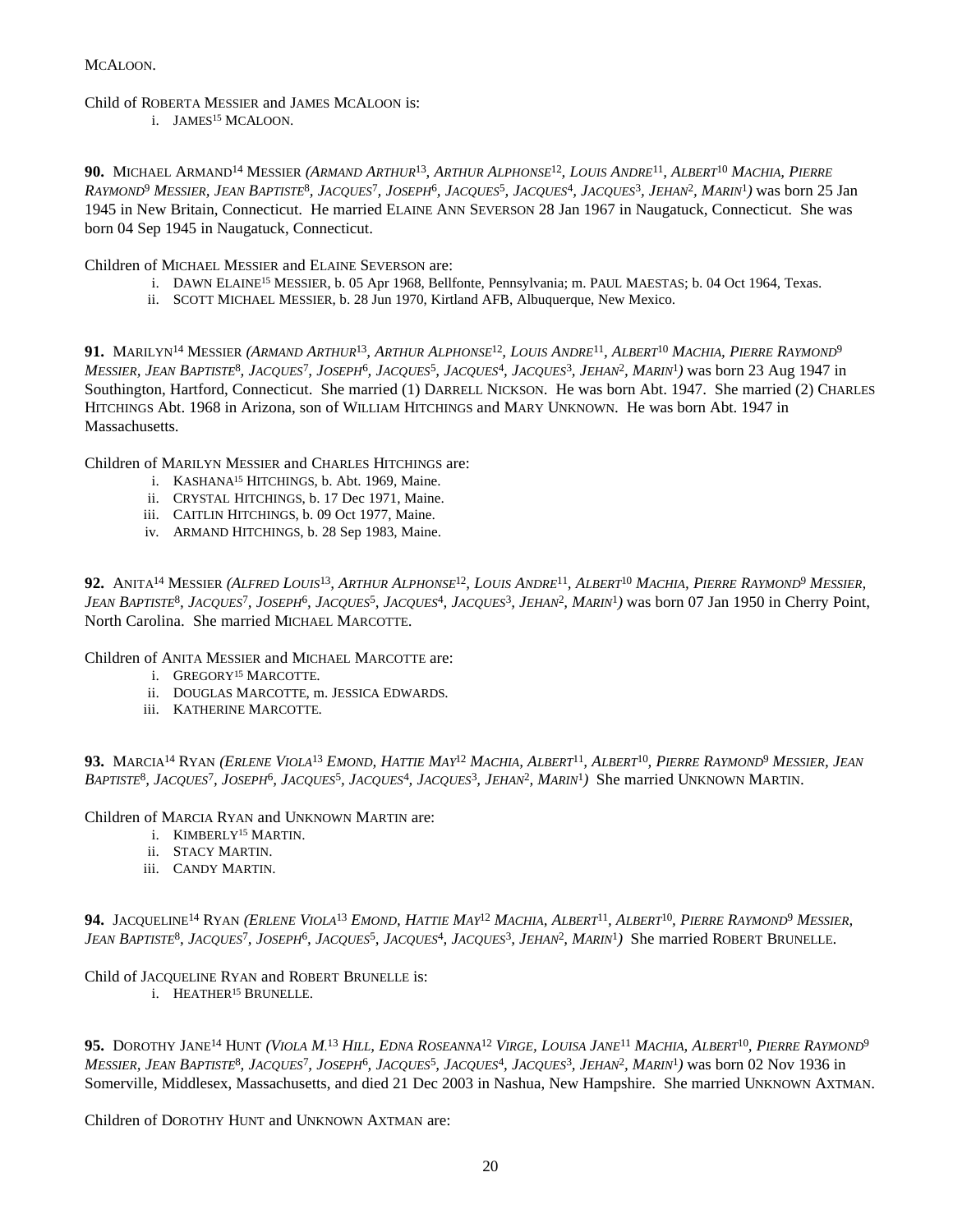- i. STEPHEN<sup>15</sup> AXTMAN, m. CHERYL ?.
- ii. BRUCE AXTMAN.
- iii. CYNTHIA AXTMAN.

96. CAROL ANN<sup>14</sup> STEWART (DOROTHY SHIRLEY<sup>13</sup> COUNTER, WILLIAM JAMES<sup>12</sup>, MARY ANN<sup>11</sup> MACHIA, ALBERT<sup>10</sup>, PIERRE RAYMOND<sup>9</sup> MESSIER, JEAN BAPTISTE<sup>8</sup>, JACQUES<sup>7</sup>, JOSEPH<sup>6</sup>, JACQUES<sup>5</sup>, JACQUES<sup>4</sup>, JACQUES<sup>3</sup>, JEHAN<sup>2</sup>, MARIN<sup>1</sup>) was born 06 Dec 1937 in Weymouth, Norfolk, Massachusetts, and died 07 Jun 1996. She married CARL JAMES TURINI 15 Nov 1959 in Plymouth, Massachusetts. He was born 29 Jul 1934 in Plymouth, Massachusetts.

Children of CAROL STEWART and CARL TURINI are:

- i. DIANE MARIE<sup>15</sup> TURINI, b. 08 Oct 1960, Weymouth, Norfolk, Massachusetts; m. TIMOTHY MERRILL, 18 Nov 1979, Plymouth, Massachusetts.
- ii. ANTHONY TURINI, b. 13 Oct 1961, Weymouth, Norfolk, Massachusetts; m. CYNTHIA HAY, 12 Oct 1985, Plymouth, Massachusetts.
- iii. ANGELO TURINI, b. 28 Jun 1965, Weymouth, Norfolk, Massachusetts.
- iv. DOMINIC TURINI, b. 15 May 1970, Weymouth, Norfolk, Massachusetts.

97. ROBERTA JANE<sup>14</sup> STEWART (DOROTHY SHIRLEY<sup>13</sup> COUNTER, WILLIAM JAMES<sup>12</sup>, MARY ANN<sup>11</sup> MACHIA, ALBERT<sup>10</sup>, PIERRE Raymond<sup>9</sup> Messier, Jean Baptiste<sup>8</sup>, Jacques<sup>7</sup>, Joseph<sup>6</sup>, Jacques<sup>5</sup>, Jacques<sup>4</sup>, Jacques<sup>3</sup>, Jehan<sup>2</sup>, Marin<sup>1</sup>) was born 15 Oct 1943 in Weymouth, Norfolk, Massachusetts. She married (1) FRANK RUDOLPH JOHNSON in Plymouth, Massachusetts. He was born 1938, and died 1975 in Brockton, Plymouth, Massachusetts. She married (2) ROBERT JOSEPH BUCKLEY 06 Sep 1969 in Plymouth, Massachusetts. He was born 06 Oct 1944 in Boston, Suffolk, Massachusetts.

Child of ROBERTA STEWART and FRANK JOHNSON is:

i. JOANNE LOUISE<sup>15</sup> JOHNSON, b. 02 Jun 1963, Weymouth, Norfolk, Massachusetts.

Child of ROBERTA STEWART and ROBERT BUCKLEY is:

ii. JENNIFER LYN<sup>15</sup> BUCKLEY, b. 30 Sep 1971, Weymouth, Norfolk, Massachusetts.

98. WILLIAM JAMES<sup>14</sup> STEWART (DOROTHY SHIRLEY<sup>13</sup> COUNTER, WILLIAM JAMES<sup>12</sup>, MARY ANN<sup>11</sup> MACHIA, ALBERT<sup>10</sup>, PIERRE RAYMOND<sup>9</sup> MESSIER, JEAN BAPTISTE<sup>8</sup>, JACQUES<sup>7</sup>, JOSEPH<sup>6</sup>, JACQUES<sup>5</sup>, JACQUES<sup>4</sup>, JACQUES<sup>3</sup>, JEHAN<sup>2</sup>, MARIN<sup>1</sup>) was born 27 Sep 1945 in Weymouth, Norfolk, Massachusetts. He married MARY BERNADETTE LAFFERTY 09 Jul 1971 in Norwell, Plymouth, Massachusetts. She was born 02 Nov 1951 in Weymouth, Norfolk, Massachusetts.

Children of WILLIAM STEWART and MARY LAFFERTY are:

- i. CRAIG WILLIAM<sup>15</sup> STEWART, b. 03 Dec 1975, Weymouth, Norfolk, Massachusetts.
- ii. ERIN LYNN STEWART, b. 08 Dec 1977, Weymouth, Norfolk, Massachusetts.

99. ROBERT JAMES<sup>14</sup> STEWART (DOROTHY SHIRLEY<sup>13</sup> COUNTER, WILLIAM JAMES<sup>12</sup>, MARY ANN<sup>11</sup> MACHIA, ALBERT<sup>10</sup>, PIERRE RAYMOND<sup>9</sup> MESSIER, JEAN BAPTISTE<sup>8</sup>, JACQUES<sup>7</sup>, JOSEPH<sup>6</sup>, JACQUES<sup>5</sup>, JACQUES<sup>4</sup>, JACQUES<sup>3</sup>, JEHAN<sup>2</sup>, MARIN<sup>1</sup>) was born 20 May 1950 in Weymouth, Norfolk, Massachusetts. He married NANCY JEAN WORRALL 18 Mar 1972 in Quincy, Norfolk, Massachusetts. She was born 25 Jul 1952 in Dorcester, Suffolk, Massachusetts.

Children of ROBERT STEWART and NANCY WORRALL are:

- i. JAMES PHILIP<sup>15</sup> STEWART, b. 05 Dec 1973, Weymouth, Norfolk, Massachusetts.
- ii. BRYAN WALLACE STEWART, b. 18 Apr 1980, Brockton, Plymouth, Massachusetts.

100. BARBARA LYNN<sup>14</sup> BABIN (DOROTHY SHIRLEY<sup>13</sup> COUNTER, WILLIAM JAMES<sup>12</sup>, MARY ANN<sup>11</sup> MACHIA, ALBERT<sup>10</sup>, PIERRE Raymond<sup>9</sup> Messier, Jean Baptiste<sup>8</sup>, Jacques<sup>7</sup>, Joseph<sup>6</sup>, Jacques<sup>5</sup>, Jacques<sup>4</sup>, Jacques<sup>3</sup>, Jehan<sup>2</sup>, Marin<sup>1</sup>) was born 12 Feb 1952 in Weymouth, Norfolk, Massachusetts. She married MARK EDWARD MAGLERO 12 May 1973 in Plymouth, Massachusetts. He was born 26 Feb 1953 in Cambridge, Middlesex, Massachusetts.

Child of BARBARA BABIN and MARK MAGLERO is:

i. JOSEPH EDWARD<sup>15</sup> MAGLERO, b. 18 Mar 1975, Winston, Salem, North Carolina.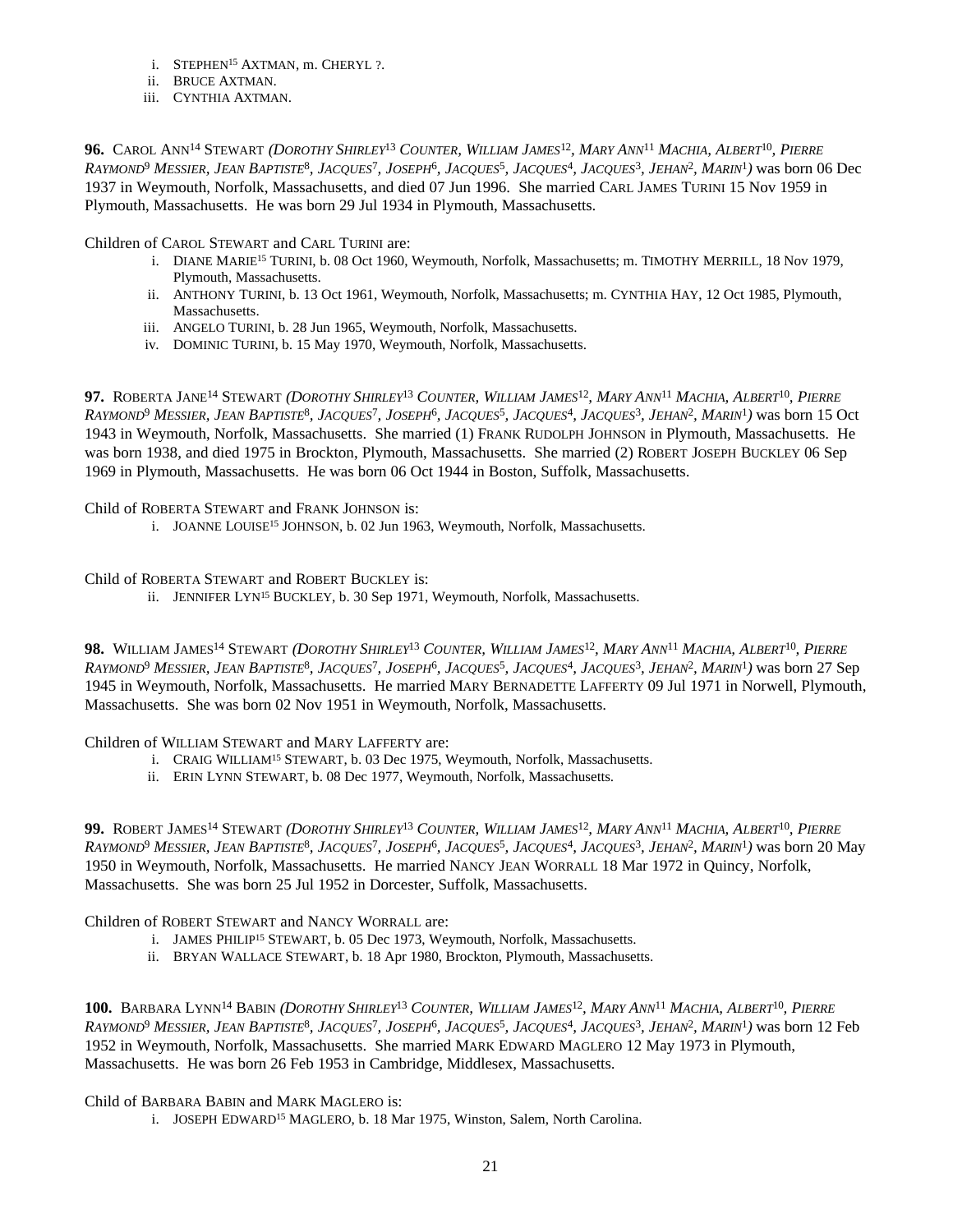101. MICHELLE ANN<sup>14</sup> BABIN (DOROTHY SHIRLEY<sup>13</sup> COUNTER, WILLIAM JAMES<sup>12</sup>, MARY ANN<sup>11</sup> MACHIA, ALBERT<sup>10</sup>, PIERRE Raymond<sup>9</sup> Messier, Jean Baptiste<sup>8</sup>, Jacques<sup>7</sup>, Joseph<sup>6</sup>, Jacques<sup>5</sup>, Jacques<sup>4</sup>, Jacques<sup>3</sup>, Jehan<sup>2</sup>, Marin<sup>1</sup>) was born 13 Dec 1952 in Weymouth, Norfolk, Massachusetts. She married ROBERT JAMES CAVILLA 02 Jun 1973 in Plymouth, Massachusetts. He was born 12 Dec 1952 in Boston, Suffolk, Massachusetts.

Children of MICHELLE BABIN and ROBERT CAVILLA are:

- i. ROBERT CHRISTOPHER<sup>15</sup> CAVILLA, b. 16 May 1974, Plymouth, Massachusetts.
- ii. DAVID WALLACE CAVILLA, b. 10 Dec 1983, Weymouth, Norfolk, Massachusetts.

102. RICHARD PHILIP<sup>14</sup> BABIN (*DOROTHY SHIRLEY<sup>13</sup> COUNTER, WILLIAM JAMES<sup>12</sup>, MARY ANN<sup>11</sup> MACHIA, ALBERT<sup>10</sup>, PIERRE* RAYMOND<sup>9</sup> MESSIER, JEAN BAPTISTE<sup>8</sup>, JACQUES<sup>7</sup>, JOSEPH<sup>6</sup>, JACQUES<sup>5</sup>, JACQUES<sup>4</sup>, JACQUES<sup>3</sup>, JEHAN<sup>2</sup>, MARIN<sup>1</sup>) was born 21 Nov 1953 in Brockton, Plymouth, Massachusetts. He married DIANNE MCKENNA 05 May 1986 in Plymouth, Massachusetts. She was born 30 Jan 1961 in Boston, Suffolk, Massachusetts.

Children of RICHARD BABIN and DIANNE MCKENNA are:

- i. DANIELLE ROSE<sup>15</sup> BABIN, b. 09 Dec 1988, Weymouth, Norfolk, Massachusetts.
- ii. SAMANTHA JEAN BABIN, b. 10 Feb 1997, Taunton, Bristol, Massachusetts.

103. HELEN MARIE<sup>14</sup> BABIN (DOROTHY SHIRLEY<sup>13</sup> COUNTER, WILLIAM JAMES<sup>12</sup>, MARY ANN<sup>11</sup> MACHIA, ALBERT<sup>10</sup>, PIERRE RAYMOND<sup>9</sup> MESSIER, JEAN BAPTISTE<sup>8</sup>, JACQUES<sup>7</sup>, JOSEPH<sup>6</sup>, JACQUES<sup>5</sup>, JACQUES<sup>4</sup>, JACQUES<sup>3</sup>, JEHAN<sup>2</sup>, MARIN<sup>1</sup>) was born 07 Sep 1957 in Stoughton, Norfolk, Massachusetts. She married BRIAN KEVIN FEIRICK 05 Jun 1982 in Plymouth, Massachusetts. He was born 14 Nov 1957 in Brockton, Plymouth, Massachusetts.

Children of HELEN BABIN and BRIAN FEIRICK are:

- i. BRICE RICHARD<sup>15</sup> FEIRICK, b. 27 Dec 1987; d. 13 Feb 1989, North Carolina.
- ii. JARON RYAN FEIRICK, b. 28 Nov 1990.

104. MARK ALLEN<sup>14</sup> WALKER (GLORIA JOAN<sup>13</sup> COUNTER, ROBERT RICHARD<sup>12</sup>, MARY ANN<sup>11</sup> MACHIA, ALBERT<sup>10</sup>, PIERRE Raymond<sup>9</sup> Messier, Jean Baptiste<sup>8</sup>, Jacques<sup>7</sup>, Joseph<sup>6</sup>, Jacques<sup>5</sup>, Jacques<sup>4</sup>, Jacques<sup>3</sup>, Jehan<sup>2</sup>, Marin<sup>1</sup>) was born 19 Oct 1960 in Milton, Norfolk, Massachusetts. He married NANCY ANN TURNER Not Married, daughter of RICHARD TURNER and LILLIAN CARRIER. She was born 06 Aug 1966 in Weymouth, Norfolk, Massachusetts.

Child of MARK WALKER and NANCY TURNER is:

i. JOSHUA ALLEN<sup>15</sup> WALKER, b. 03 Dec 1984, Weymouth, Norfolk, Massachusetts.

105. BONNIE MARIE<sup>14</sup> WALKER (*GLORIA JOAN<sup>13</sup> COUNTER, ROBERT RICHARD<sup>12</sup>, MARY ANN<sup>11</sup> MACHIA, ALBERT<sup>10</sup>, PIERRE* Raymond<sup>9</sup> Messier, Jean Baptiste<sup>8</sup>, Jacques<sup>7</sup>, Joseph<sup>6</sup>, Jacques<sup>5</sup>, Jacques<sup>4</sup>, Jacques<sup>3</sup>, Jehan<sup>2</sup>, Marin<sup>1</sup>) was born 15 Oct 1961 in Milton, Norfolk, Massachusetts. She married MICHAEL ALAN KING 14 Feb 1983 in Plymouth, Massachusetts. He was born 07 Feb 1960 in Weymouth, Norfolk, Massachusetts.

Children of BONNIE WALKER and MICHAEL KING are:

- i. LISA MARIE<sup>15</sup> KING, b. 10 Jun 1983, Weymouth, Norfolk, Massachusetts.
- ii. DEREK MICHAEL KING, b. 15 Aug 1985, Weymouth, Norfolk, Massachusetts.
- iii. RENEE CHANTELLE KING, b. 25 Jul 1990, Weymouth, Norfolk, Massachusetts.

106. MICHAEL DAVID<sup>14</sup> WALKER (GLORIA JOAN<sup>13</sup> COUNTER, ROBERT RICHARD<sup>12</sup>, MARY ANN<sup>11</sup> MACHIA, ALBERT<sup>10</sup>, PIERRE RAYMOND<sup>9</sup> MESSIER, JEAN BAPTISTE<sup>8</sup>, JACQUES<sup>7</sup>, JOSEPH<sup>6</sup>, JACQUES<sup>5</sup>, JACQUES<sup>4</sup>, JACQUES<sup>3</sup>, JEHAN<sup>2</sup>, MARIN<sup>1</sup>) was born 06 Apr 1963 in Milton, Norfolk, Massachusetts. He married LILLIAN DOLORES ROBERTS 12 Jul 1986 in Lyndon, Vermont. She was born 27 Nov 1966 in Manchester, Hillsborough, New Hampshire.

Children of MICHAEL WALKER and LILLIAN ROBERTS are:

- i. MICHAEL DAVID<sup>15</sup> WALKER, b. 09 Aug 1985, St. Johnsbury, Vermont.
- ii. CHRISTINA ELIZABETH WALKER, b. 09 Sep 1987, St. Johnsbury, Vermont.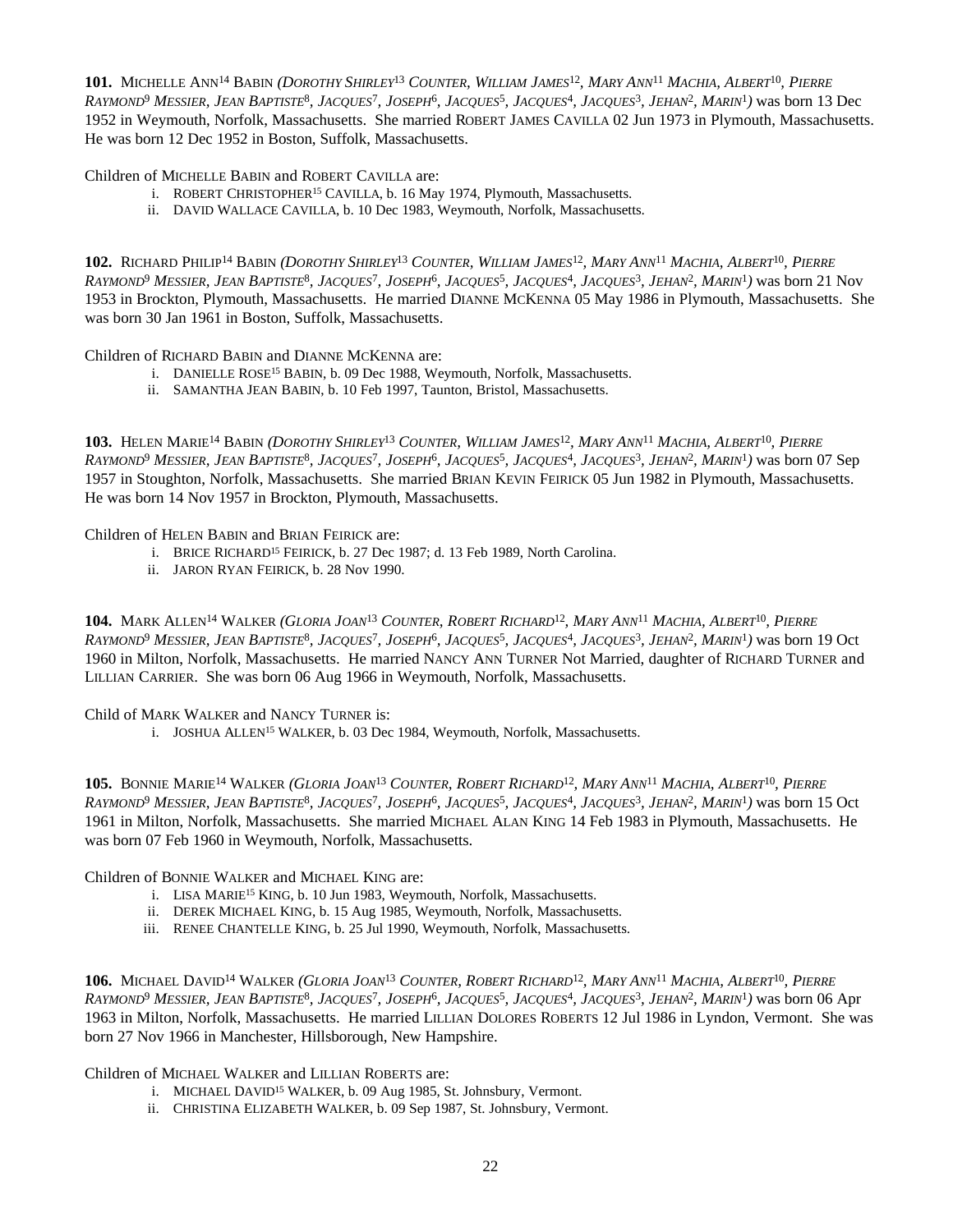107. SCOTT ALLEN<sup>14</sup> WALKER (GLORIA JOAN<sup>13</sup> COUNTER, ROBERT RICHARD<sup>12</sup>, MARY ANN<sup>11</sup> MACHIA, ALBERT<sup>10</sup>, PIERRE RAYMOND<sup>9</sup> MESSIER, JEAN BAPTISTE<sup>8</sup>, JACQUES<sup>7</sup>, JOSEPH<sup>6</sup>, JACQUES<sup>5</sup>, JACQUES<sup>4</sup>, JACQUES<sup>3</sup>, JEHAN<sup>2</sup>, MARIN<sup>1</sup>) was born 06 May 1966 in Boston, Suffolk, Massachusetts. He married SHARYN RUTH BELL 27 May 2000 in Quincy, Norfolk, Massachusetts, daughter of RICHARD BELL and MARCIA PARLIN. She was born 17 May 1968 in Weymouth, Norfolk, Massachusetts.

Children of SCOTT WALKER and SHARYN BELL are:

- i. BENJAMIN SCOTT<sup>15</sup> WALKER, b. 05 May 2002, Weymouth, Norfolk, Massachusetts.
- ii. JONATHAN RICHARD WALKER, b. 09 Jan 2006, Aroostook Medical Center, Presque Isle, Maine.

108. SHAWN PATRICK<sup>14</sup> WALKER (GLORIA JOAN<sup>13</sup> COUNTER, ROBERT RICHARD<sup>12</sup>, MARY ANN<sup>11</sup> MACHIA, ALBERT<sup>10</sup>, PIERRE RAYMOND<sup>9</sup> MESSIER, JEAN BAPTISTE<sup>8</sup>, JACQUES<sup>7</sup>, JOSEPH<sup>6</sup>, JACQUES<sup>5</sup>, JACQUES<sup>4</sup>, JACQUES<sup>3</sup>, JEHAN<sup>2</sup>, MARIN<sup>1</sup>) was born 29 Aug 1968 in Quincy, Norfolk, Massachusetts. He married (1) ROBIN LYNN BIRD 13 Aug 1988 in Newmarket, Rockingham, New Hampshire, daughter of RICHARD BIRD and PATRICIA BORLAND. She was born 31 Dec 1969 in Pittsburg, Allegheny, Pennsylvania. He married (2) DAWN CHRISTINE CARR 18 Sep 1999 in Hampton Beach, New Hampshire, daughter of JAMES CARR and CHRISTINE BARCLAY. She was born 12 Jun 1973 in Berlin, Vermont.

Child of SHAWN WALKER and ROBIN BIRD is:

i. BRITTNEY LEE<sup>15</sup> WALKER, b. 01 Apr 1988, Portsmouth, New Hampshire.

Children of SHAWN WALKER and DAWN CARR are:

- ii. KIMBERLY ANN<sup>15</sup> WALKER, b. 26 Apr 1994, Portsmouth, New Hampshire.
- iii. KEIRSTEN SOMMER WALKER, b. 02 Oct 2000, Portsmouth, New Hampshire.

109. TAMMIE MARIE<sup>14</sup> WALKER (GLORIA JOAN<sup>13</sup> COUNTER, ROBERT RICHARD<sup>12</sup>, MARY ANN<sup>11</sup> MACHIA, ALBERT<sup>10</sup>, PIERRE RAYMOND<sup>9</sup> MESSIER, JEAN BAPTISTE<sup>8</sup>, JACQUES<sup>7</sup>, JOSEPH<sup>6</sup>, JACQUES<sup>5</sup>, JACQUES<sup>4</sup>, JACQUES<sup>3</sup>, JEHAN<sup>2</sup>, MARIN<sup>1</sup>) was born 04 Aug 1970 in Quincy, Norfolk, Massachusetts. She married (1) DANIEL RAYMOND (CARON) FILLION 26 May 1990 in Montpelier, Vermont, son of RUSTY WELLINGTON and EGLANTINE ARSENAULT. He was born 07 Mar 1965 in Lewiston, Androscoggin, Maine. She married (2) STUART WILHELM HALLSTROM 05 Jul 1997 in North Fayston, Vermont, son of LOUIS HALLSTROM and NELDA ANDREWS. He was born 02 Oct 1968 in Berlin, Vermont.

Child of TAMMIE WALKER and DANIEL FILLION is:

i. ALYSSA MARIE<sup>15</sup> FILLION, b. 21 Nov 1991, Lewiston, Androscoggin, Maine.

Child of TAMMIE WALKER and STUART HALLSTROM is:

ii. COURTNEY LEE<sup>15</sup> HALLSTROM, b. 12 Jan 1995, Berlin, Vermont.

110. KATHLEEN JOAN<sup>14</sup> COUNTER (JAMES WILLIAM<sup>13</sup>, ROBERT RICHARD<sup>12</sup>, MARY ANN<sup>11</sup> MACHIA, ALBERT<sup>10</sup>, PIERRE RAYMOND<sup>9</sup> MESSIER, JEAN BAPTISTE<sup>8</sup>, JACQUES<sup>7</sup>, JOSEPH<sup>6</sup>, JACQUES<sup>5</sup>, JACQUES<sup>4</sup>, JACQUES<sup>3</sup>, JEHAN<sup>2</sup>, MARIN<sup>1</sup>) was born 11 Sep 1967 in Boston, Suffolk, Massachusetts. She married CHRIS BENISON.

Children of KATHLEEN COUNTER and CHRIS BENISON are:

- i. JOHN WHALEN<sup>15</sup> BENISON, b. 31 Aug 1999, Mount Pleasant, Isabella, Michigan.
- ii. COLLEEN ROSE BENISON, b. 11 Jul 2002.

111. MICHELLE MARIE<sup>14</sup> COUNTER (JAMES WILLIAM<sup>13</sup>, ROBERT RICHARD<sup>12</sup>, MARY ANN<sup>11</sup> MACHIA, ALBERT<sup>10</sup>, PIERRE RAYMOND<sup>9</sup> MESSIER, JEAN BAPTISTE<sup>8</sup>, JACQUES<sup>7</sup>, JOSEPH<sup>6</sup>, JACQUES<sup>5</sup>, JACQUES<sup>4</sup>, JACQUES<sup>3</sup>, JEHAN<sup>2</sup>, MARIN<sup>1</sup>) was born 07 Sep 1968 in Boston, Suffolk, Massachusetts. She married MARC CHAPMAN Not Married.

Child of MICHELLE COUNTER and MARC CHAPMAN is:

i. BRYAN KRISHNA<sup>15</sup> WALKER, b. 25 May 1994, Brockton, Plymouth, Massachusetts.

112. ROGER CARROLL<sup>14</sup> WEEKS (DOROTHY ELIZABETH<sup>13</sup> JERRY, ELIZABETH MARY<sup>12</sup> MACHIA, FRANK<sup>11</sup>, ALBERT<sup>10</sup>, PIERRE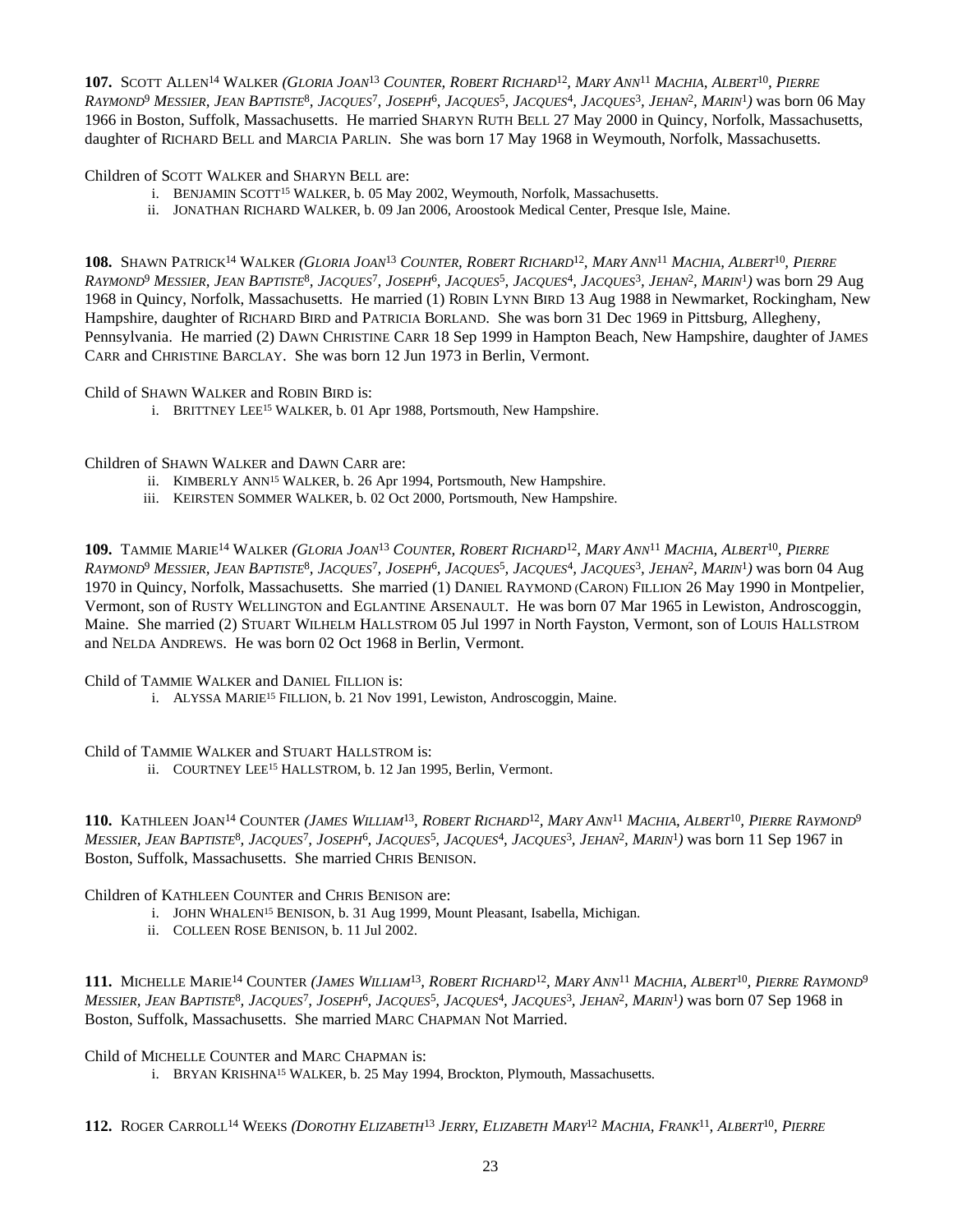Raymond<sup>9</sup> Messier, Jean Baptiste<sup>8</sup>, Jacques<sup>7</sup>, Joseph<sup>6</sup>, Jacques<sup>5</sup>, Jacques<sup>4</sup>, Jacques<sup>3</sup>, Jehan<sup>2</sup>, Marin<sup>1</sup>) was born 17 Oct 1946 in Barre, Vermont, and died 17 Nov 1999 in Colchester, Vermont. He married PENILEE ROSE BURNS 09 Jan 1971.

Children of ROGER WEEKS and PENILEE BURNS are:

- i. SHIOBON<sup>15</sup> WEEKS.
- ii. TRACY ERIN WEEKS, b. 15 Jun 1973, Burlington, Vermont.
- iii. KEVIN BRADLEY WEEKS, b. 17 Nov 1976, Burlington, Vermont.

113. PAMELA MARSHA<sup>14</sup> WEEKS (DOROTHY ELIZABETH<sup>13</sup> JERRY, ELIZABETH MARY<sup>12</sup> MACHIA, FRANK<sup>11</sup>, ALBERT<sup>10</sup>, PIERRE RAYMOND<sup>9</sup> MESSIER, JEAN BAPTISTE<sup>8</sup>, JACQUES<sup>7</sup>, JOSEPH<sup>6</sup>, JACQUES<sup>5</sup>, JACQUES<sup>4</sup>, JACQUES<sup>3</sup>, JEHAN<sup>2</sup>, MARIN<sup>1</sup>) was born 14 Jun 1948 in Barre, Vermont. She married (1) BERNARD CORLISS. She married (2) STEVEN ARTHUR BAGALIO 23 Jul 1966 in Barre, Vermont, son of LINCOLN BAGALIO and MARGARET ROUSSE. He was born 22 Aug 1944 in Barre, Vermont, and died 19 May 1975 in Barre, Vermont. She married (3) HAROLD STEPHEN MORAN 14 Jan 1977 in Barre, Vermont.

Children of PAMELA WEEKS and STEVEN BAGALIO are:

- i. TINA MARIE<sup>15</sup> BAGALIO, b. 08 May 1967, Barre, Vermont; m. MICHAEL ROBERT LAFOREST, 17 Jun 1995, Barre, Vermont; b. 31 Jan 1956, Barre, Vermont.
- ii. TAMMY LEE BAGALIO, b. 26 Jun 1971, Berlin, Vermont; m. JOSHUA JOHN REIL, 30 Sep 2000, East Barre, Vermont.

Child of PAMELA WEEKS and HAROLD MORAN is:

iii. TERESA ANN<sup>15</sup> MORAN, b. 09 Sep 1977, Berlin, Vermont.

114. PATRICK WAYNE<sup>14</sup> WEEKS (DOROTHY ELIZABETH<sup>13</sup> JERRY, ELIZABETH MARY<sup>12</sup> MACHIA, FRANK<sup>11</sup>, ALBERT<sup>10</sup>, PIERRE RAYMOND<sup>9</sup> MESSIER, JEAN BAPTISTE<sup>8</sup>, JACQUES<sup>7</sup>, JOSEPH<sup>6</sup>, JACQUES<sup>5</sup>, JACQUES<sup>4</sup>, JACQUES<sup>3</sup>, JEHAN<sup>2</sup>, MARIN<sup>1</sup>) was born 11 May 1951 in Barre, Vermont. He married NICOLE BEAUDOIN 23 Aug 1973 in Naples, Italy, daughter of ALPHONSE BEAUDOIN and ANTOINETTE ?. She was born 29 Mar 1946 in Barre, Vermont.

Children of PATRICK WEEKS and NICOLE BEAUDOIN are:

- i. DANIELLE NICOLE<sup>15</sup> WEEKS, b. 25 Mar 1974, Naples, Italy; m. JAMES ANTHONY PALMISANO, Not Married.
- ii. STEVEN WEEKS, b. 21 Feb 1978, Berlin, Vermont.
- iii. CHRISTINE WEEKS, b. 01 Jun 1980, Berlin, Vermont.

115. MICHAEL GERALD<sup>14</sup> WEEKS (DOROTHY ELIZABETH<sup>13</sup> JERRY, ELIZABETH MARY<sup>12</sup> MACHIA, FRANK<sup>11</sup>, ALBERT<sup>10</sup>, PIERRE RAYMOND<sup>9</sup> MESSIER, JEAN BAPTISTE<sup>8</sup>, JACQUES<sup>7</sup>, JOSEPH<sup>6</sup>, JACQUES<sup>5</sup>, JACQUES<sup>4</sup>, JACQUES<sup>3</sup>, JEHAN<sup>2</sup>, MARIN<sup>1</sup>) was born 24 May 1952 in Barre, Vermont. He married (1) GLORIA JEAN (GAVIN) PEATMAN 09 Jul 1973 in Barre, Vermont, daughter of EMMITT GAVIN and ALICE WESTOVER. She was born 06 Oct 1957 in Vermont. He married (2) JOANNE MARIE (BEACH) RUSSELL 03 Feb 1979 in Barre Town, Vermont, daughter of LESTER BEACH and JOYCE BAKER. She was born 26 Sep 1957 in Barre, Vermont. He married (3) PENNY SUE (HOUSTON) DINGMAN 21 Jun 2000 in Orange, Vremont, daughter of HAROLD HOUSTON and NANCY MORSE. She was born 27 Nov 1962 in Vermont.

Child of MICHAEL WEEKS and GLORIA PEATMAN is:

i. JAMES<sup>15</sup> WEEKS.

Child of MICHAEL WEEKS and JOANNE RUSSELL is:

ii. JOYCE ANN<sup>15</sup> WEEKS, b. 13 May 1980, Berlin, Vermont.

116. DIANE SUSAN<sup>14</sup> WEEKS (DOROTHY ELIZABETH<sup>13</sup> JERRY, ELIZABETH MARY<sup>12</sup> MACHIA, FRANK<sup>11</sup>, ALBERT<sup>10</sup>, PIERRE RAYMOND<sup>9</sup> MESSIER, JEAN BAPTISTE<sup>8</sup>, JACQUES<sup>7</sup>, JOSEPH<sup>6</sup>, JACQUES<sup>5</sup>, JACQUES<sup>4</sup>, JACQUES<sup>3</sup>, JEHAN<sup>2</sup>, MARIN<sup>1</sup>) was born 09 Dec 1954 in Barre , Vermont. She married DENNIS CHIOLDI 29 Sep 1973 in Barre, Vermont, son of NEVIO CHIOLDI and ANGELINA PIRO. He was born 24 Jul 1952 in Barre, Vermont.

Children of DIANE WEEKS and DENNIS CHIOLDI are:

- i. NICHOLAS<sup>15</sup> CHIOLDI, b. 21 Jan 1979, Berlin, Vermont.
- ii. STEPHANIE RAE CHIOLDI, b. 31 Dec 1980, Berlin, Vermont.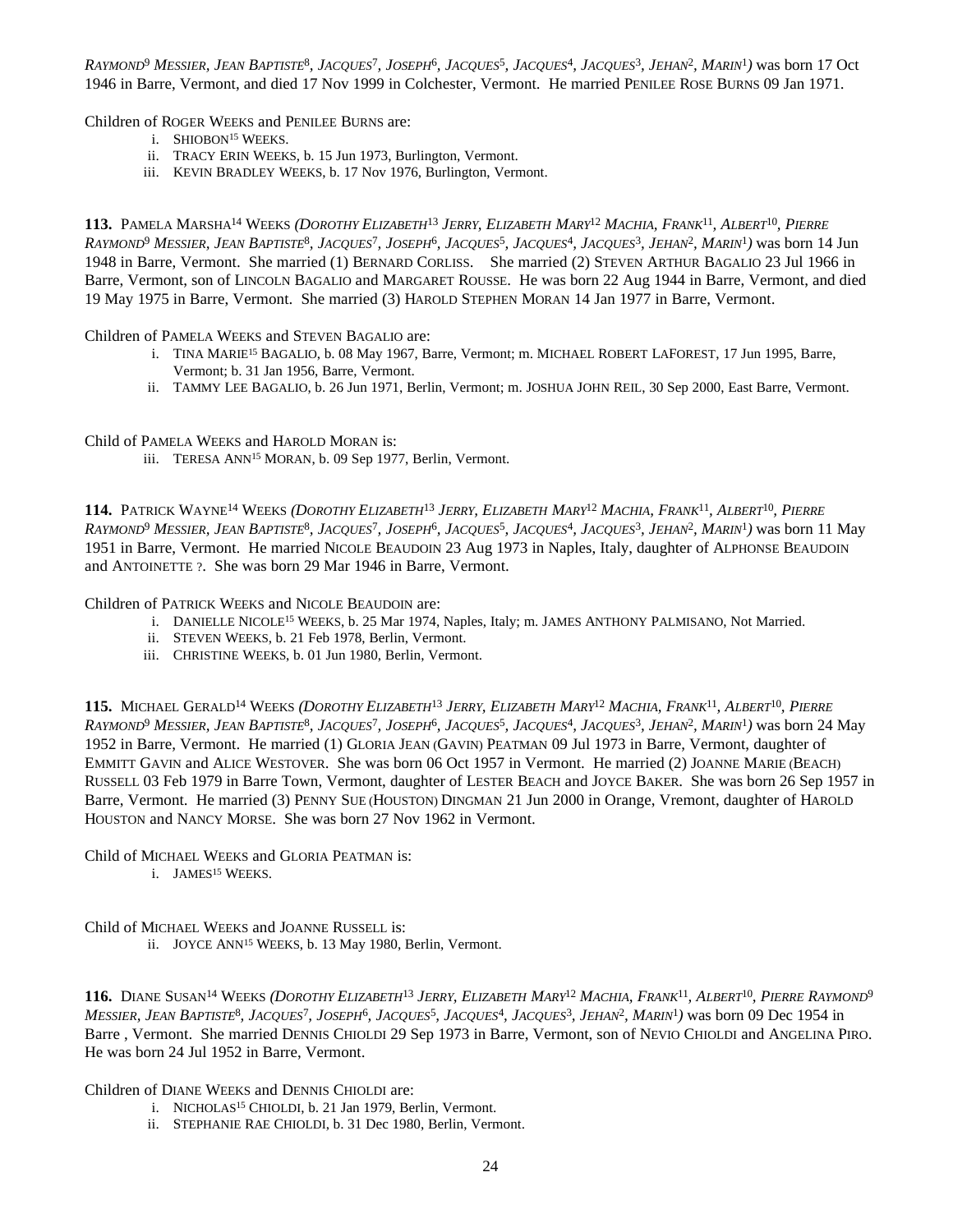117. NANCY LEE<sup>14</sup> JEWETT (*KENNETH PAUL<sup>13</sup>, FLORENCE MAY<sup>12</sup> MACHIA, FRANK<sup>11</sup>, ALBERT<sup>10</sup>, PIERRE RAYMOND<sup>9</sup> MESSIER,* JEAN BAPTISTE<sup>8</sup>, JACQUES<sup>7</sup>, JOSEPH<sup>6</sup>, JACQUES<sup>5</sup>, JACQUES<sup>4</sup>, JACQUES<sup>3</sup>, JEHAN<sup>2</sup>, MARIN<sup>1</sup>) was born 19 Feb 1960. She married RANDY BIGHAM. He was born 18 May 1956.

Children of NANCY JEWETT and RANDY BIGHAM are:

- i. NICHOLE LYNN<sup>15</sup> BIGHAM, b. 22 Apr 1978.
- ii. CARRIE LEE BIGHAM, b. 25 Jun 1979.

118. Jacqueline Ann<sup>14</sup> Ryder (*Ruth Winifred<sup>13</sup> Machia, Frank Albert<sup>12</sup>, Frank<sup>11</sup>, Albert<sup>10</sup>, Pierre Raymond<sup>9</sup> Messier,* JEAN BAPTISTE<sup>8</sup>, JACQUES<sup>7</sup>, JOSEPH<sup>6</sup>, JACQUES<sup>5</sup>, JACQUES<sup>4</sup>, JACQUES<sup>3</sup>, JEHAN<sup>2</sup>, MARIN<sup>1</sup>) was born 05 Jul 1945 in Portsmouth, New Hampshire, and died 03 Apr 1977 in St Petersburg, Florida. She married JAMES C. NELSON.

Children of JACQUELINE RYDER and JAMES NELSON are:

- i. RONALD<sup>15</sup> MURPHY, b. Mar 1962, Savana, Georgia.
- ii. JAMES C. NELSON JR., b. 13 Nov 1964, Savana, Georgia.
- iii. DAVID NEAL NELSON, b. 17 Oct 1966, Savana, Georgia.

119. PAULINE MARIE<sup>14</sup> RYDER (*RUTH WINIFRED<sup>13</sup> MACHIA, FRANK ALBERT<sup>12</sup>, FRANK<sup>11</sup>, ALBERT<sup>10</sup>, PIERRE RAYMOND<sup>9</sup> MESSIER,* JEAN BAPTISTE<sup>8</sup>, JACQUES<sup>7</sup>, JOSEPH<sup>6</sup>, JACQUES<sup>5</sup>, JACQUES<sup>4</sup>, JACQUES<sup>3</sup>, JEHAN<sup>2</sup>, MARIN<sup>1</sup>) was born 25 Oct 1949 in Northfield, Vermont. She married KENNETH DALE TENNIS. He was born 07 Apr 1938 in Wayne, Michigan.

Child of PAULINE RYDER and KENNETH TENNIS is:

i. RENNEE' MARIE<sup>15</sup> NELSON, b. 25 Jun 1975, Garden City, Georgia; m. ERIC YEARGER, 25 Nov 1993; b. 24 May 1975.

120. MARLENE MAY<sup>14</sup> RYDER (*RUTH WINIFRED<sup>13</sup> MACHIA, FRANK ALBERT<sup>12</sup>, FRANK<sup>11</sup>, ALBERT<sup>10</sup>, PIERRE RAYMOND<sup>9</sup> MESSIER,* JEAN BAPTISTE<sup>8</sup>, JACQUES<sup>7</sup>, JOSEPH<sup>6</sup>, JACQUES<sup>5</sup>, JACQUES<sup>4</sup>, JACQUES<sup>3</sup>, JEHAN<sup>2</sup>, MARIN<sup>1</sup>) was born 22 Jul 1952 in Portsmouth, New Hampshire.

Children of MARLENE MAY RYDER are:

- i. LINDSEY<sup>15</sup> MADDOY, b. 01 May 1971.
- ii. JOHN SARRIE, b. 12 May 1981.

121. ELDOLENE KARLA<sup>14</sup> COOK (LEONA MAY<sup>13</sup> MACHIA, FRANK ALBERT<sup>12</sup>, FRANK<sup>11</sup>, ALBERT<sup>10</sup>, PIERRE RAYMOND<sup>9</sup> MESSIER, JEAN BAPTISTE<sup>8</sup>, JACQUES<sup>7</sup>, JOSEPH<sup>6</sup>, JACQUES<sup>5</sup>, JACQUES<sup>4</sup>, JACQUES<sup>3</sup>, JEHAN<sup>2</sup>, MARIN<sup>1</sup>) was born 28 Jul 1953 in Springfield, Massachusetts. She married ROGER ERNEST CURRIER 17 May 1969 in Exeter, New Hampshire. He was born 10 Aug 1950.

Children of ELDOLENE COOK and ROGER CURRIER are:

- i. SHARRIE MARIE<sup>15</sup> CURRIER, b. 24 Nov 1970, Manchester, New Hampshire; m. SCOTT MARSHALL, 10 Jul 1991, Epping, New Hampshire.
- ii. DOREEN SUE CURRIER, b. 29 Jul 1972, Manchester, New Hampshire; m. KEITH M. CARSON; b. 12 Mar 1971, Northwood, New Hampshire.
- iii. MICHELE LIN CURRIER, b. 25 Oct 1974, Exeter, New Hampshire.

122. Frank Albert<sup>14</sup> Cook *(Leona May<sup>13</sup> Machia, Frank Albert<sup>12</sup>, Frank<sup>11</sup>, Albert<sup>10</sup>, Pierre Raymond<sup>9</sup> Messier, Jean* BAPTISTE<sup>8</sup>, JACQUES<sup>7</sup>, JOSEPH<sup>6</sup>, JACQUES<sup>5</sup>, JACQUES<sup>4</sup>, JACQUES<sup>3</sup>, JEHAN<sup>2</sup>, MARIN<sup>1</sup>) was born 27 Sep 1956 in Exeter, New Hampshire. He married DAWN ELLDRIDGE 1978 in Exeter, New Hampshire.

Children of FRANK COOK and DAWN ELLDRIDGE are:

- i. FRANK C. <sup>15</sup> COOK, b. 02 Jul 1979, Portsmouth, New Hampshire.
- ii. KAITLIN COOK, b. 16 Jul 1989, Exeter, New Hampshire.

123. MICHAEL DANIEL<sup>14</sup> COOK (LEONA MAY<sup>13</sup> MACHIA, FRANK ALBERT<sup>12</sup>, FRANK<sup>11</sup>, ALBERT<sup>10</sup>, PIERRE RAYMOND<sup>9</sup> MESSIER, JEAN BAPTISTE<sup>8</sup>, JACQUES<sup>7</sup>, JOSEPH<sup>6</sup>, JACQUES<sup>5</sup>, JACQUES<sup>4</sup>, JACQUES<sup>3</sup>, JEHAN<sup>2</sup>, MARIN<sup>1</sup>) was born 30 Jul 1960 in Exeter, New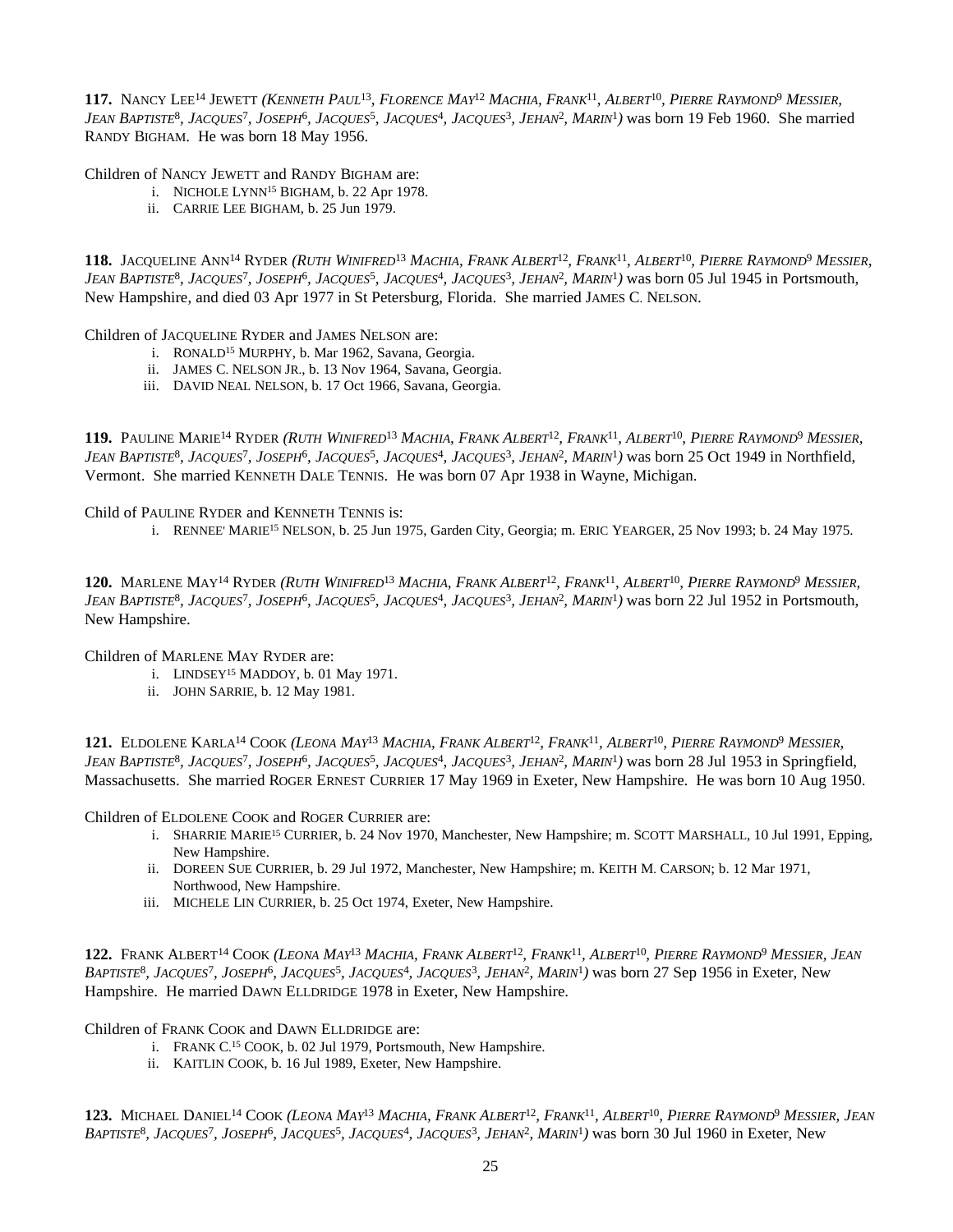Hampshire. He married SALLY BAYON 22 Feb 1979 in Epping, New Hampshire. She was born 13 Feb.

Children of MICHAEL COOK and SALLY BAYON are:

- i. CHRISTOPHER MICHAEL<sup>15</sup> COOK, b. 07 Aug 1979, Exeter, New Hampshire.
- ii. TABATHA MICHELLE COOK, b. 18 Sep 1981.

124. Paul Scott<sup>14</sup> Cook *(Leona May<sup>13</sup> Machia, Frank Albert<sup>12</sup>, Frank<sup>11</sup>, Albert<sup>10</sup>, Pierre Raymond<sup>9</sup> Messier, Jean* BAPTISTE<sup>8</sup>, JACQUES<sup>7</sup>, JOSEPH<sup>6</sup>, JACQUES<sup>5</sup>, JACQUES<sup>4</sup>, JACQUES<sup>3</sup>, JEHAN<sup>2</sup>, MARIN<sup>1</sup>) was born 15 Jun 1965 in Exeter, New Hampshire. He married BRIDGETTE WHITNEY. She was born 18 Jun 1965 in Massachusetts.

Children of PAUL COOK and BRIDGETTE WHITNEY are:

- i. JESSICA<sup>15</sup> COOK, b. 04 Oct 1982, Massachusetts.
- ii. PAUL SCOTT COOK JR., b. 09 Jan 1987, Exeter, New Hampshire.
- iii. ANDREW THOMAS COOK, b. 30 Sep 1988, Exeter, New Hampshire.

125. ROGER GLEN<sup>14</sup> COOK (*LEONA MAY<sup>13</sup> MACHIA, FRANK ALBERT<sup>12</sup>, FRANK<sup>11</sup>, ALBERT<sup>10</sup>, PIERRE RAYMOND<sup>9</sup> MESSIER, JEAN* BAPTISTE<sup>8</sup>, JACQUES<sup>7</sup>, JOSEPH<sup>6</sup>, JACQUES<sup>5</sup>, JACQUES<sup>4</sup>, JACQUES<sup>3</sup>, JEHAN<sup>2</sup>, MARIN<sup>1</sup>) was born 30 Nov 1966 in Exeter, New Hampshire. He married CHRISTINE HANSON. She was born 13 Aug 1968 in Portsmouth, New Hampshire.

Children of ROGER COOK and CHRISTINE HANSON are:

- i. CRYSTAL L.<sup>15</sup> COOK, b. 20 Sep 1987, Exeter, New Hampshire.
- ii. DEANNA A. COOK, b. 12 Dec 1988, Exeter, New Hampshire.
- iii. GREGORY S. COOK, b. 22 Dec 1989, Dover, New Hampshire.
- iv. NATASHA M. COOK, b. 13 Jun 1991, Dover, New Hampshire.
- v. MIRANDA S. COOK, b. 06 Aug 1992, Dover, New Hampshire.

126. ALAN H.<sup>14</sup> MACHIA (PAUL H.<sup>13</sup>, HAROLD LEWIS<sup>12</sup>, FRANK<sup>11</sup>, ALBERT<sup>10</sup>, PIERRE RAYMOND<sup>9</sup> MESSIER, JEAN BAPTISTE<sup>8</sup>, JACQUES<sup>7</sup>, JOSEPH<sup>6</sup>, JACQUES<sup>5</sup>, JACQUES<sup>4</sup>, JACQUES<sup>3</sup>, JEHAN<sup>2</sup>, MARIN<sup>1</sup>) was born 11 Jul 1959 in Vermont. He married CATHY UNKNOWN.

Child of ALAN MACHIA and CATHY UNKNOWN is:

i. CLAIRE<sup>15</sup> MACHIA.

127. STEVEN J.<sup>14</sup> MACHIA (PAUL H.<sup>13</sup>, HAROLD LEWIS<sup>12</sup>, FRANK<sup>11</sup>, ALBERT<sup>10</sup>, PIERRE RAYMOND<sup>9</sup> MESSIER, JEAN BAPTISTE<sup>8</sup>, *JACQUES*<sup>7</sup> *, JOSEPH*<sup>6</sup> *, JACQUES*<sup>5</sup> *, JACQUES*<sup>4</sup> *, JACQUES*<sup>3</sup> *, JEHAN*<sup>2</sup> *, MARIN*<sup>1</sup> *)* was born 11 Jul 1959 in Vermont. He married JACKLYN UNKNOWN.

Children of STEVEN MACHIA and JACKLYN UNKNOWN are:

- i. EVALYN<sup>15</sup> MACHIA.
- ii. IRENE MACHIA.

128. NOEL SCOTT<sup>14</sup> HEBERT (PHYLLIS LILLIAN<sup>13</sup> MACHIA, ORRIN NELSON<sup>12</sup>, FRANK<sup>11</sup>, ALBERT<sup>10</sup>, PIERRE RAYMOND<sup>9</sup> MESSIER, JEAN BAPTISTE<sup>8</sup>, JACQUES<sup>7</sup>, JOSEPH<sup>6</sup>, JACQUES<sup>5</sup>, JACQUES<sup>4</sup>, JACQUES<sup>3</sup>, JEHAN<sup>2</sup>, MARIN<sup>1</sup>) was born 29 Jul 1958. He married LEAH BLEWITT. She was born in Australia.

Child of NOEL HEBERT and LEAH BLEWITT is:

i. NATHAN DARCY<sup>15</sup> HEBERT, b. 19 Oct 2001.

129. DALE STEVEN<sup>14</sup> HEBERT (PHYLLIS LILLIAN<sup>13</sup> MACHIA, ORRIN NELSON<sup>12</sup>, FRANK<sup>11</sup>, ALBERT<sup>10</sup>, PIERRE RAYMOND<sup>9</sup> MESSIER, JEAN BAPTISTE<sup>8</sup>, JACQUES<sup>7</sup>, JOSEPH<sup>6</sup>, JACQUES<sup>5</sup>, JACQUES<sup>4</sup>, JACQUES<sup>3</sup>, JEHAN<sup>2</sup>, MARIN<sup>1</sup>) was born 28 Jan 1961. He married KAREN CISCESKI 07 May 1988, daughter of UNKNOWN CISCESKI. She was born 07 Jul 1955.

Child of DALE HEBERT and KAREN CISCESKI is:

i. ALEX PAUL<sup>15</sup> HEBERT, b. 05 Jan 1992.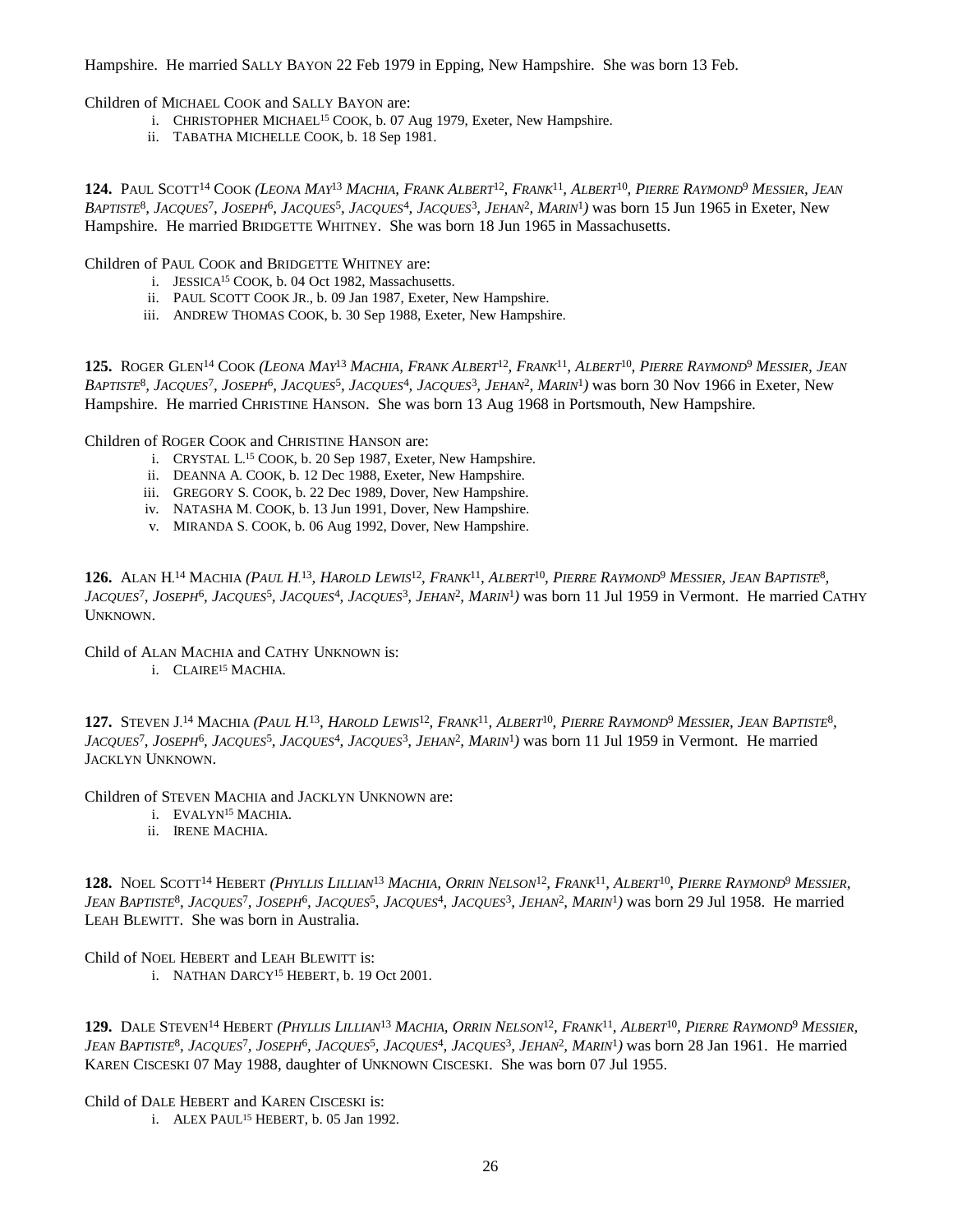130. Kelly Ann<sup>14</sup> Hebert *(Phyllis Lillian<sup>13</sup> Machia, Orrin Nelson<sup>12</sup>, Frank<sup>11</sup>, Albert<sup>10</sup>, Pierre Raymond<sup>9</sup> Messier,* JEAN BAPTISTE<sup>8</sup>, JACQUES<sup>7</sup>, JOSEPH<sup>6</sup>, JACQUES<sup>5</sup>, JACQUES<sup>4</sup>, JACQUES<sup>3</sup>, JEHAN<sup>2</sup>, MARIN<sup>1</sup>) was born 08 Jan 1968. She married (1) KENDALL SCHMIDT 28 Apr 1990. He was born 28 Jun 1959. She married (2) MICHAEL EUGENE BOOTH 30 Sep 2001. He was born 14 Feb 1951.

Children of KELLY HEBERT and KENDALL SCHMIDT are:

- i. MICAH PAIGE<sup>15</sup> SCHMIDT, b. 26 Feb 1986.
- ii. MASON ANDREW SCHMIDT, b. 05 Nov 1995.

131. Allan Paul<sup>14</sup> Morrie (*Clifford Oney<sup>13</sup>, Eva Belle<sup>12</sup> Machia, Frank<sup>11</sup>, Albert<sup>10</sup>, Pierre Raymond<sup>9</sup> Messier, Jean* BAPTISTE<sup>8</sup>, JACQUES<sup>7</sup>, JOSEPH<sup>6</sup>, JACQUES<sup>5</sup>, JACQUES<sup>4</sup>, JACQUES<sup>3</sup>, JEHAN<sup>2</sup>, MARIN<sup>1</sup>) was born 1953. He married NANCY PLUMLEY. She was born 1950.

Children of ALLAN MORRIE and NANCY PLUMLEY are:

- i. ANDREW<sup>15</sup> MORRIE, b. 1984.
- ii. JESSICA MORRIE, b. 1987.

132. MARIE ANTOINETTE<sup>14</sup> MORRIE (CLIFFORD ONEY<sup>13</sup>, EVA BELLE<sup>12</sup> MACHIA, FRANK<sup>11</sup>, ALBERT<sup>10</sup>, PIERRE RAYMOND<sup>9</sup> MESSIER, JEAN BAPTISTE<sup>8</sup>, JACQUES<sup>7</sup>, JOSEPH<sup>6</sup>, JACQUES<sup>5</sup>, JACQUES<sup>4</sup>, JACQUES<sup>3</sup>, JEHAN<sup>2</sup>, MARIN<sup>1</sup>) was born 1954. She married PHILLIP W. TIEMANN III. He was born 1951.

Children of MARIE MORRIE and PHILLIP TIEMANN are:

- i. MICHELLE<sup>15</sup> TIEMANN, b. 1978.
- ii. CHRISTINA TIEMANN, b. 1981.
- iii. PAUL M. TIEMANN, b. 1987.

133. David Lee<sup>14</sup> Morrie *(Clifford Oney<sup>13</sup>, Eva Belle<sup>12</sup> Machia, Frank<sup>11</sup>, Albert<sup>10</sup>, Pierre Raymond<sup>9</sup> Messier, Jean* BAPTISTE<sup>8</sup>, JACQUES<sup>7</sup>, JOSEPH<sup>6</sup>, JACQUES<sup>5</sup>, JACQUES<sup>4</sup>, JACQUES<sup>3</sup>, JEHAN<sup>2</sup>, MARIN<sup>1</sup>) was born 1958. He married SUSAN ANN BOWER. She was born 1958.

Children of DAVID MORRIE and SUSAN BOWER are:

- i. RYAN DAVID<sup>15</sup> MORRIE, b. 1990.
- ii. NATHAN DAVID MORRIE, b. 1998.

134. Cecilia Ann<sup>14</sup> Morrie *(Clifford Oney<sup>13</sup>, Eva Belle<sup>12</sup> Machia, Frank<sup>11</sup>, Albert<sup>10</sup>, Pierre Raymond<sup>9</sup> Messier, Jean* BAPTISTE<sup>8</sup>, JACQUES<sup>7</sup>, JOSEPH<sup>6</sup>, JACQUES<sup>5</sup>, JACQUES<sup>4</sup>, JACQUES<sup>3</sup>, JEHAN<sup>2</sup>, MARIN<sup>1</sup>) was born 1959. She married JAMES SCOTT ROBINSON. He was born 1958.

Children of CECILIA MORRIE and JAMES ROBINSON are:

- i. JASON MICHAEL<sup>15</sup> ROBINSON, b. 1984.
- ii. TYLER JAMES ROBINSON, b. 1988.

135. John Daniel<sup>14</sup> Morrie *(Clifford Oney<sup>13</sup>, Eva Belle<sup>12</sup> Machia, Frank<sup>11</sup>, Albert<sup>10</sup>, Pierre Raymond<sup>9</sup> Messier, Jean* BAPTISTE<sup>8</sup>, JACQUES<sup>7</sup>, JOSEPH<sup>6</sup>, JACQUES<sup>5</sup>, JACQUES<sup>4</sup>, JACQUES<sup>3</sup>, JEHAN<sup>2</sup>, MARIN<sup>1</sup>) was born 1961. He married LINDA PARE. She was born 1962.

Children of JOHN MORRIE and LINDA PARE are:

- i. EMILY ROSE<sup>15</sup> MORRIE, b. 1987.
- ii. DIANNE MARIE MORRIE, b. 1989.
- iii. ABIGAIL MORRIE, b. 1994.

**136.** Thomas Frank<sup>14</sup> Morrie *(Clifford Oney<sup>13</sup>, Eva Belle<sup>12</sup> Machia, Frank<sup>11</sup>, Albert<sup>10</sup>, <i>Pierre Raymond<sup>9</sup> Messier*, JEAN BAPTISTE<sup>8</sup>, JACQUES<sup>7</sup>, JOSEPH<sup>6</sup>, JACQUES<sup>5</sup>, JACQUES<sup>4</sup>, JACQUES<sup>3</sup>, JEHAN<sup>2</sup>, MARIN<sup>1</sup>) was born 1963. He married NOREEN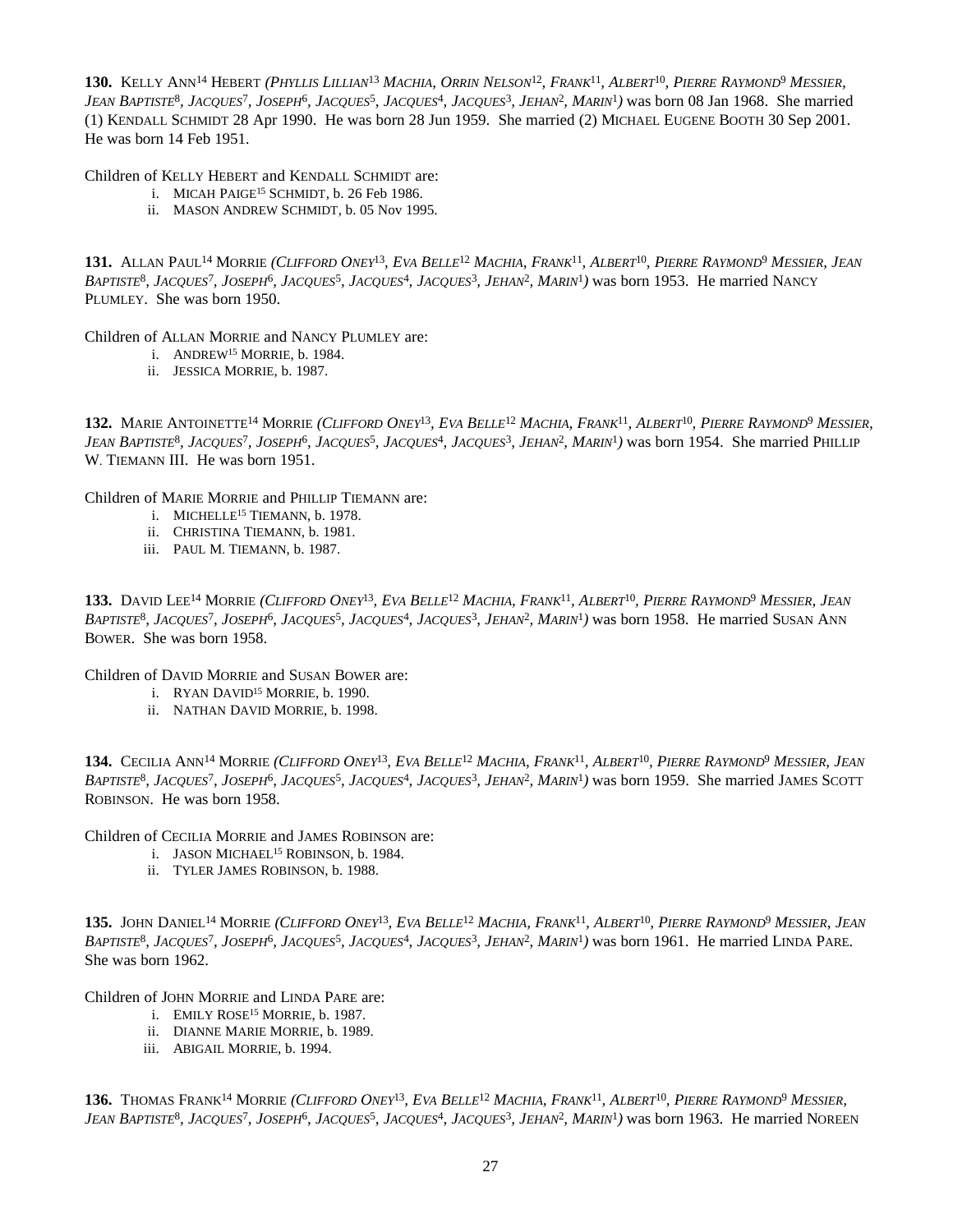(WIGHTMAN) BILODEAU. She was born 1962.

Children of THOMAS MORRIE and NOREEN BILODEAU are:

- i. SARA MARTHA<sup>15</sup> MORRIE, b. 1988.
	- ii. DARCY KATHRYN MORRIE, b. 1990.

137. KATHLEEN MARTHA<sup>14</sup> MORRIE (*CLIFFORD ONEY<sup>13</sup>, EVA BELLE<sup>12</sup> MACHIA, FRANK<sup>11</sup>, ALBERT<sup>10</sup>, PIERRE RAYMOND<sup>9</sup> MESSIER,* JEAN BAPTISTE<sup>8</sup>, JACQUES<sup>7</sup>, JOSEPH<sup>6</sup>, JACQUES<sup>5</sup>, JACQUES<sup>4</sup>, JACQUES<sup>3</sup>, JEHAN<sup>2</sup>, MARIN<sup>1</sup>) was born 1964. She married THOMAS DWINELL. He was born 1964.

Children of KATHLEEN MORRIE and THOMAS DWINELL are:

- i. ALISON ELIZABETH<sup>15</sup> DWINELL, b. 1993.
- ii. JACOB THOMAS DWINELL, b. 1997.

138. RHONDA LORENE<sup>14</sup> MACHIA (*RONALD PETER<sup>13</sup>, LAWRENCE RAYMOND<sup>12</sup>, FRANK<sup>11</sup>, ALBERT<sup>10</sup>, PIERRE RAYMOND<sup>9</sup> MESSIER,* JEAN BAPTISTE<sup>8</sup>, JACQUES<sup>7</sup>, JOSEPH<sup>6</sup>, JACQUES<sup>5</sup>, JACQUES<sup>4</sup>, JACQUES<sup>3</sup>, JEHAN<sup>2</sup>, MARIN<sup>1</sup>) was born 15 Jul 1958 in Hartford, Connecticut. She married CLIFFORD PAUL WALLACE 26 Aug 1978 in Morongo Valley, California. He was born 03 Mar 1950 in Riverside, California.

Children of RHONDA MACHIA and CLIFFORD WALLACE are:

- i. NICHOLSA EUGENE<sup>15</sup> WALLACE, b. 15 Sep 1980, Riverside, California.
- ii. MICHAEL JAY WALLACE, b. 15 Jul 1982, Riverside, California.

139. DEBORAH LYNN<sup>14</sup> MACHIA (*DONALD FRANK<sup>13</sup>, LAWRENCE RAYMOND<sup>12</sup>, FRANK<sup>11</sup>, ALBERT<sup>10</sup>, PIERRE RAYMOND<sup>9</sup> MESSIER,* JEAN BAPTISTE<sup>8</sup>, JACQUES<sup>7</sup>, JOSEPH<sup>6</sup>, JACQUES<sup>5</sup>, JACQUES<sup>4</sup>, JACQUES<sup>3</sup>, JEHAN<sup>2</sup>, MARIN<sup>1</sup>) was born 03 Sep 1955 in Hartford, Connecticut. She married (1) DONALD VICTOR DELLARIPA 03 Sep 1977. He was born 12 Apr 1952. She married (2) ROBERT S. ILIFF 04 Jul 2002. He was born 27 Mar 1958.

Child of DEBORAH MACHIA and DONALD DELLARIPA is:

i. DONALD VICTOR<sup>15</sup> DELLARIPA, b. 09 Sep 1979.

140. Kim Elaine<sup>14</sup> Machia *(Donald Frank<sup>13</sup>, Lawrence Raymond<sup>12</sup>, Frank<sup>11</sup>, Albert<sup>10</sup>, Pierre Raymond<sup>9</sup> Messier, Jean* BAPTISTE<sup>8</sup>, JACQUES<sup>7</sup>, JOSEPH<sup>6</sup>, JACQUES<sup>5</sup>, JACQUES<sup>4</sup>, JACQUES<sup>3</sup>, JEHAN<sup>2</sup>, MARIN<sup>1</sup>) was born 23 Feb 1960 in Hartford, Connecticut. She married JOHN DAVOREN 17 May 1986. He was born 20 Mar 1960.

Children of KIM MACHIA and JOHN DAVOREN are:

- i. JOSEPH ANTHONY<sup>15</sup> DAVOREN, b. 12 Apr 1990.
- ii. NICOLE MARIE DAVOREN, b. 05 Nov 1992.

141. Tracy Marie<sup>14</sup> Machia *(Donald Frank<sup>13</sup>, Lawrence Raymond<sup>12</sup>, Frank<sup>11</sup>, Albert<sup>10</sup>, Pierre Raymond<sup>9</sup> Messier,* JEAN BAPTISTE<sup>8</sup>, JACQUES<sup>7</sup>, JOSEPH<sup>6</sup>, JACQUES<sup>5</sup>, JACQUES<sup>4</sup>, JACQUES<sup>3</sup>, JEHAN<sup>2</sup>, MARIN<sup>1</sup>) was born 15 Sep 1961 in Hartford, Connecticut. She married (1) NEAL B. PHELON 24 Jul 1982. He was born 09 May 1960. She married (2) MICHAEL R. CONERY 30 Sep 1989. He was born 03 Apr 1959.

Children of TRACY MACHIA and MICHAEL CONERY are:

- i. BRETT MICHAEL<sup>15</sup> CONERY, b. 08 Oct 1991.
- ii. ERICA MARIE CONERY, b. 16 Jul 1994.

**142.** James D.<sup>14</sup> Machia (Roland Harold<sup>13</sup>, Lawrence Raymond<sup>12</sup>, Frank<sup>11</sup>, Albert<sup>10</sup>, Pierre Raymond<sup>9</sup> Messier, Jean BAPTISTE<sup>8</sup>, JACQUES<sup>7</sup>, JOSEPH<sup>6</sup>, JACQUES<sup>5</sup>, JACQUES<sup>4</sup>, JACQUES<sup>3</sup>, JEHAN<sup>2</sup>, MARIN<sup>1</sup>) was born 18 Mar 1957. He married DARLENE ?. She was born 26 Nov 1958.

Children of JAMES MACHIA and DARLENE ? are:

i. JAMES DONALD<sup>15</sup> MACHIA, b. 15 Feb 1995.